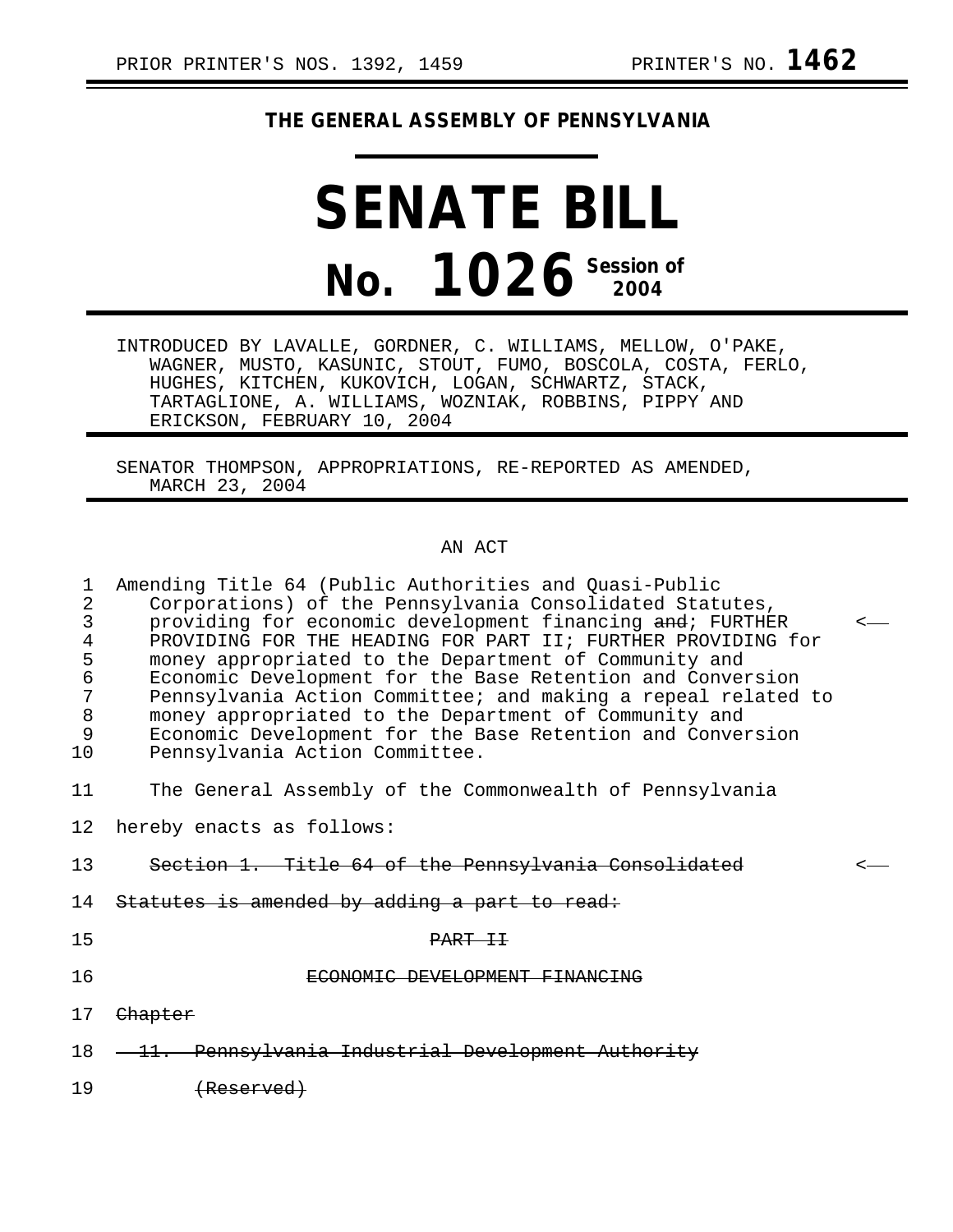| $\mathbf 1$ | - 13. Pennsylvania Economic Development Financing Authority      |
|-------------|------------------------------------------------------------------|
| 2           | (Reserved)                                                       |
| 3           | - 15. Pennsylvania Economic Development Authority                |
| 4           | CHAPTER 11                                                       |
| 5           | PENNSYLVANIA INDUSTRIAL DEVELOPMENT AUTHORITY                    |
| 6           | $\overline{RESERVED}$                                            |
| 7           | CHAPTER 13                                                       |
| 8           | PENNSYLVANIA ECONOMIC DEVELOPMENT FINANCING AUTHORITY            |
| 9           | $\overline{RESERVED}$                                            |
| 10          | CHAPTER 15                                                       |
| 11          | PENNSYLVANIA ECONOMIC DEVELOPMENT AUTHORITY                      |
| 12          | Subchapter                                                       |
|             | 13 - A. General Provisions                                       |
| 14          | - B. Structure and Powers                                        |
|             | $15 \leftarrow c$ . Bonds                                        |
|             | 16 - D. Authority Loans                                          |
|             | 17 <del>E. Programs</del>                                        |
| 18          | SUBCHAPTER A                                                     |
| 19          | GENERAL PROVISIONS                                               |
| 20          | <del>Sec.</del>                                                  |
| 21          | <del>1501. Scope.</del>                                          |
| 22          | 1502. Construction.                                              |
| 23          | 1503. Findings and declaration of policy.                        |
| 24          | <del>1504. Definitions.</del>                                    |
|             | 25 <del>§ 1501. Scope.</del>                                     |
| 26          | This chapter relates to the Pennsylvania Economic Development    |
| 27          | <del>Authority.</del>                                            |
| 28          | § 1502. Construction.                                            |
| 29          | This chapter shall be liberally construed in order to effect     |
| 30          | the legislative and public purposes of section 1503 (relating to |
|             | 20040S1026B1462<br>$-2-$                                         |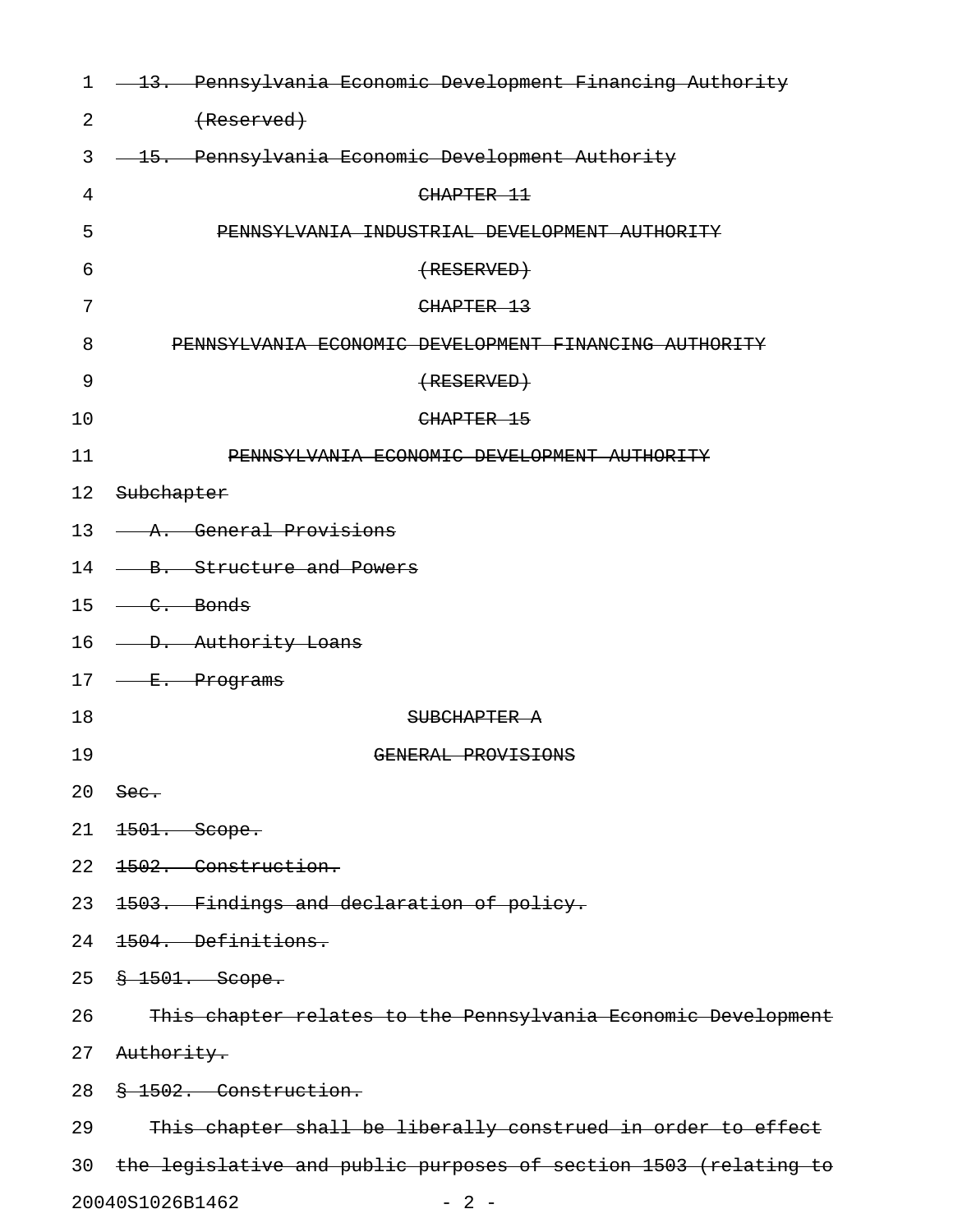1 findings and declaration of policy).

2 § 1503. Findings and declaration of policy.

3 The General Assembly finds and declares as follows:

4 (1) Economic insecurity due to unemployment is at any 5 time harmful to the health, safety, morals and general 6 welfare of the people of this Commonwealth. A minimum level 7 of unemployment and a maximum level of business opportunity 8 and the elimination or prevention of blight can best be 9 provided by the promotion, attraction, stimulation, 10 rehabilitation and revitalization of industrial, commercial, 11 tourism related, production agriculture and other economic 12 activities in this Commonwealth. The promotion of these 13 activities will also enhance their competitiveness in the 14 **global economy.** 

15  $(2)$  Many existing industrial, commercial and other 16 economic activities throughout this Commonwealth could become 17 more competitive and could expand more rapidly if additional 18 means of financing were available for modern buildings, plant 19 facilities, modern machinery and equipment and other capital 20 needs. Additional activities could be attracted to this 21 Commonwealth if additional means of financing were available 22 to acquire, construct, rehabilitate and expand facilities. 23 Financing for cost savings activities related to buildings, 24 plants, machinery and equipment and other facilities would 25 further the purposes of this paragraph.

26  $(3)$  It is the policy of the Commonwealth to promote the 27 health, safety, employment, business opportunities, economic 28 activity and general welfare of the people by establishing an 29 authority to assist in financing economic development.

30 § 1504. Definitions.

20040S1026B1462 - 3 -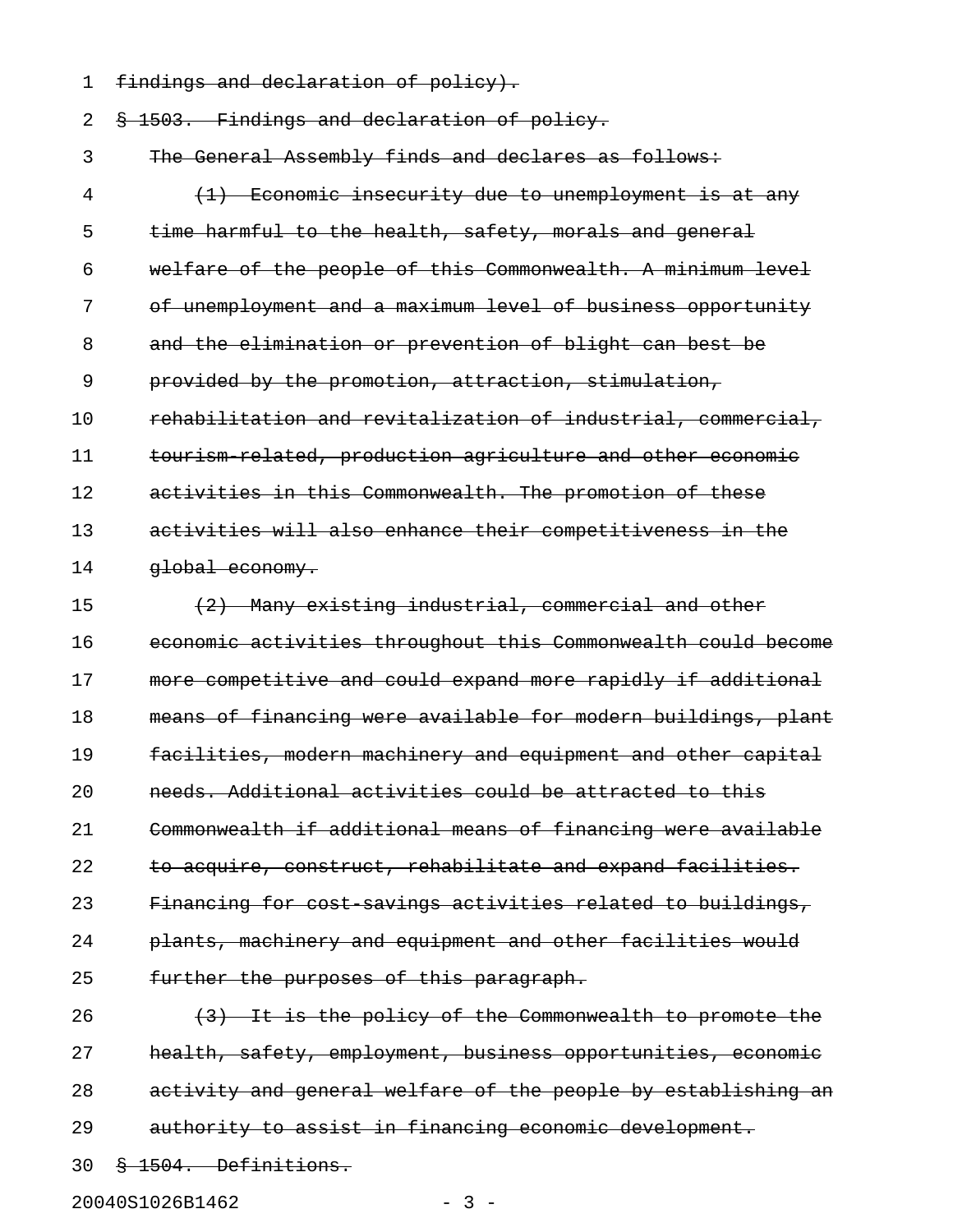| $\mathbf 1$ | The following words and phrases when used in this chapter       |
|-------------|-----------------------------------------------------------------|
| 2           | shall have the meaning given to them in this section unless the |
| 3           | context clearly indicates otherwise:                            |
| 4           | "Authority." The Pennsylvania Economic Development Authority    |
| 5           | established in section 1511 (relating to authority).            |
| 6           | "Board." The board of the authority continued by section        |
| 7           | 1512 (relating to board).                                       |
| 8           | "Department." The Department of Community and Economic          |
| 9           | Development of the Commonwealth.                                |
| 10          | "Project." Any industrial facility, commercial facility,        |
| 11          | pollution control facility, energy conversion facility, energy  |
| 12          | producing facility, disaster relief project facility, public    |
| 13          | facility and other facility or activity which promotes any of   |
| 14          | the public purposes set forth in section 1503 (relating to      |
| 15          | findings and declaration of policy). A project may consist      |
| 16          | solely of the financing of operating expenses. The term         |
| 17          | includes:                                                       |
| 18          | (1) Land, interests in land, easements, appurtenances,          |
| 19          | improvements, buildings, structures, equipment and              |
| 20          | furnishings.                                                    |
| 21          | (2) Other real or personal property, tangible or                |
| 22          | intangible or interest in real or personal property, alone or   |
| 23          | in combination.                                                 |
| 24          | (3) Working capital and other capital needs for                 |
| 25          | industrial, commercial and other economic or cost savings       |
| 26          | activities.                                                     |
| 27          | SUBCHAPTER B                                                    |
| 28          | STRUCTURE AND POWERS                                            |
| 29          | See.                                                            |
| 30          | 1511. Authority.                                                |

20040S1026B1462 - 4 -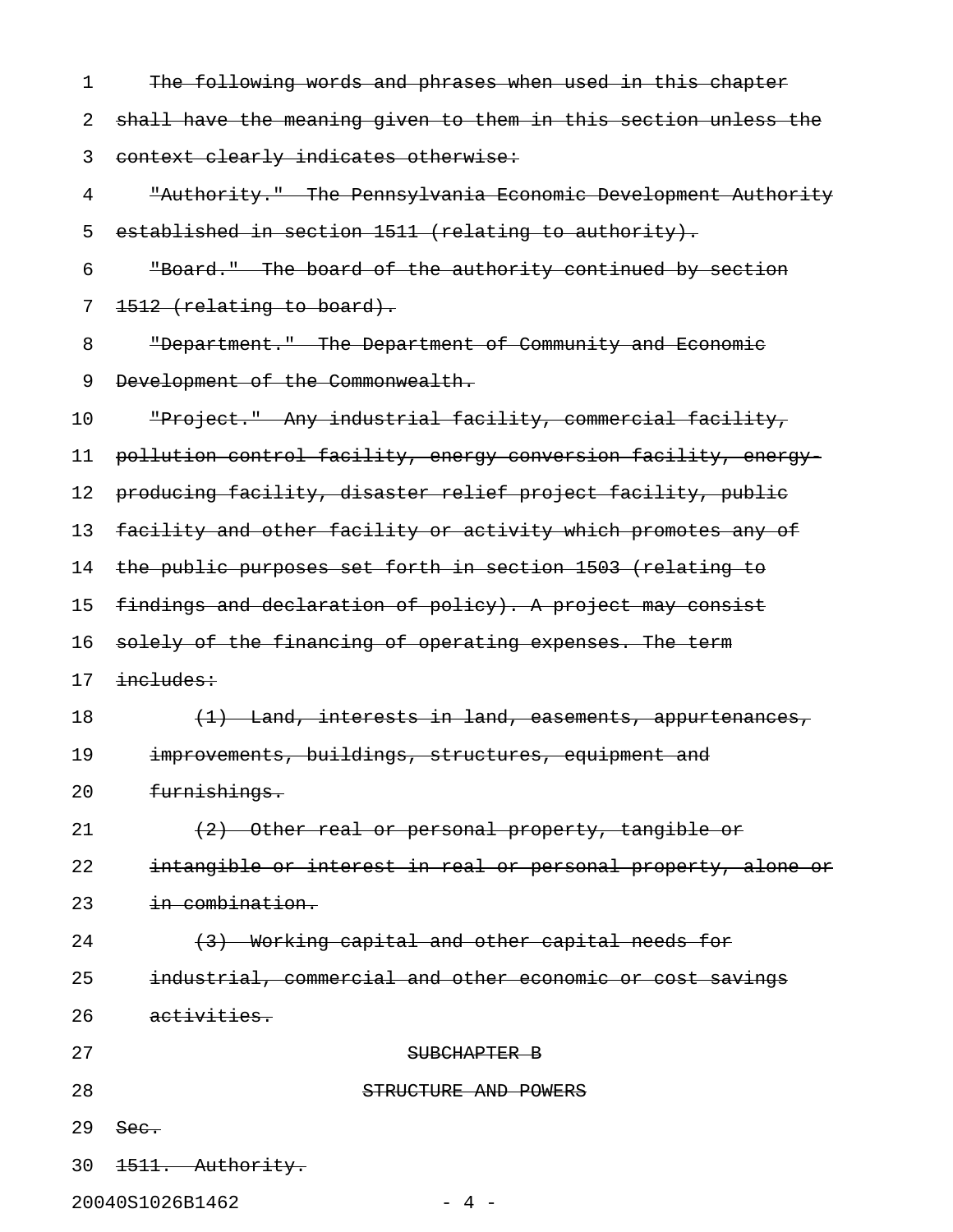1 <del>1512. Board.</del>

2 1513. Powers.

3 § 1511. Authority.

4 (a) Establishment.--The Pennsylvania Economic Development 5 Authority is established. The authority shall be an 6 instrumentality of the Commonwealth and a body corporate and 7 politic, with corporate succession. 8 (b) Governance. The authority shall be governed and the 9 powers of the authority shall be exercised by the board. 10 (c) Revenue. Expenses of the authority shall be paid from 11 assets or income of the authority. Except as provided in this 12 chapter or by other law, the Commonwealth shall not be 13 responsible for funding the expenses of the authority. 14 (d) Fiscal year. The fiscal year of the authority shall be 15 the same as the fiscal year of the Commonwealth. 16 (e) Funds of authority. The authority may create funds and 17 accounts necessary or desirable for its corporate purposes. No 18 other provision of this chapter shall be construed to prohibit 19 the authority from creating within any fund one or more accounts 20 which may be used or pledged by the authority for a special 21 purpose. 22  $(f)$  Audit. The accounts and books of the authority shall be 23 examined and audited annually by a recognized independent 24 certified public accounting firm. 25 (g) General Assembly review. 26  $(1)$  The Appropriations Committee of the Senate and the 27 Appropriations Committee of the House of Representatives have 28 the right to examine the books, accounts and records of the 29 authority.

30  $(2)$  The authority shall annually file a copy of the 20040S1026B1462 - 5 -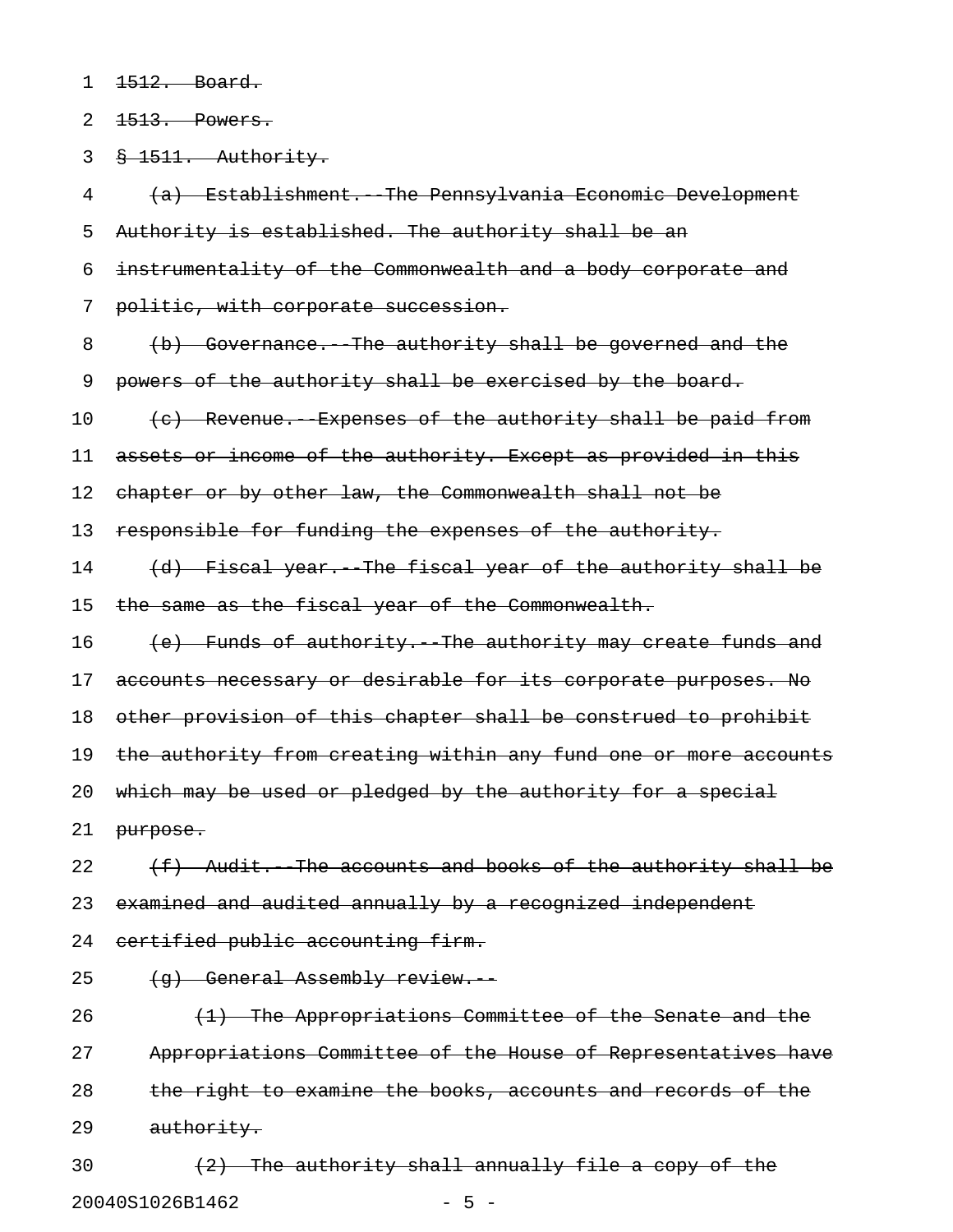| 1  | audit required by subsection (f) with the Appropriations         |
|----|------------------------------------------------------------------|
| 2  | Committee of the Senate and the Appropriations Committee of      |
| 3  | the House of Representatives.                                    |
| 4  | (h) Publication. The authority shall annually publish a          |
| 5  | concise financial statement in the Pennsylvania Bulletin.        |
| 6  | (i) Cooperation. Executive agencies shall cooperate with         |
| 7  | and provide assistance to the authority without financial        |
| 8  | reimbursement.                                                   |
| 9  | (j) Dissolution. The authority may be dissolved by law if        |
| 10 | all outstanding liabilities of the authority, including bonds    |
| 11 | and other contractual obligations, have been fully paid,         |
| 12 | retired, satisfied or discharged, or provision has been made for |
| 13 | payment of all outstanding liabilities of the authority,         |
| 14 | including bonds and other contractual obligations. Upon the      |
| 15 | dissolution of the authority, all funds, assets and other        |
| 16 | property of the authority shall vest in the Commonwealth.        |
| 17 | (k) Applicability. The following acts shall apply to the         |
| 18 | board:                                                           |
| 19 | $(1)$ The act of June 21, 1957 $(P.L.390, No.212)$ , referred    |
| 20 | to as the Right to Know Law.                                     |
| 21 | $(2)$ The act of July 19, 1957 (P.L.1017, No.451), known         |
| 22 | as the State Adverse Interest Act.                               |
| 23 | (3) The provisions of 65 Pa.C.S. Chs. 7 (relating to             |
| 24 | open meetings) and 11 (relating to ethics standards and          |
| 25 | financial disclosure).                                           |
| 26 | $\frac{8}{9}$ 1512. Board.                                       |
| 27 | (a) Composition. The board of the authority shall be             |
| 28 | composed of the following members:                               |
| 29 | (1) The Secretary of Community and Economic Development.         |
| 30 | (2) The Secretary of the Budget.                                 |

20040S1026B1462 - 6 -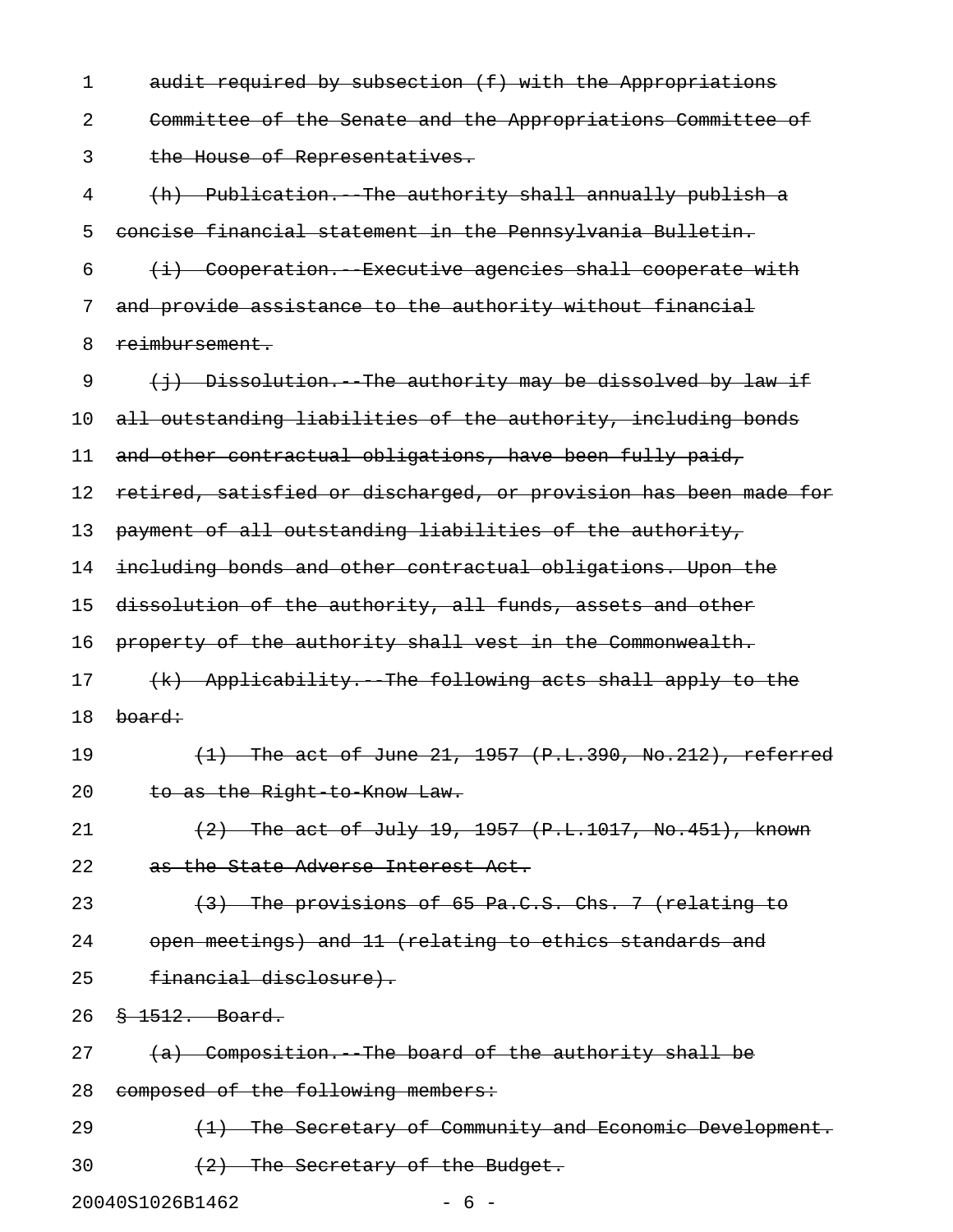| 1  | (3) The Secretary of Banking.                                   |
|----|-----------------------------------------------------------------|
| 2  | (4) Four legislative appointees.                                |
| 3  | $(i)$ Appointments are as follows:                              |
| 4  | (A) One individual appointed by the President                   |
| 5  | pro tempore of the Senate.                                      |
| 6  | (B) One individual appointed by the Minority                    |
| 7  | Leader of the Senate.                                           |
| 8  | (C) One individual appointed by the Speaker of                  |
| 9  | the House of Representatives.                                   |
| 10 | (D) One individual appointed by the Minority                    |
| 11 | Leader of the House of Representatives.                         |
| 12 | (ii) Legislative appointees shall serve at the                  |
| 13 | pleasure of the appointing authority.                           |
| 14 | (b) Organization. The Governor shall select a member of the     |
| 15 | board to serve as chairperson. The members shall select from    |
| 16 | among themselves such officers as they shall determine.         |
| 17 | (c) Meetings. The board shall meet at the call of the           |
| 18 | chairperson but shall meet at least once each month.            |
| 19 | (d) Quorum. Six members of the board shall constitute a         |
| 20 | quorum. The consent of at least six members of the board shall  |
| 21 | be necessary to take any action on behalf of the authority.     |
| 22 | (e) Compensation. The members of the board shall be             |
| 23 | entitled to no compensation for their services as members but   |
| 24 | shall be entitled to reimbursement for all necessary expenses   |
| 25 | incurred in connection with the performance of their duties as  |
| 26 | members.                                                        |
| 27 | (f) Liability. Members of the board shall not be liable         |
| 28 | personally on any obligations of the authority, including bonds |
| 29 | <del>of the authority.</del>                                    |
| 30 | <del>§ 1513. Powers.</del>                                      |

20040S1026B1462 - 7 -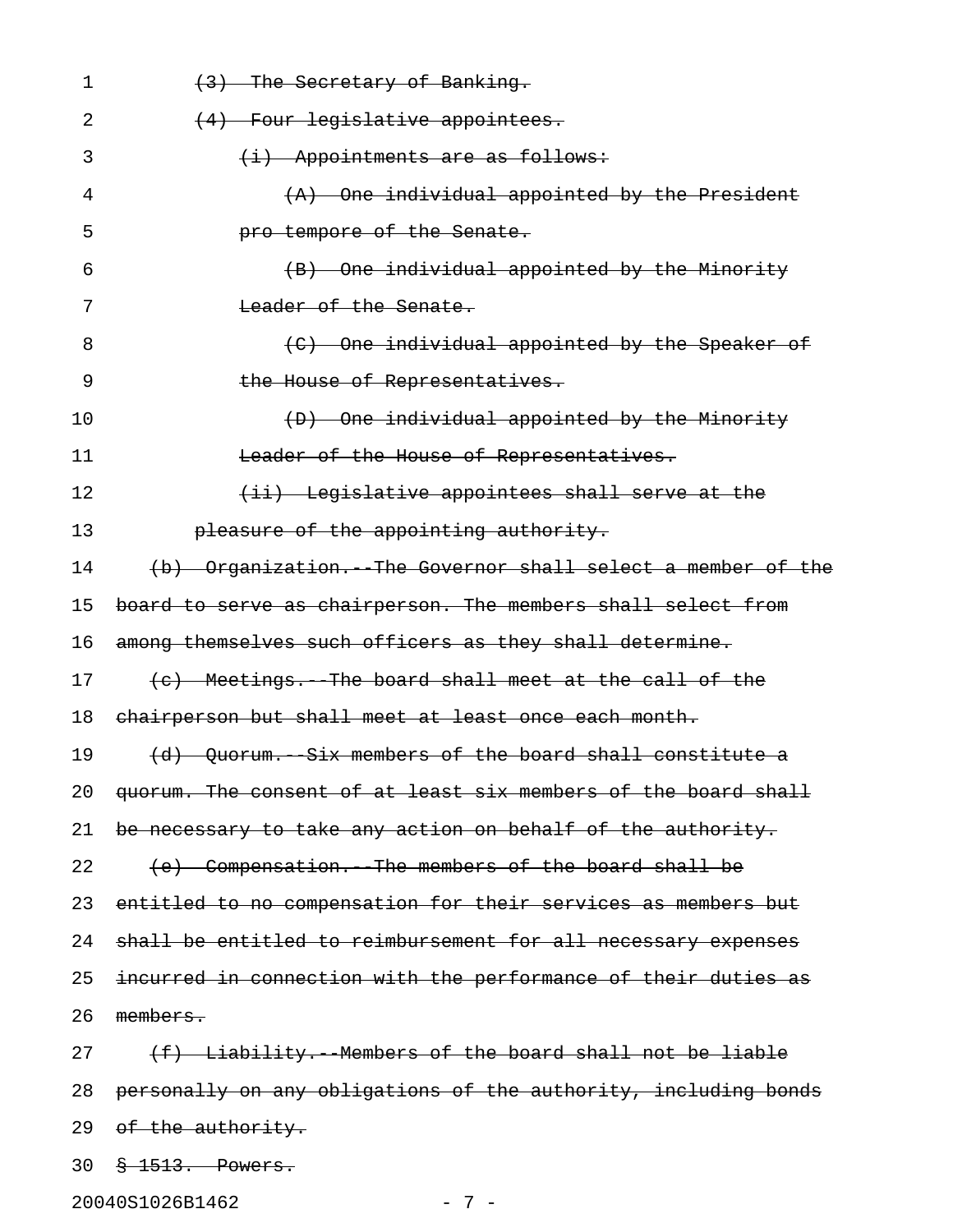| 1  | (a) Powers. The authority, as a public corporation and                     |
|----|----------------------------------------------------------------------------|
| 2  | governmental instrumentality exercising public powers of the               |
| 3  | Commonwealth, has the following powers:                                    |
| 4  | To have existence until its existence is terminated                        |
| 5  | $by$ $\frac{1}{2}$                                                         |
| 6  | To adopt bylaws and guidelines as necessary.<br>$\left(\frac{2}{2}\right)$ |
| 7  | To sue and be sued, implead and be impleaded,<br>(3)                       |
| 8  | interplead, complain and defend in any court.                              |
| 9  | To adopt, use and alter a corporate seal.<br>$\left(4\right)$              |
| 10 | To employ an executive director and other persons as<br>(5)                |
| 11 | are necessary or convenient for carrying on the business of                |
| 12 | the authority.                                                             |
| 13 | $+6$ )<br><u>To retain attorneys, accountants, auditors and</u>            |
| 14 | financial experts, to render services and engage the services              |
| 15 | of other advisors, consultants and agents as necessary. The                |
| 16 | chairman shall ensure that minority owned or minority                      |
| 17 | controlled firms have an opportunity to participate to a                   |
| 18 | significant degree in the provision of contractual services                |
| 19 | purchased by the authority.                                                |
| 20 | (7) To pay or satisfy obligations of the authority.                        |
| 21 | (8) To contract and execute instruments, including                         |
| 22 | financing agreements, letters of credit, guarantees,                       |
| 23 | sureties, mortgages, loans, standby loan commitments and                   |
| 24 | contracts of insurance, which are necessary or appropriate                 |
| 25 | for carrying on the business of the authority. This power                  |
| 26 | includes the ability to make and execute contracts for the                 |
| 27 | servicing of loans and mortgages acquired by the authority.                |
| 28 | (9) To borrow money, issue bonds, obtain lines and                         |
| 29 | letters of credit and incur debt.                                          |
| 30 | (10) To pledge the credit of the authority and provide                     |
|    |                                                                            |

20040S1026B1462 - 8 -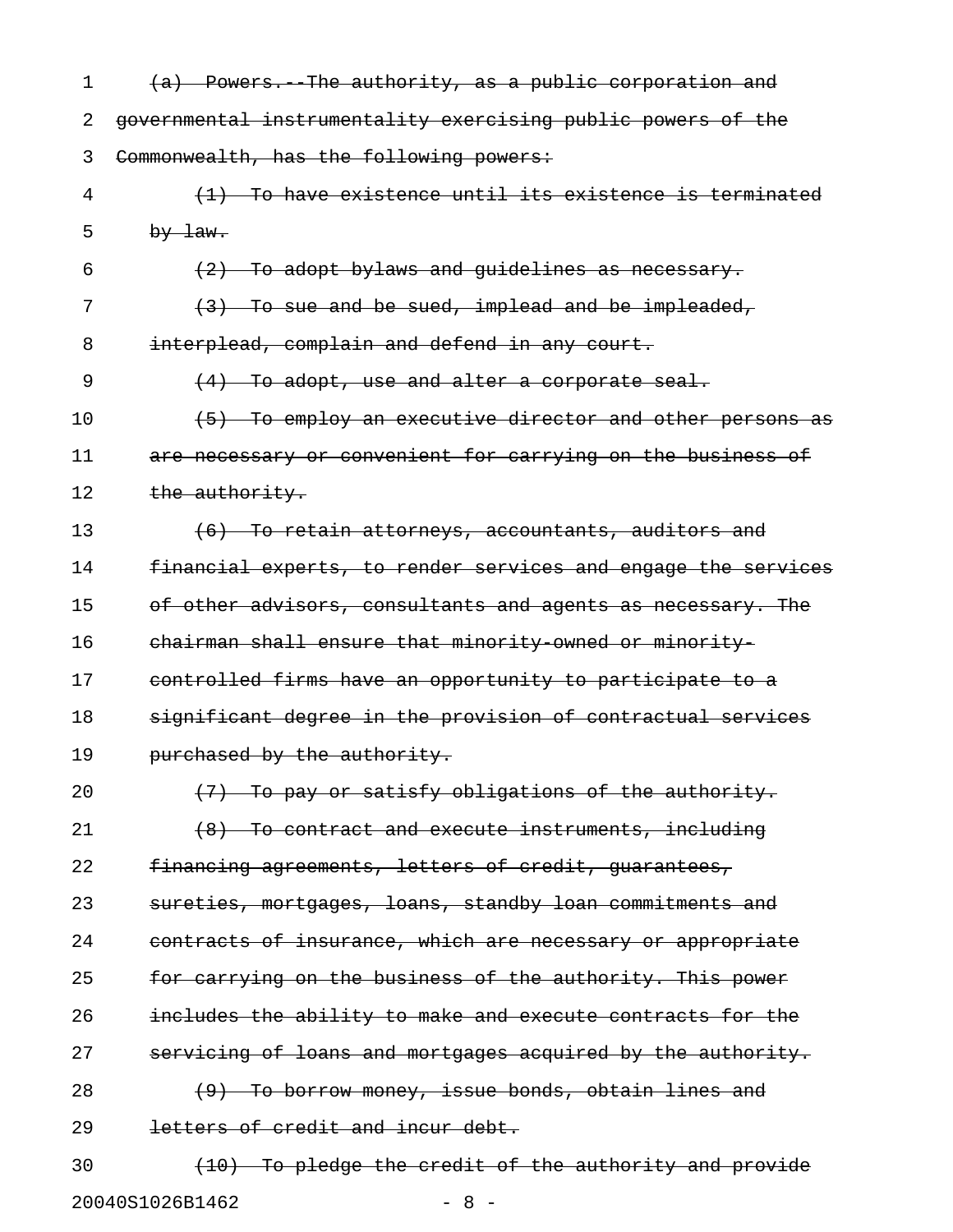| $\mathbf 1$ | security and liquidity to obligees of the authority as the  |
|-------------|-------------------------------------------------------------|
| 2           | authority deems necessary or appropriate.                   |
| 3           | (11) To negotiate modifications or alterations in           |
| 4           | mortgages or security interests.                            |
| 5           | (12) To foreclose on a mortgage or security interest in     |
| 6           | default.                                                    |
| 7           | (13) To commence any action necessary to protect or         |
| 8           | enforce any right conferred upon the authority by any law,  |
| 9           | mortgage, security agreement, contract or other agreement.  |
| 10          | (14) To bid for or purchase property which was the          |
| 11          | subject of a mortgage or security interest at a foreclosure |
| 12          | or other sale and to acquire and take possession of that    |
| 13          | property.                                                   |
| 14          | $(15)$ To charge and collect fees and charges in            |
| 15          | connection with loan commitments and servicing, including   |
| 16          | reimbursement of costs of financing.                        |
| 17          | (16) To acquire, accept, purchase, receive, collect,        |
| 18          | hold, convey and invest funds, fees and property, whether   |
| 19          | tangible or intangible, from all sources, directly or by    |
| 20          | assignment, pledge or otherwise.                            |
| 21          | (17) To sell, transfer, convey and dispose of any           |
| 22          | property, whether tangible or intangible.                   |
| 23          | (18) To acquire and sell loans, mortgages and security      |
| 24          | interests at public or private sale.                        |
| 25          | (19) To provide financial assistance to applicants and      |
| 26          | project users.                                              |
| 27          | (20) To agree to and comply with any conditions attached    |
| 28          | to Federal or Commonwealth financial assistance not         |
| 29          | inconsistent with the provisions of this chapter.           |
| 30          | (21) To make rules regarding the operation of properties    |
|             | 20040S1026B1462<br>- 9                                      |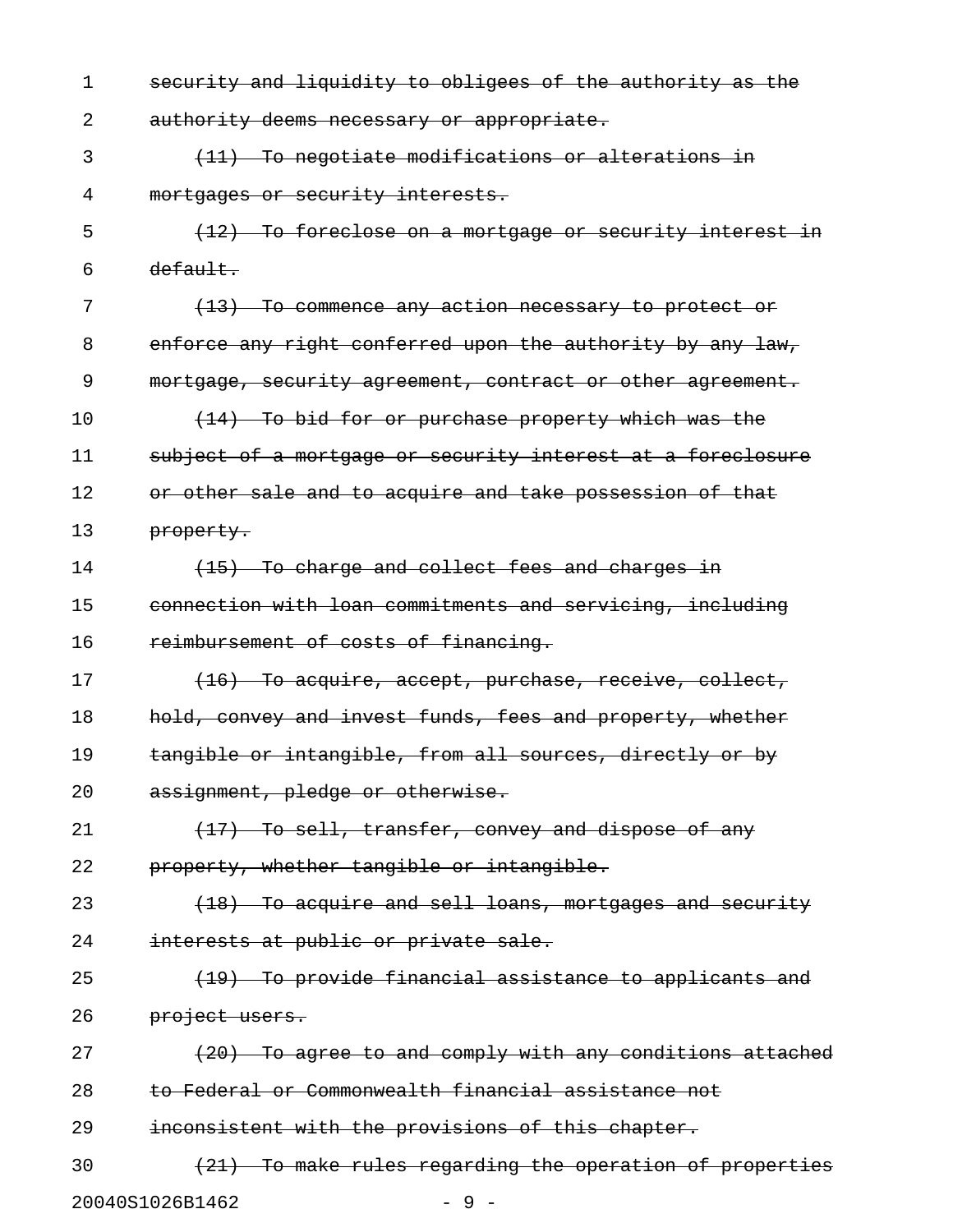1 and facilities of the authority subject to agreements with 2 obligees of the authority.

3 (22) To develop contractually binding policies to assure  $4 \qquad \qquad \text{that}$ 

5 (i) all persons, including the authority's 6 contractors, subcontractors, assignees, lessees, agents, 7 vendors and suppliers, are accorded equality of 8 opportunity in employment and contracting associated with 9 **12 projects and programs authorized under this chapter; and** 10 (ii) contracting parties demonstrate diversity in 11 ownership of equity interests.  $12$  (23) To exercise rights provided by law for the benefit 13 or protection of the authority or obligees of the authority. 14 (24) To invest money of the authority not required for 15 immediate use, including proceeds from the sale of any bonds, 16 as the board determines, subject to any agreement with 17 bondholders stated in the authorizing resolution providing 18 for the issuance of bonds. 19 (25) To procure insurance against any loss in connection 20 with its programs, property and other assets. 21 (26) To enter into agreements providing for the 22 acquisition of projects comprising or including public 23 facilities for financing purposes only. 24 (27) To promulgate regulations containing restrictions 25 as it may deem necessary or appropriate to effectuate the 26 **public purposes of this chapter.** 27 (28) To finance all or part of an interagency project 28 which meets the requirements of section 1521(a)(2) (relating 29 to bond issuance). 30 (29) To negotiate and enter into interest rate exchange

20040S1026B1462 - 10 -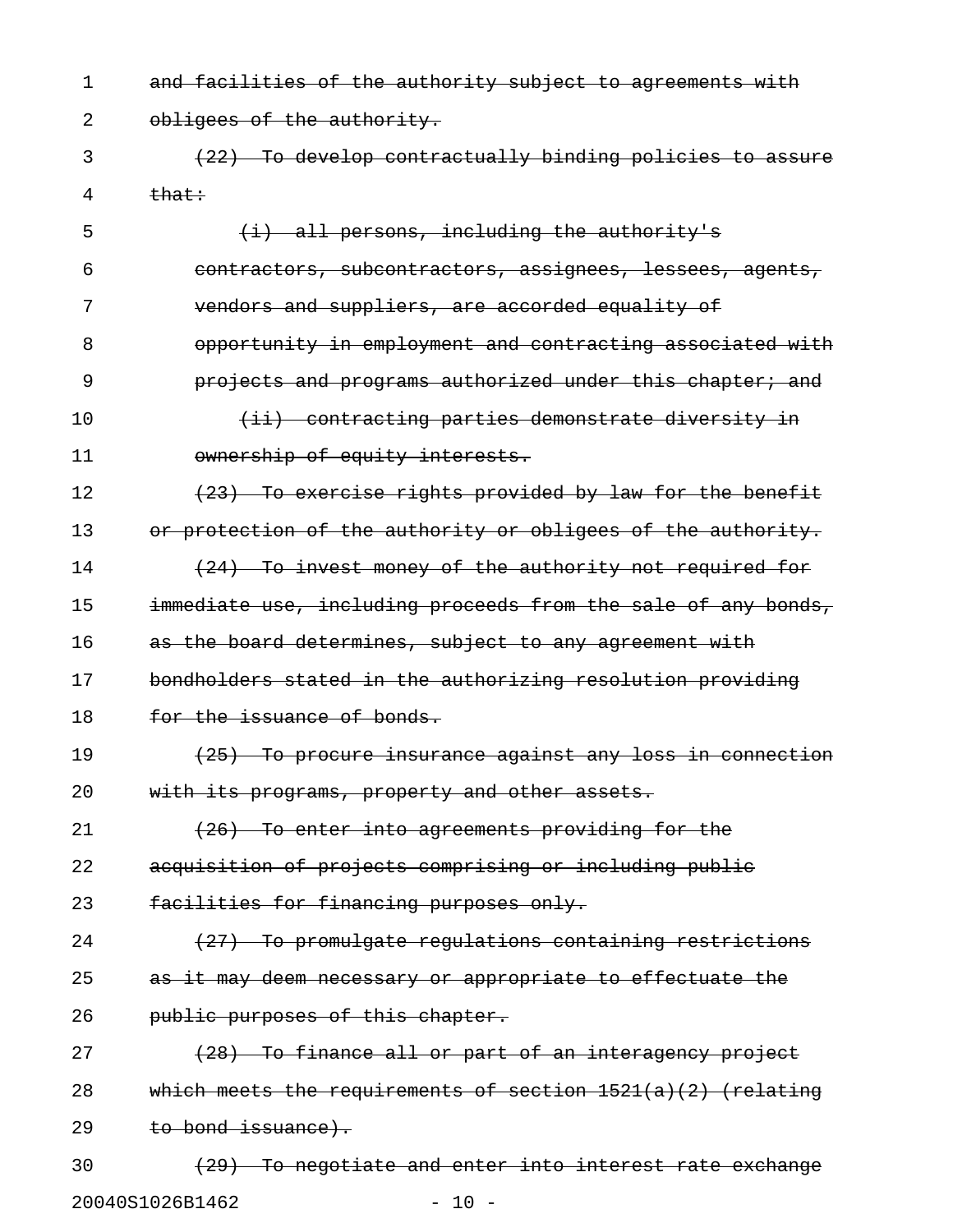| 1  | agreements, interest rate cap agreements, collar agreements, |
|----|--------------------------------------------------------------|
| 2  | corridor agreements, ceiling agreements, floor agreements,   |
| 3  | forward agreements, float agreements and other similar       |
| 4  | arrangements, which, in the judgment of the authority, will  |
| 5  | assist the authority in managing the interest costs of the   |
| 6  | authority.                                                   |
| 7  | (30) To enter into financing agreements with applicants      |
| 8  | and project users providing, among other things:             |
| 9  | $(i)$ for loan, lease or sale financing or other             |
| 10 | financing of projects for applicants or project users;       |
| 11 | (ii) for loan, rental or purchase price payments or          |
| 12 | other payments, sufficient to amortize the principal,        |
| 13 | interest and premium, if any, of all bonds and               |
| 14 | contractual obligations of the authority incurred to         |
| 15 | provide funds to pay the costs of the projects to be         |
| 16 | <del>financed;</del>                                         |
| 17 | (iii) for the applicants or project users to pay or          |
| 18 | cause to be paid all other costs of acquiring,               |
| 19 | constructing, maintaining and operating the projects;        |
| 20 | (iv) for conveyance with or without consideration of         |
| 21 | any part or all of a project to the project user or          |
| 22 | applicant on or before payment of all bonds and              |
| 23 | contractual obligations of the authority incurred with       |
| 24 | respect to the project; and                                  |
| 25 | $(v)$ for other matters as are customary in those            |
| 26 | agreements or as may be deemed necessary or appropriate      |
| 27 | by the authority.                                            |
| 28 | $(31)$ To make contracts and to execute instruments          |
| 29 | necessary or convenient for the carrying on of its business. |
| 30 | (32) To do any act necessary or appropriate to carry out     |
|    | 20040S1026B1462<br>$-11 -$                                   |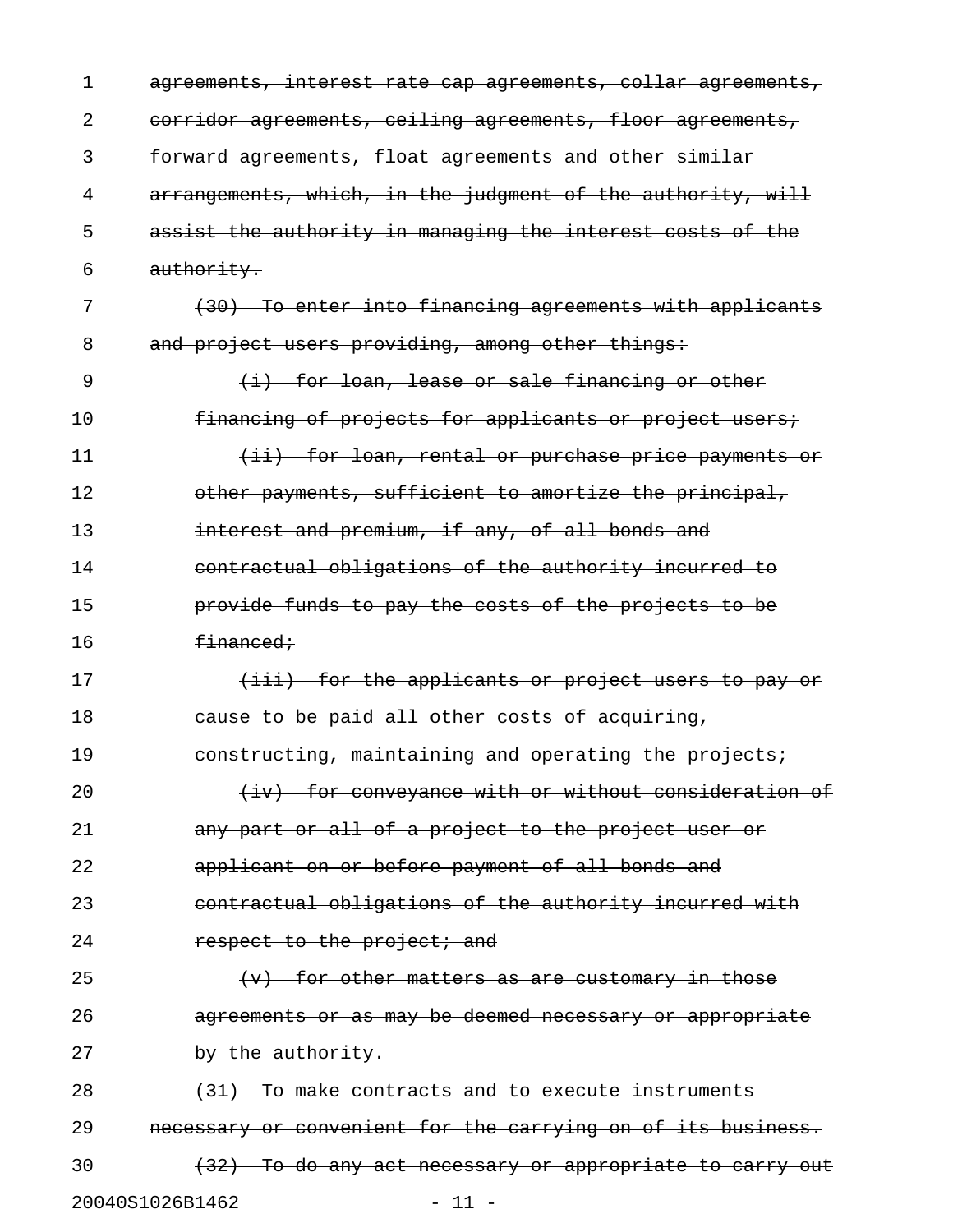| 1  | and effectuate the purposes of this chapter.                     |
|----|------------------------------------------------------------------|
| 2  | (33) To do any act necessary or convenient to the                |
| 3  | exercise of the powers set forth in this subsection              |
| 4  | reasonably implied from those powers.                            |
| 5  | (b) Duties. The authority shall administer the programs          |
| 6  | established in Subchapter E (relating to programs) in accordance |
| 7  | with this chapter.                                               |
| 8  | SUBCHAPTER C                                                     |
| 9  | <b>BONDS</b>                                                     |
| 10 | See.                                                             |
| 11 | 1521. Bond issuance.                                             |
| 12 | 1522. Commonwealth taxation.                                     |
| 13 | 1523. Federal taxation.                                          |
| 14 | 1524. Validity of bonds; limitation on actions.                  |
| 15 | 1525. Provisions of bonds; trust agreements.                     |
| 16 | 1526. Validity of pledge.                                        |
| 17 | 1527. Commonwealth pledges.                                      |
| 18 | 1528. Bonds to be legal investments.                             |
| 19 | 1529. Bondholder rights.                                         |
| 20 | § 1521. Bond issuance.                                           |
| 21 | $(a)$ Authorization.                                             |
| 22 | (1) The authority has the power to issue its limited             |
| 23 | obligation revenue bonds and other types of limited              |
| 24 | obligation revenue financing as in the judgment of the           |
| 25 | authority is necessary to provide sufficient funds for any       |
| 26 | project or group of projects, provided as follows:               |
| 27 | $(i)$ That the issuance by the authority of taxable or           |
| 28 | tax exempt bonds on behalf of projects comprising                |
| 29 | industrial facilities, commercial facilities, pollution          |
| 30 | control facilities, energy conversion facilities, energy-        |
|    | 20040S1026B1462<br>$-12 -$                                       |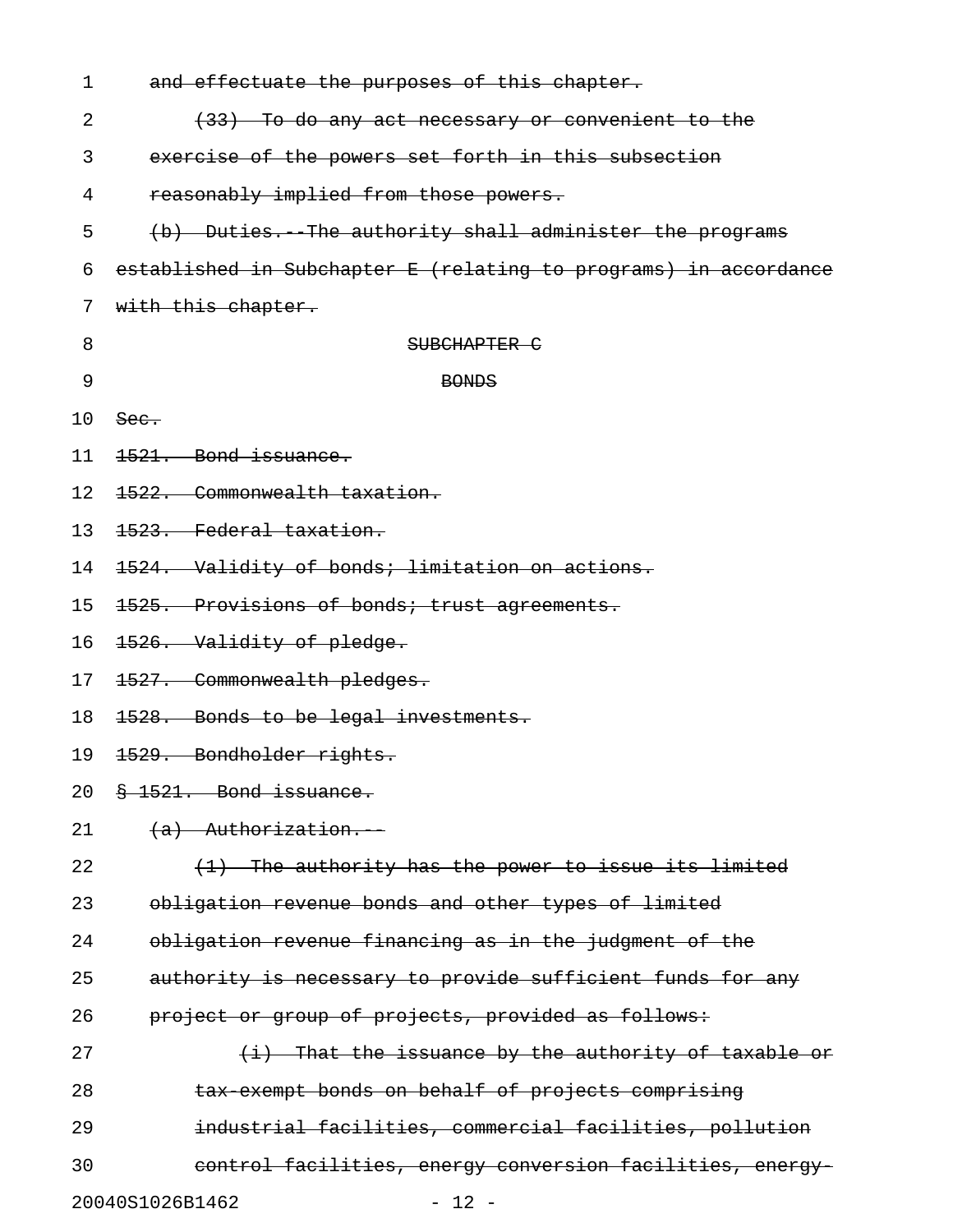1 producing facilities and disaster relief project 2 facilities, other than Pennsylvania Opportunity Fund 3 projects, has been authorized by a local economic 4 development financing authority or a group of local 5 economic development financing authorities or by a local 6 economic development agency or a group of local economic 7 development agencies. 8 (ii) That the authority may issue taxable or tax-9 exempt bonds on behalf of interagency projects, only if: 10 (A) the applicant has first applied to PENNVEST 11 **For financing under the provisions of the act of** 12 March 1, 1988 (P.L.82, No.16), known as the 13 Pennsylvania Infrastructure Investment Authority Act; 14 and 15 (B) PENNVEST, in writing, refers the applicant 16 to the authority to finance all or part of the 17 **interagency project in accordance with this chapter.** 18 (iii) That the issuance by the authority of taxable 19 **19** or tax exempt bonds for a public facility, for 20 **interagency projects and for projects for roads and** 21 **transportation facilities and transportation systems has** 22 been authorized by a municipality, municipal authority or 23 Commonwealth agency and that both the applicant and the 24 **authority have determined that the cost of obtaining the** 25 **financing for the public facility will be reduced through** 26 **the issuance of bonds through the authority. For purposes** 27 of the determination required in this subparagraph, any 28 financing for a public facility that the authority 29 **reasonably believes could have received a rating of "A"** 30 **12** or better from a nationally recognized rating agency 20040S1026B1462 - 13 -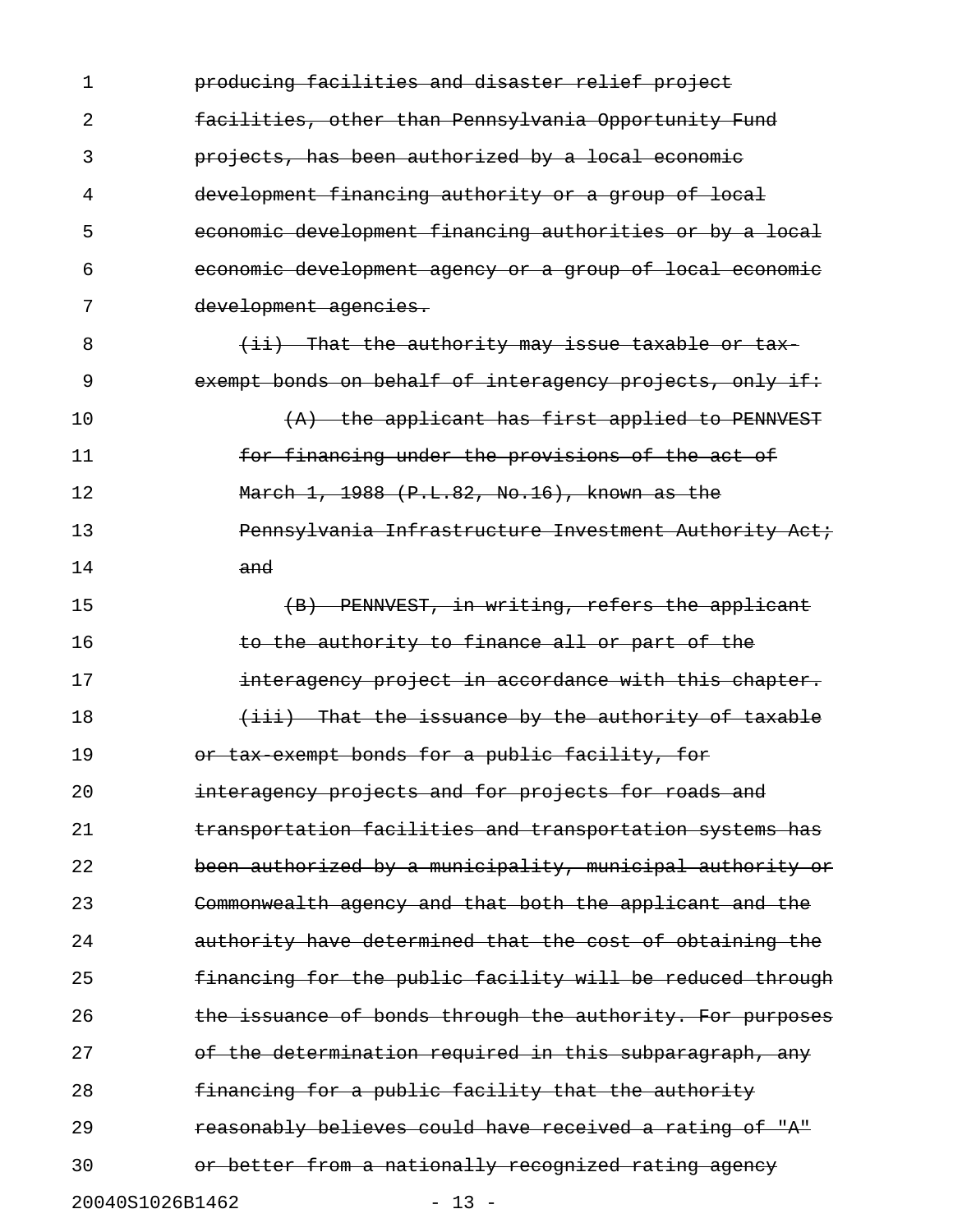| 1  | shall be presumed not to be eligible for financing by the      |
|----|----------------------------------------------------------------|
| 2  | authority under this paragraph.                                |
| 3  | $(2)$ The authority may, as it deems necessary and             |
| 4  | desirable, use the proceeds of bonds issued for all of the     |
| 5  | following:                                                     |
| 6  | (i) Making loans.                                              |
| 7  | (ii) Purchasing loans, mortgages, security interests           |
| 8  | or loan participations.                                        |
| 9  | (iii) Paying incidental expenses in connection with            |
| 10 | activity under subparagraphs (i) and (ii).                     |
| 11 | (iv) Paying expenses of authorizing and issuing the            |
| 12 | bonds.                                                         |
| 13 | (v) Paying interest on the bonds until revenues of             |
| 14 | the project are available in sufficient amounts to pay         |
| 15 | interest.                                                      |
| 16 | (vi) Funding reserves.                                         |
| 17 | (b) Method of financing. The financing of projects may be      |
| 18 | with tax exempt bonds or taxable bonds issued pursuant to this |
| 19 | chapter and may be direct through application of bond proceeds |
| 20 | or other funds to pay project costs or indirect through stock  |
| 21 | purchases or other means as the authority approves.            |
| 22 | (c) Authorization requirements.                                |
| 23 | $(1)$ Bonds of the authority shall be authorized by a          |
| 24 | resolution of the board.                                       |
| 25 | $(2)$ The bonds shall, as provided in the resolution of        |
| 26 | the board:                                                     |
| 27 | $(i)$ be of a series:                                          |
| 28 | $(iii)$ bear a date or dates;                                  |
| 29 | (iii) bear or accrue interest at any rate or rates,            |
| 30 | whether fixed or variable;                                     |
|    | 20040S1026B1462<br>$-14 -$                                     |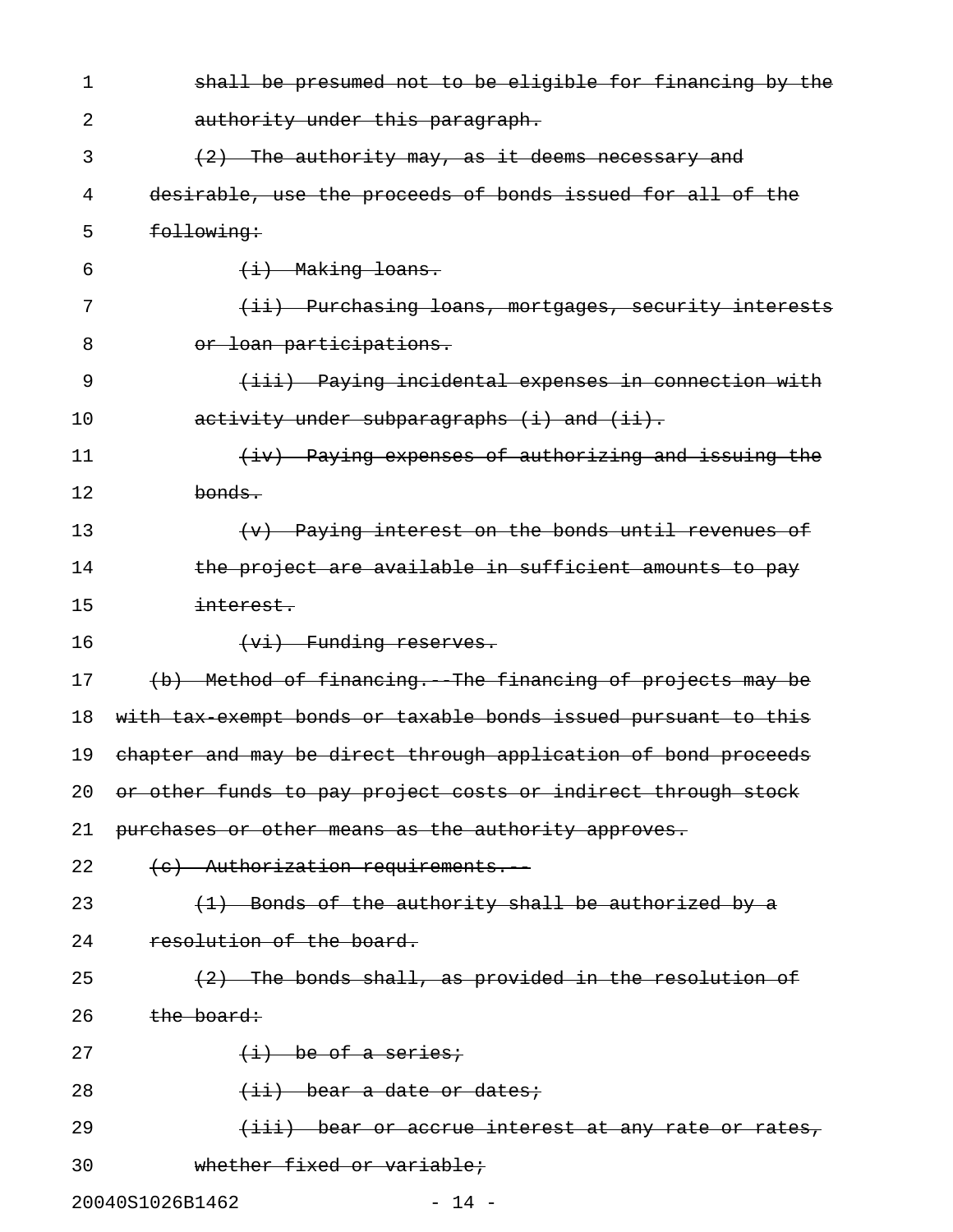| 1  | $(iv)$ be in denominations;                                  |
|----|--------------------------------------------------------------|
| 2  | $(v)$ be in any form, either coupon or fully                 |
| 3  | registered without coupons or in certificated or book-       |
| 4  | entry only form;                                             |
| 5  | (vi) carry registration, exchangeability and                 |
| 6  | interchangeability privileges;                               |
| 7  | (vii) be payable in any medium of payment and at any         |
| 8  | place or places:                                             |
| 9  | (viii) mature on a date or dates not to exceed 40            |
| 10 | years from the bonds' original issue date; and               |
| 11 | (ix) be subject to terms of redemption, if any.              |
| 12 | (3) Bonds shall be signed by or shall bear the facsimile     |
| 13 | signature of the officer designated by the board.            |
| 14 | (4) Interest coupons shall be attached to coupon bonds       |
| 15 | and shall bear the facsimile signature of the officer        |
| 16 | designated by the board.                                     |
| 17 | (5) Bonds may be authenticated by an authenticating          |
| 18 | agent, fiscal agent or trustee.                              |
| 19 | (6) Bonds may be issued and delivered notwithstanding        |
| 20 | that the officer signing the bonds or whose facsimile        |
| 21 | signature is on a coupon has ceased to be the officer at the |
| 22 | time when the bond is actually delivered.                    |
| 23 | (d) No debt or liability of the Commonwealth.                |
| 24 | (1) Bonds issued under this chapter shall not be a debt      |
| 25 | or liability of the Commonwealth and shall not create or     |
| 26 | constitute any indebtedness, liability or obligation of the  |
| 27 | Commonwealth.                                                |
| 28 | (2) Bonds shall be payable solely from revenues or funds     |
| 29 | pledged or available for their repayment as authorized in    |
| 30 | this chapter, including the proceeds of any issue of bonds   |
|    | 20040S1026B1462<br>$-15 -$                                   |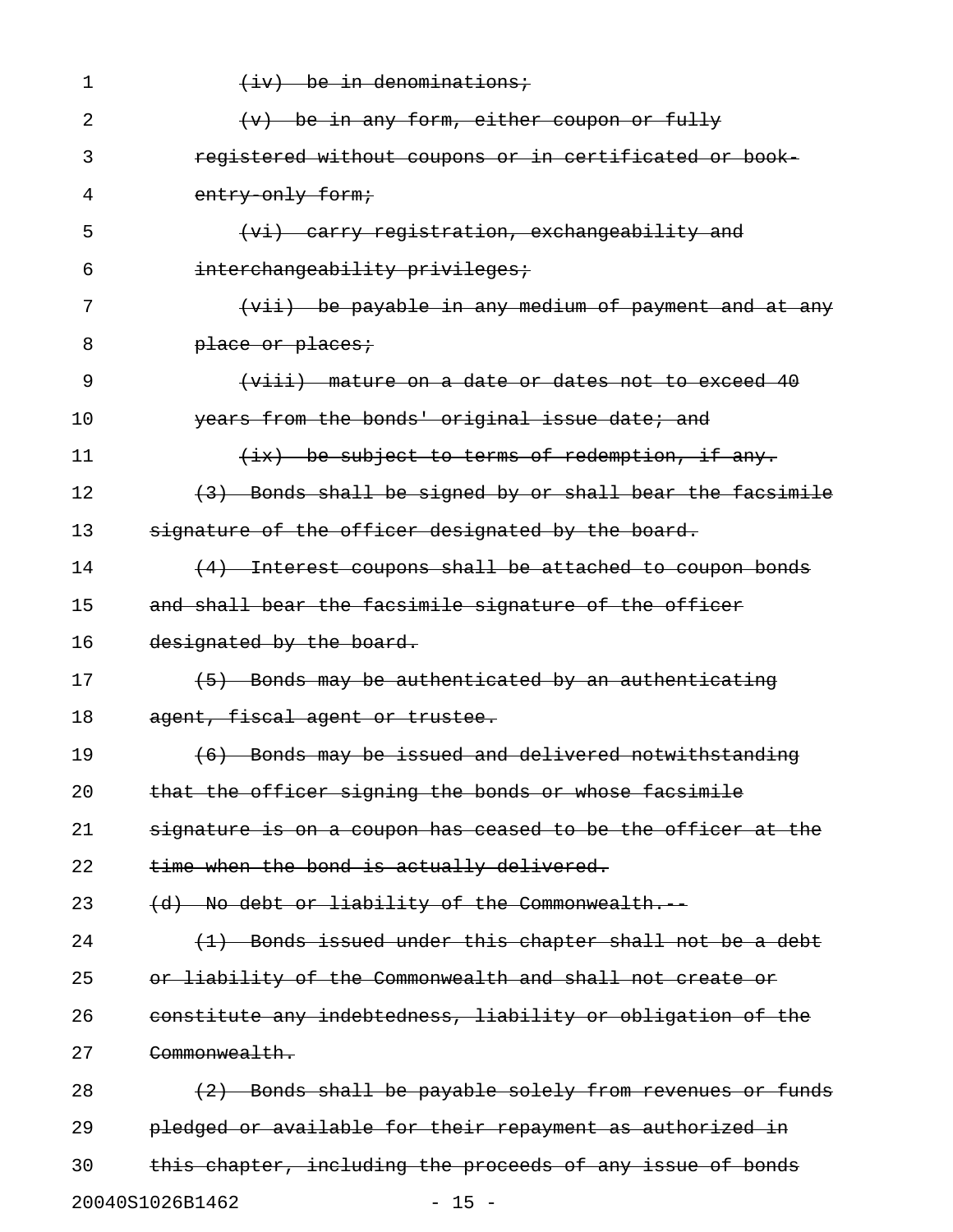| 1  | and, in the case of a public project, the pledge of fees,        |
|----|------------------------------------------------------------------|
| 2  | taxes and other revenues by a political subdivision or other     |
| 3  | instrumentality of the Commonwealth.                             |
| 4  | (3) All bonds shall contain on their faces statements to         |
| 5  | $the$ effect that:                                               |
| 6  | $(i)$ the authority is obligated to pay the principal            |
| 7  | of or the interest on the bonds only from its revenues,          |
| 8  | receipts or funds pledged or available for their payment         |
| 9  | as authorized in this chapter;                                   |
| 10 | (ii) neither the Commonwealth nor any political                  |
| 11 | subdivision is obligated to pay the principal or                 |
| 12 | intercept: and                                                   |
| 13 | (iii) neither the faith and credit nor the taxing                |
| 14 | power of the Commonwealth or any political subdivision is        |
| 15 | pledged to the payment of the principal of or the                |
| 16 | interest on the bonds.                                           |
| 17 | $(e)$ Sale.                                                      |
| 18 | (1) Bonds may be sold at public sale, invited sale or            |
| 19 | private sale for the price or prices the authority               |
| 20 | determines.                                                      |
| 21 | (2) The authority shall ensure that minority owned or            |
| 22 | minority controlled firms have an opportunity to participate     |
| 23 | in a significant way in bond sale activities.                    |
| 24 | (f) Interim receipts. Pending the preparation of the             |
| 25 | definitive bonds, interim receipts may be issued to the          |
| 26 | purchaser or purchasers of the bonds and shall contain the terms |
| 27 | and conditions established by the authority.                     |
| 28 | (g) Negotiable instruments. Bonds of the authority shall         |
| 29 | have the qualities of negotiable instruments under 13 Pa.C.S.    |
| 30 | (relating to commercial code).                                   |
|    | 20040S1026B1462<br>$-16 -$                                       |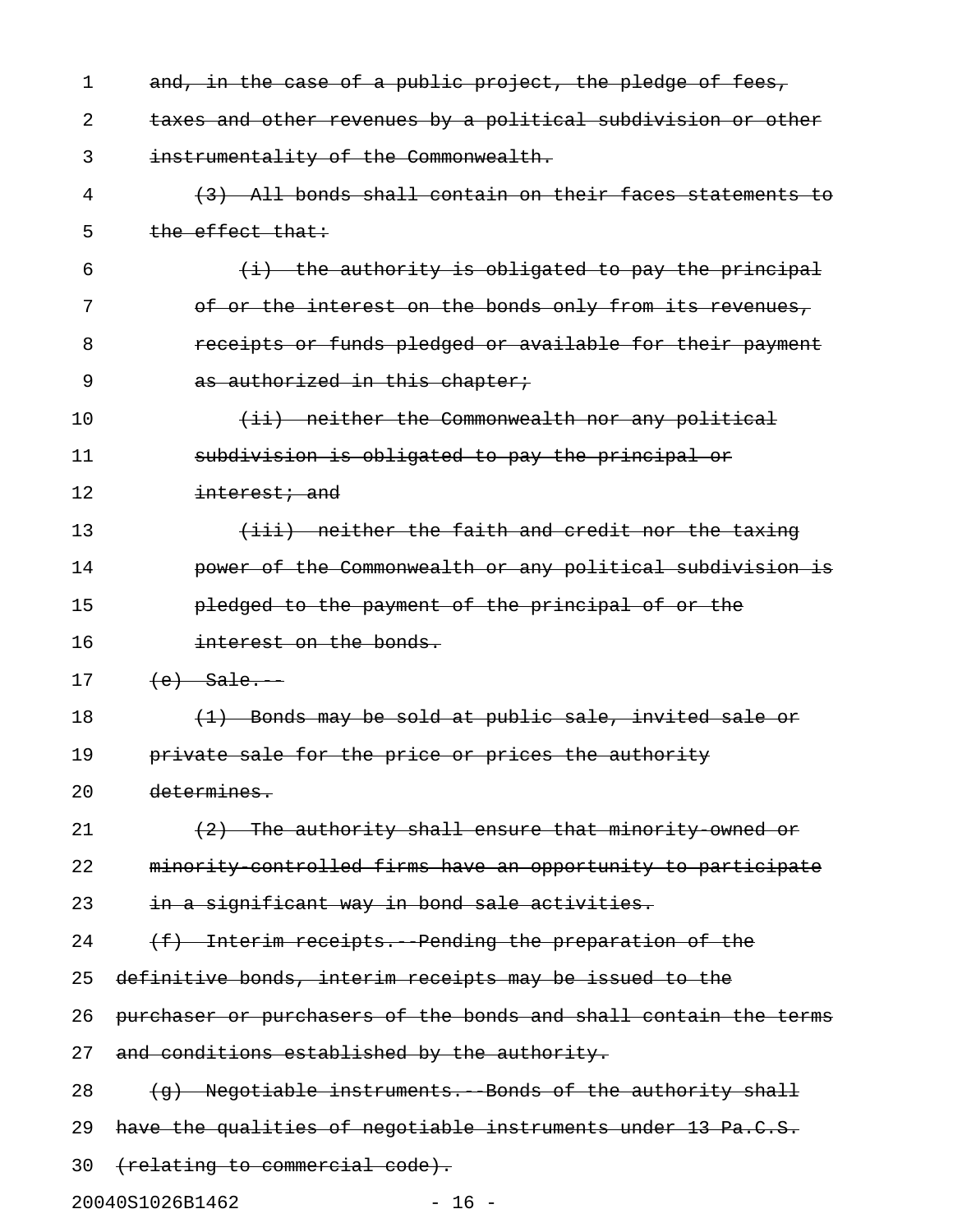1 (h) Refunding. Subject to provisions of this chapter and 2 the terms of bonds or other contractual obligations issued in 3 accordance with this chapter, the authority may refund any 4 outstanding debt of the authority, whether the debt represents 5 principal or interest, in whole or in part, at any time. For the 6 purposes of this subsection, the term "refund" and its 7 variations means the issuance and sale of obligations the 8 proceeds of which are used or are to be used for the payment or 9 redemption of outstanding obligations upon or prior to maturity. 10 § 1522. Commonwealth taxation. 11 (a) General. The effectuation of the purposes of the 12 authority is in all respects for the benefit of the people of 13 this Commonwealth; for the increase of their commerce and 14 prosperity; and for the improvement of their health, safety, 15 welfare and living conditions.  $16$  (b) Authority. Since the authority, as a public 17 instrumentality of the Commonwealth, will be performing 18 essential governmental functions in effectuating these purposes, 19 the authority is not required to pay any taxes or assessments 20 upon any property acquired or used or permitted to be used by 21 the authority for its purposes. 22  $(e)$  Bonds. Bonds issued by the authority, the transfer and 23 the income from the bonds, including profit made on their sale, 24 are free from State and local taxation within this Commonwealth. 25 The exclusion under this subsection shall not extend to gift, 26 estate, succession or inheritance taxes or any other taxes not 27 levied directly on the bonds, their transfer, the income from 28 the bonds or the realization of profits on their sale. 29 § 1523. Federal taxation.  $30$  (a) Allocation. If the bonds issued by the authority for a

20040S1026B1462 - 17 -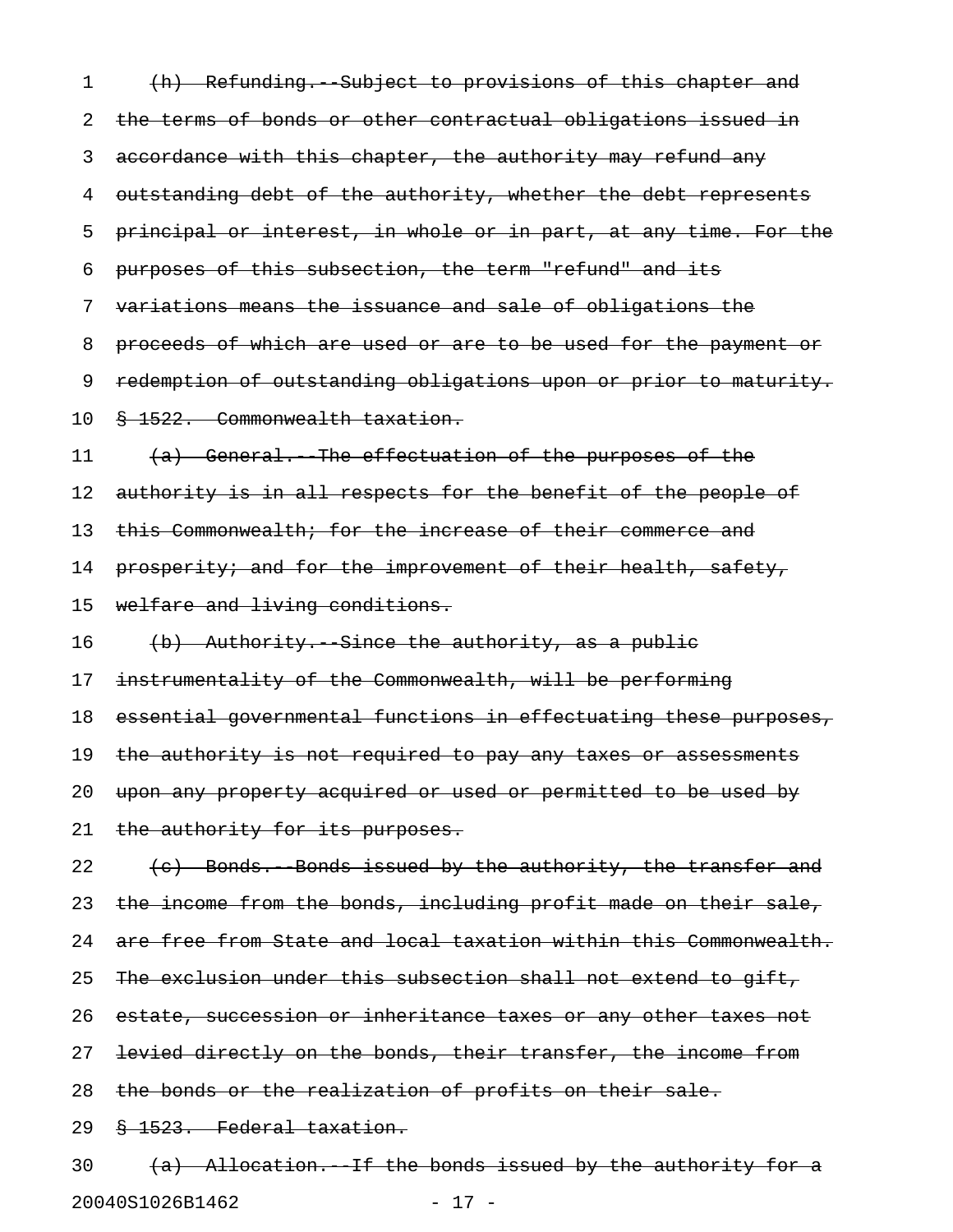1 project are tax exempt bonds for which Federal law requires an 2 allocation, the department shall issue an allocation charging a 3 small issue project's pro rata share of the issue to the county 4 in which the project will be located if the project requires a 5 type of allocation distributed by the department to counties. 6 (b) Approval.--If gubernatorial approval is required by 7 Federal or Commonwealth law, the Governor may approve the 8 issuance of bonds by the authority upon receipt of written 9 request for approval from the board. The written request must 10 state all of the following: 11  $(1)$  The authority has conducted a public hearing, with 12 appropriate public notice, concerning the purposes for which 13 the bonds are to be issued. 14  $(2)$  A description of the project or projects to be 15 financed. 16  $(3)$  A description of the method of financing the project 17 or projects.  $18$  (4) A summary of the comments made and questions posed 19 at the public hearing. 20 § 1524. Validity of bonds; limitation on actions. 21  $(a)$  Presumption. A bond reciting in substance that it has 22 been issued by the authority to accomplish the public purposes 23 of this chapter shall be conclusively deemed in any suit, action 24 or proceeding involving the validity or enforceability of the 25 bonds or their security to have been issued for the public 26 purposes of this chapter. 27 (b) Estoppel. After issuance, bonds shall be conclusively 28 presumed to be fully authorized and issued by all the laws of 29 this Commonwealth; and any person shall be estopped from 30 questioning their validity, sale, execution or delivery by the

20040S1026B1462 - 18 -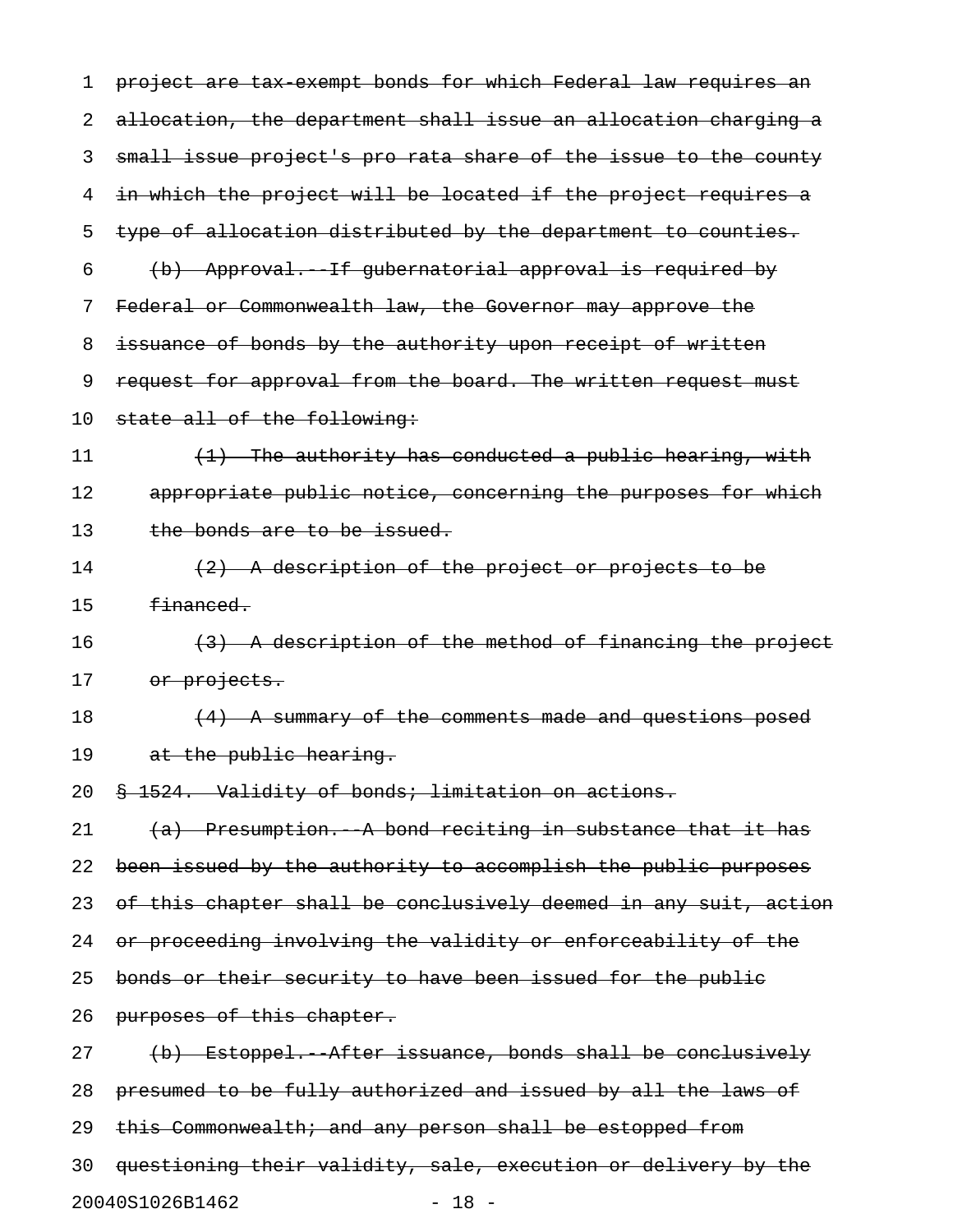| 1  | authority.                                                      |
|----|-----------------------------------------------------------------|
| 2  | § 1525. Provisions of bonds; trust agreements.                  |
| 3  | A resolution authorizing bonds or any trust agreement           |
| 4  | approved by the authority in a resolution authorizing the bonds |
| 5  | may contain provisions to:                                      |
| 6  | $(1)$ Secure the bonds.                                         |
| 7  | $(2)$ Covenant against:                                         |
| 8  | (i) pledging or granting a security interest in all             |
| 9  | or any part of the authority's revenues or all or any           |
| 10 | part of its property to which its right or title exists         |
| 11 | or which may later come into existence; or                      |
| 12 | (ii) permitting or suffering any lien on all or any             |
| 13 | part of its revenues or property.                               |
| 14 | (3) Covenant with respect to limiting the authority's           |
| 15 | right to sell, pledge or otherwise dispose of bonds or notes    |
| 16 | of governmental units, loan agreements or other property.       |
| 17 | $(4)$ Covenant as to additional bonds to be issued, as to       |
| 18 | limitations on additional bonds, as to terms and conditions     |
| 19 | of additional bonds and as to the custody, application,         |
| 20 | investment and disposition of proceeds of bonds.                |
| 21 | $(5)$ Covenant as to the incurring of other debts or            |
| 22 | obligations by the authority.                                   |
| 23 | $(6)$ Covenant as to the:                                       |
| 24 | (i) payment of principal of or interest on bonds;               |
| 25 | $(i)$ sources and methods of payment; and                       |
| 26 | (iii) rank or priority of bonds with respect to                 |
| 27 | liens or security interests.                                    |
| 28 | (7) Provide for the replacement of lost, stolen,                |
| 29 | destroyed or mutilated bonds.                                   |
| 30 | (8) Covenant against extending the time for the payment         |
|    | $-19 -$<br>20040S1026B1462                                      |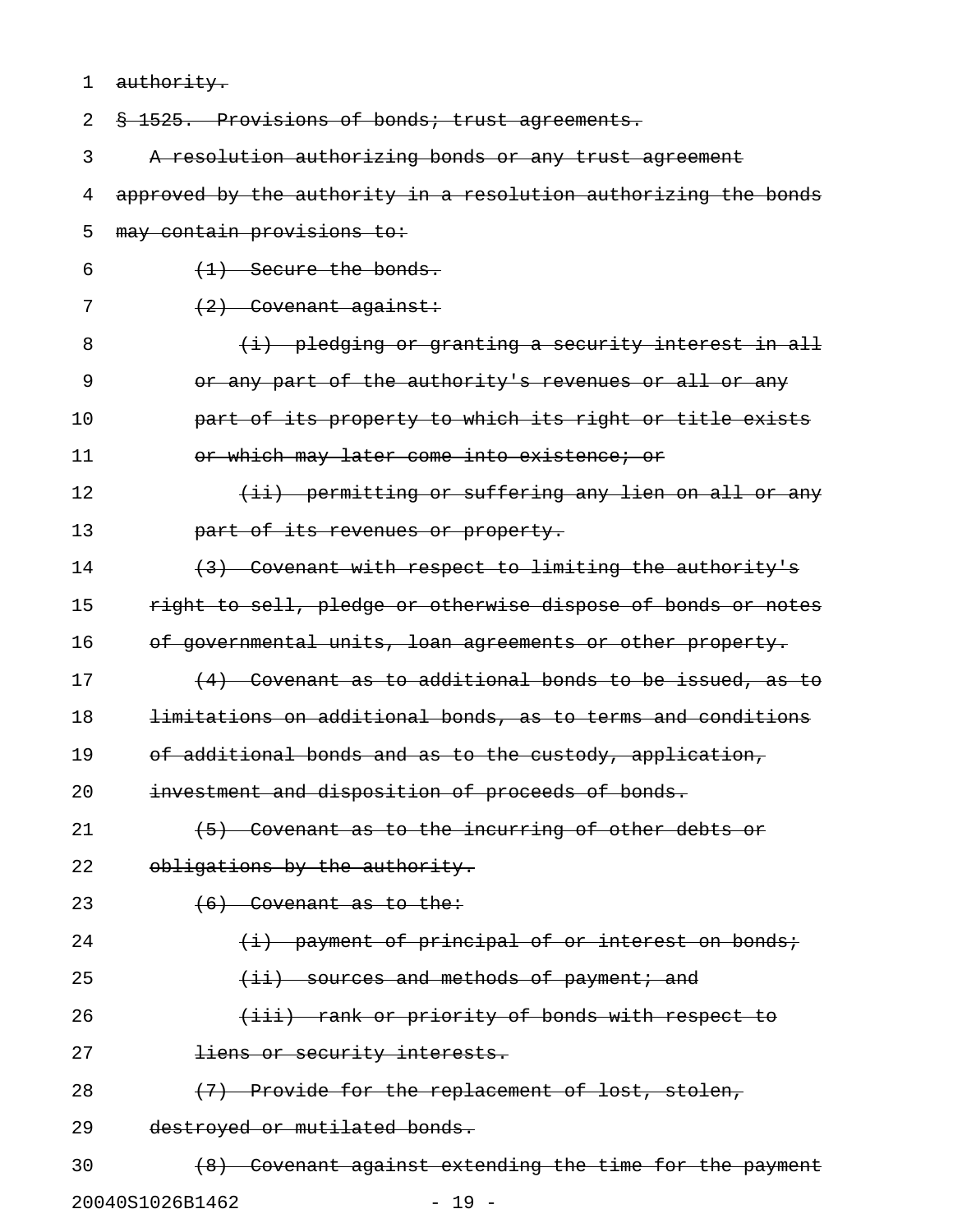1 of bonds or interest.

| 2  | (9) Covenant as to the redemption, purchase, tender of       |
|----|--------------------------------------------------------------|
| 3  | bonds by the authority or the bondholders and the privilege  |
| 4  | of exchange of bonds for other bonds.                        |
| 5  | (10) Create or authorize the creation of special funds       |
| 6  | or accounts to be held in trust or otherwise for the benefit |
| 7  | of bondholders or of reserves for debt service or other      |
| 8  | purposes.                                                    |
| 9  | (11) Covenant as to the use, investment and disposition      |
| 10 | of the money held in special funds, accounts or reserves.    |
| 11 | $(12)$ Prescribe:                                            |
| 12 | $(i)$ the procedure, if any, by which the terms of any       |
| 13 | contract with bondholders may be amended or abrogated;       |
| 14 | (ii) the percentage of the principal amount of bonds         |
| 15 | <u>the holders of which must consent to the amendment or</u> |
| 16 | abrogation; and                                              |
| 17 | (iii) the manner in which the consent may be given.          |
| 18 | $(13)$ Covenant as to the use of any or all of the           |
| 19 | authority's real or personal property or warrant its title.  |
| 20 | (14) Provide for the maintenance of the authority's real     |
| 21 | and personal property, the replacement of its real and       |
| 22 | personal property, the insurance to be carried on its real   |
| 23 | and personal property and the use and disposition of         |
| 24 | insurance proceeds.                                          |
| 25 | (15) Provide for rights, liabilities, powers and duties      |
| 26 | arising upon the breach of any covenant, condition or        |
| 27 | obligation.                                                  |
| 28 | $(16)$ Prescribe:                                            |
| 29 | $(i)$ events of default;                                     |
| 30 | (ii) terms and conditions upon which any or all of           |
|    | 20040S1026B1462<br>$-20 -$                                   |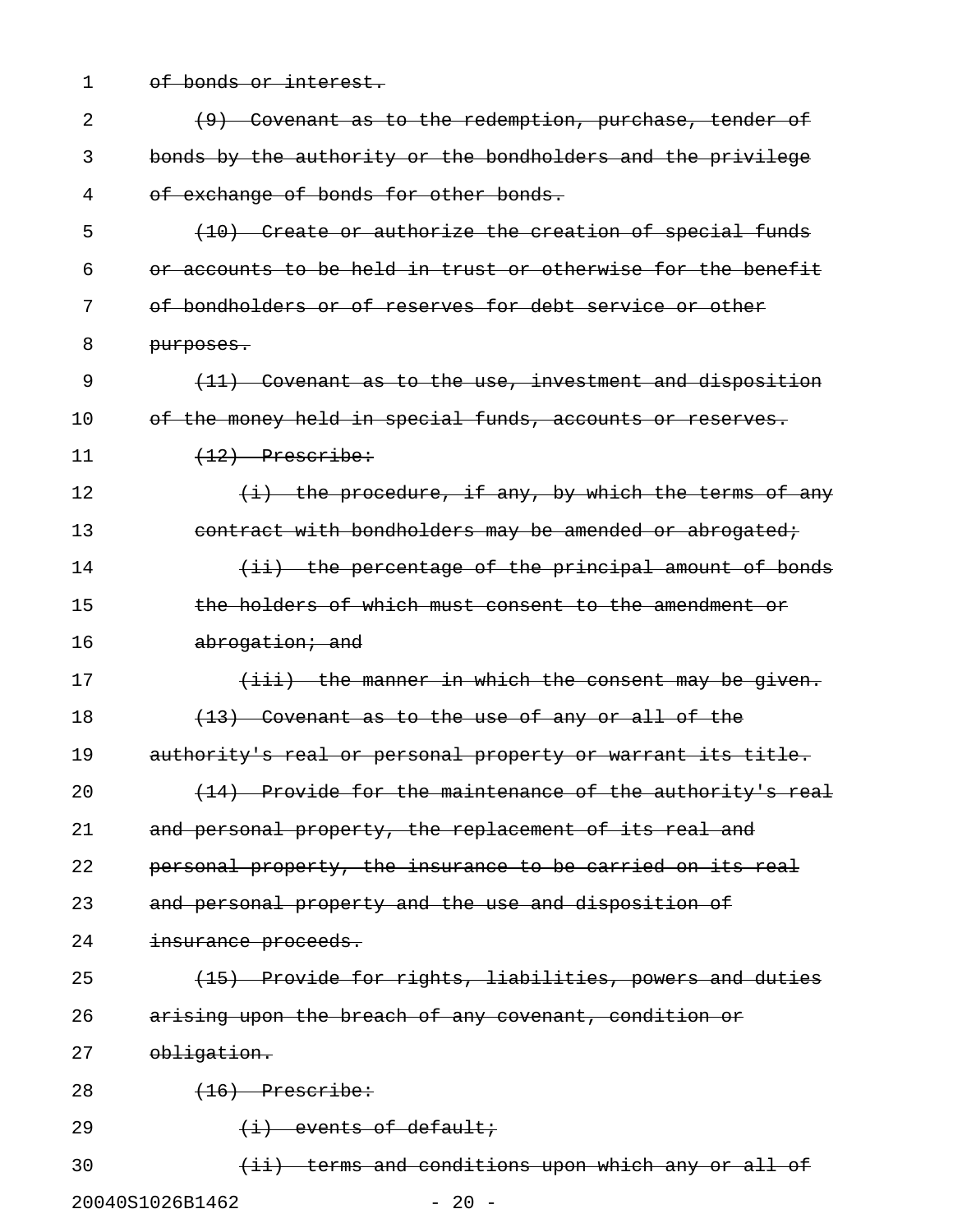| 1  | the bonds become or may be declared due and payable           |
|----|---------------------------------------------------------------|
| 2  | before stated maturity following an event of default; and     |
| 3  | (iii) terms and conditions upon which the                     |
| 4  | declaration and its consequence may be waived.                |
| 5  | (17) Pay the costs or expenses incident to:                   |
| 6  | $(i)$ the enforcement of the bonds;                           |
| 7  | (ii) the provisions of the resolution authorizing             |
| 8  | the issuance of the bonds;                                    |
| 9  | (iii) the trust agreement securing the bonds; and             |
| 10 | (iv) any covenant or agreement of the authority with          |
| 11 | the holders of the bonds or other obligees of the             |
| 12 | authority.                                                    |
| 13 | (18) Vest in a trustee, within or without this                |
| 14 | Commonwealth, any property, rights, powers and duties in      |
| 15 | trust, including rights with respect to the sale or other     |
| 16 | disposition of notes and bonds of governmental units and      |
| 17 | other instruments and security pledged under a resolution or  |
| 18 | trust agreement for the benefit of bondholders and rights, by |
| 19 | suit or action, to foreclose a mortgage pledged under a       |
| 20 | resolution or trust indenture for the benefit of bondholders. |
| 21 | (19) Limit the rights, powers and duties of a trustee         |
| 22 | and the right of bondholders to appoint a trustee.            |
| 23 | (20) Establish the terms and conditions upon which a          |
| 24 | trustee or the bondholders may enforce a covenant or rights   |
| 25 | securing or relating to the bonds.                            |
| 26 | (21) Obtain letters of credit, bond insurance and other       |
| 27 | facilities for credit enhancement and liquidity.              |
| 28 | (22) Exercise all or any part or combination of the           |
| 29 | powers granted in this chapter.                               |
| 30 | (23) Make covenants other than and in addition to the         |
|    | 20040S1026B1462<br>$-21 -$                                    |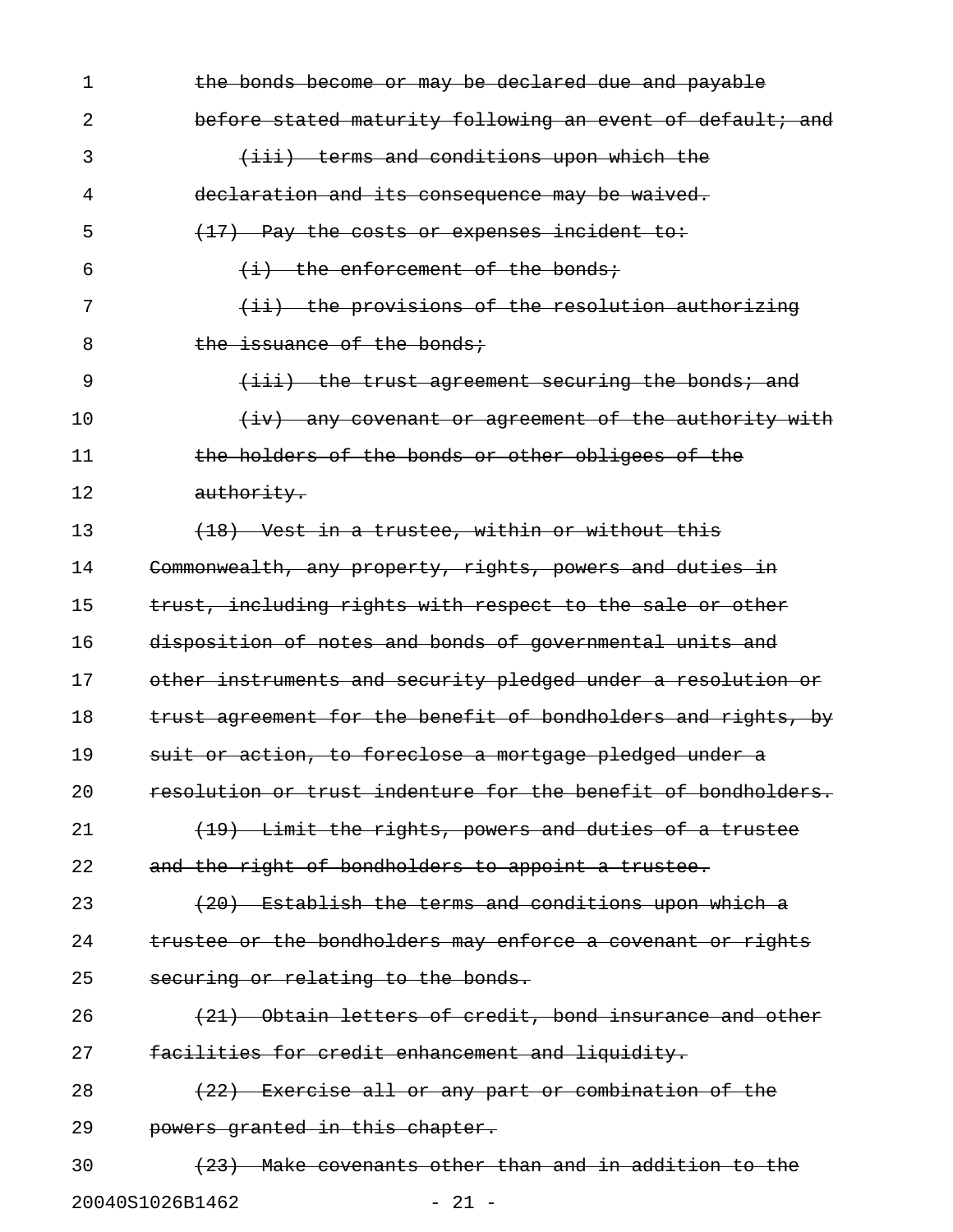1 covenants expressly authorized by this chapter.

2 (24) Make any other covenant and do or refrain from 3 doing any other act and thing necessary, convenient or 4 desirable in order to better secure the bonds of the 5 authority or, in the absolute discretion of the authority, as 6 will tend to make bonds of the authority more marketable, 7 notwithstanding that the covenant, act or thing may not be 8 specifically enumerated in this chapter.

## 9 § 1526. Validity of pledge.

10 Any pledge of or grant of a security interest in revenues or 11 instruments made by the authority shall be valid and binding 12 from the time when the pledge is made. The revenues, receipts, 13 money, funds or other property or instruments pledged and later 14 received by the authority shall immediately be subject to the 15 <del>lien of the pledge or security interest without any physical</del> 16 delivery of the property pledged or further act. The lien of the 17 pledge or security interest shall be valid and binding as 18 against all parties having claims of any kind in tort, contract 19 or otherwise against the authority irrespective of whether the 20 parties have notice of the lien, pledge or security interest. No 21 instrument by which a pledge or security interest is created, 22 evidenced or noticed need be recorded or filed to perfect the 23 pledge or security interest, except in the records of the 24 authority.

25 § 1527. Commonwealth pledges.

 $26$   $(a)$  Bondholders. The Commonwealth pledges to and agrees 27 with each obligee of the authority that the Commonwealth will 28 not limit or alter the rights and powers vested in the authority 29 or otherwise created by this chapter in any manner inconsistent 30 with the obligations of the authority to its obligees until all 20040S1026B1462 - 22 -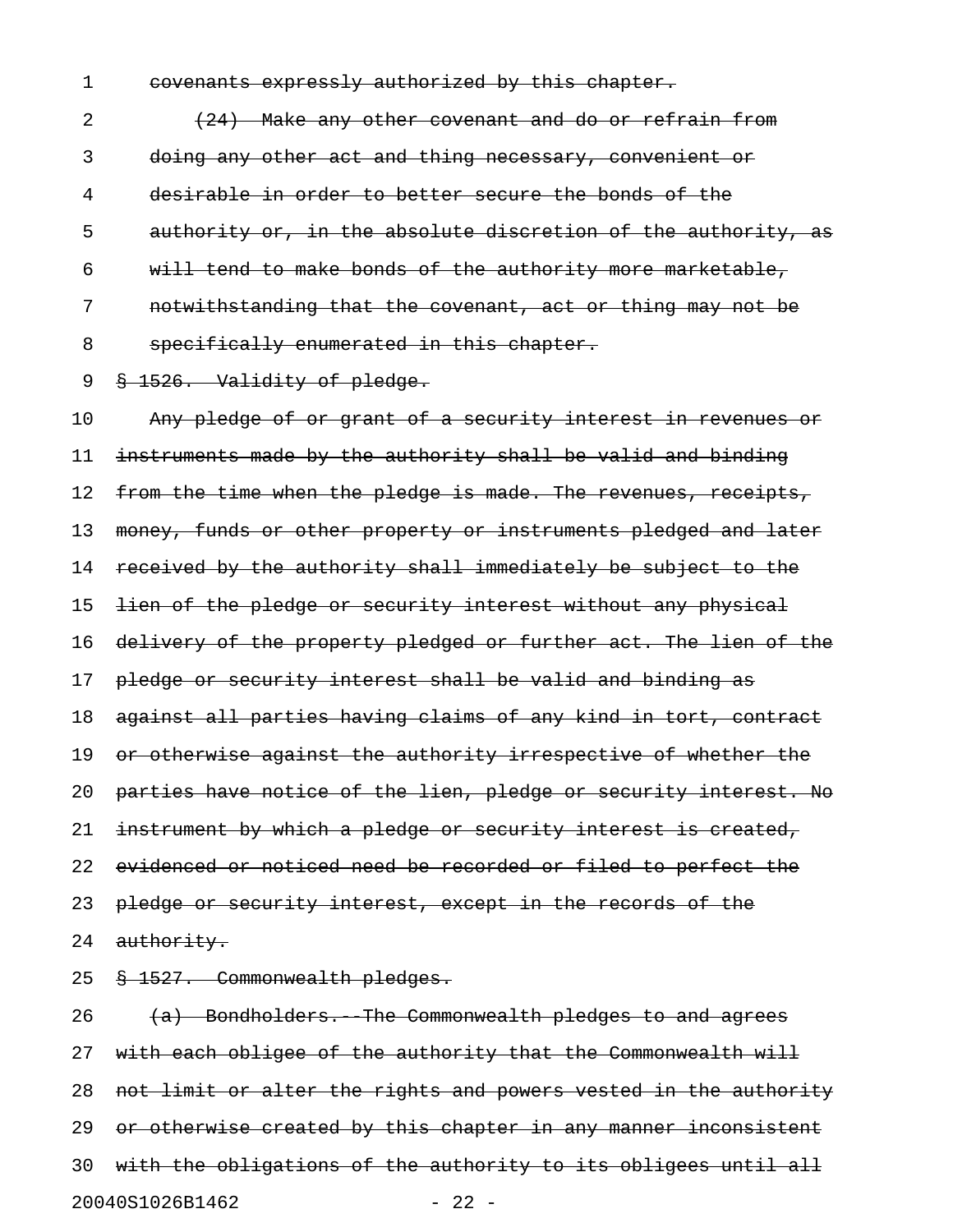1 bonds at any time issued, together with the interest on the

2 bonds, are fully paid and discharged.

| 3  | (b) Lessees. The Commonwealth pledges and agrees with any        |
|----|------------------------------------------------------------------|
| 4  | person that, as owner of property which is leased or subleased   |
| 5  | to or from the authority, it will not limit or alter the rights  |
| 6  | and powers vested in the authority or otherwise created by this  |
| 7  | chapter in any manner which impairs the obligations of the       |
| 8  | authority until all the obligations of the authority under the   |
| 9  | lease or sublease are fully met and discharged.                  |
| 10 | § 1528. Bonds to be legal investments.                           |
| 11 | (a) Investments. Bonds issued pursuant to this chapter are       |
| 12 | made securities in which all of the following may properly and   |
| 13 | legally invest funds, including capital, deposits or other funds |
| 14 | in their control or belonging to them:                           |
| 15 | (1) Government agencies.                                         |
| 16 | (2) Insurance companies.                                         |
| 17 | $(3)$ Trust companies.                                           |
| 18 | (4) Banking associations, banking corporations and               |
| 19 | savings banks.                                                   |
| 20 | (5) Investment companies.                                        |
| 21 | (6) Executors, trustees and other fiduciaries.                   |
| 22 | (7) Trustees of any retirement, pension or annuity fund          |
| 23 | or system of the Commonwealth.                                   |
| 24 | (b) Deposits. Bonds issued by the authority are made             |
| 25 | securities which may properly and legally be deposited with and  |
| 26 | received by any government agency for any purpose for which the  |
| 27 | deposit of bonds or other obligations of the Commonwealth are    |
| 28 | authorized by law.                                               |
| 29 | § 1529. Bondholder rights.                                       |
| 30 | The rights and remedies conferred upon or granted to             |
|    | 20040S1026B1462<br>$-23 -$                                       |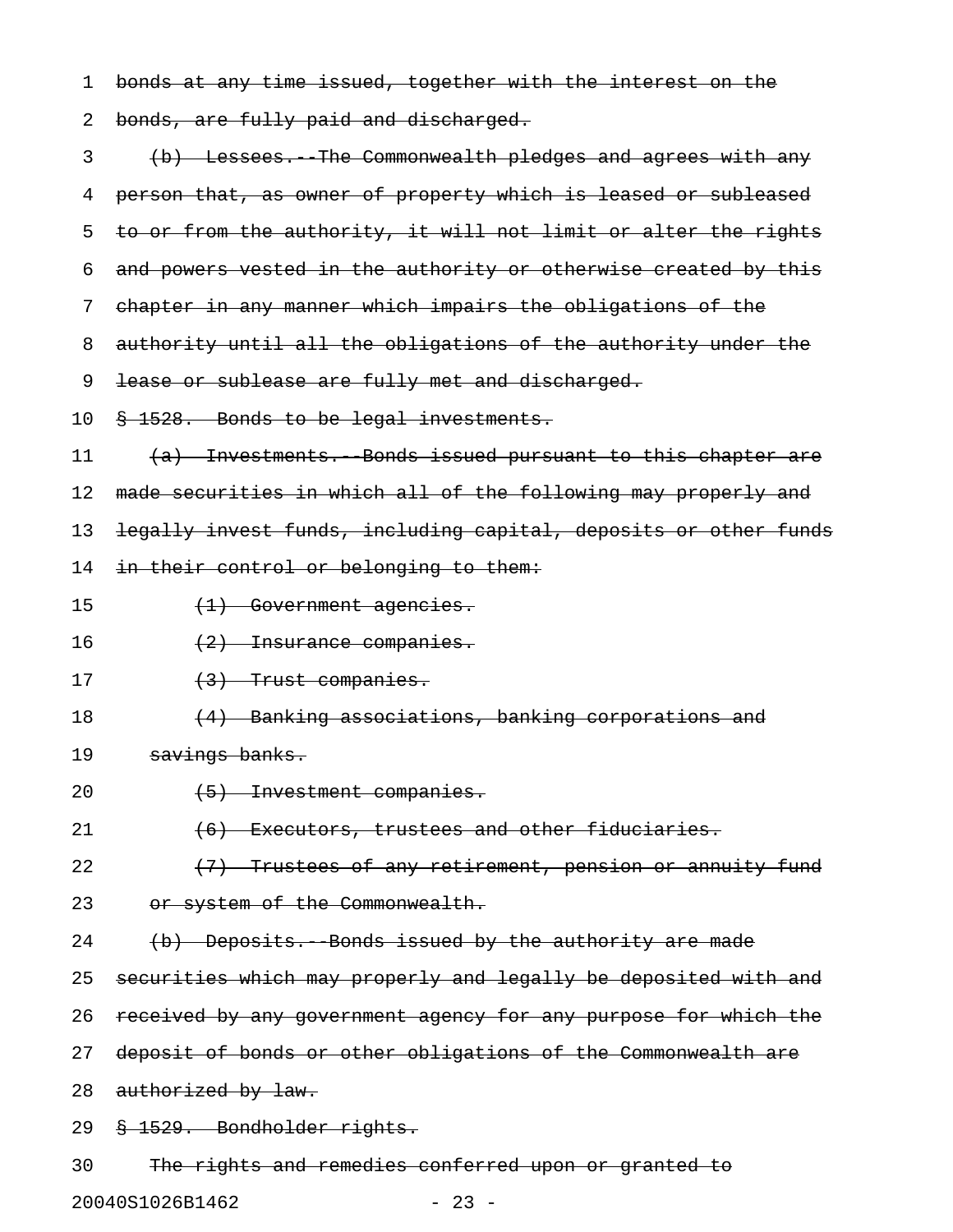| 1  | bondholders pursuant to this chapter shall be in addition to and |
|----|------------------------------------------------------------------|
| 2  | not in limitation of rights and remedies lawfully granted to     |
| 3  | bondholders by the resolution providing for the issuance of      |
| 4  | bonds or by any trust agreement or other agreement under which   |
| 5  | the bonds may be issued or secured.                              |
| 6  | SUBCHAPTER D                                                     |
| 7  | AUTHORITY LOANS                                                  |
| 8  | See.                                                             |
| 9  | Restrictions on use of funds.<br><del>1541.</del>                |
| 10 | 1542. Funding.                                                   |
| 11 | § 1541. Restrictions on use of funds.                            |
| 12 | In addition to other provisions of this chapter limiting the     |
| 13 | power of the authority to make loans or provide other financial  |
| 14 | assistance to a particular project, no funds of the authority    |
| 15 | shall be used with respect to a project if the authority would   |
| 16 | be required, except upon foreclosure or except upon the          |
| 17 | occurrence of a default in the payment or terms of any loan      |
| 18 | made, to operate, service or maintain the project pursuant to    |
| 19 | any lease or other agreement. Nothing shall prevent the          |
| 20 | authority from transferring the property to the applicant,       |
| 21 | project user or either of their designees at the end of the term |
| 22 | of the financing.                                                |
| 23 | $$-1542.$ Funding.                                               |
| 24 | The following shall apply:                                       |
| 25 | $(1)$ The authority is authorized to incur debt, including       |
| 26 | through the issuance of bonds, in an amount not to exceed        |
| 27 | \$150,000,000 which shall be deposited into an account to fund   |
| 28 | all of the following:                                            |
| 29 | (i) Programs established by Subchapter F (relating               |
| 30 | <del>to programs).</del>                                         |

20040S1026B1462 - 24 -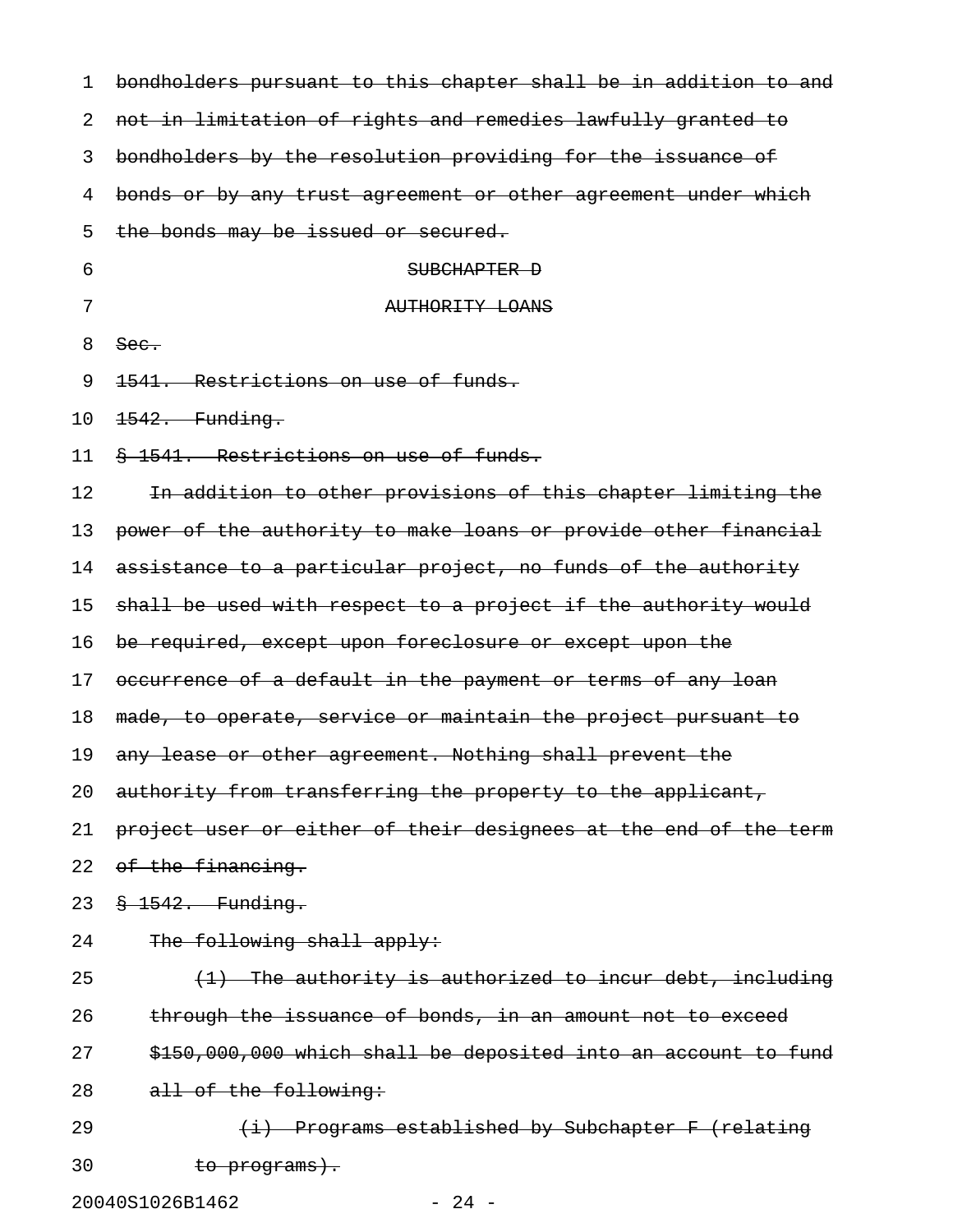| $\mathbf 1$ | (ii) The costs of the authority, the board and the               |
|-------------|------------------------------------------------------------------|
| 2           | department which are incurred in connection with the             |
| 3           | administration of the program.                                   |
| 4           | (iii) For use by the board for the making of new                 |
| 5           | grants and the making of new and additional loans and            |
| 6           | loan quarantees under section 1551 (relating to First            |
| 7           | Industries).                                                     |
| 8           | (2) Deposits of funds made into the First Industries             |
| 9           | Program Account, including funds paid as a result of the         |
| 10          | payment of interest and principal on loans made under this       |
| 11          | program and interest earned on the funds in the account,         |
| 12          | shall be a revolving loan fund, for payment of interest on or    |
| 13          | repayment of the debt incurred by the authority as authorized    |
| 14          | in this chapter and for costs associated with the                |
| 15          | administration of the program, as the board shall determine.     |
| 16          | SUBCHAPTER E                                                     |
| 17          | PROGRAMS                                                         |
| 18          | See.                                                             |
| 19          | <del>1551. First Industries.</del>                               |
| 20          | § 1551. First Industries.                                        |
| 21          | (a) Establishment. There is established a program to be          |
| 22          | known as the First Industries Program. The program shall provide |
| 23          | financial assistance in the form of loans, grants and guarantees |
| 24          | for tourism, agricultural and related projects located within    |
| 25          | this Commonwealth.                                               |
| 26          | (b) Applications for planning grants. A project applicant        |
| 27          | may submit an application to the board requesting a planning     |
| 28          | grant in an amount not to exceed \$250,000 for the reimbursement |
| 29          | of costs of predevelopment and feasibility studies for a tourism |
| 30          | or agricultural project. The application shall be on the form    |
|             |                                                                  |

20040S1026B1462 - 25 -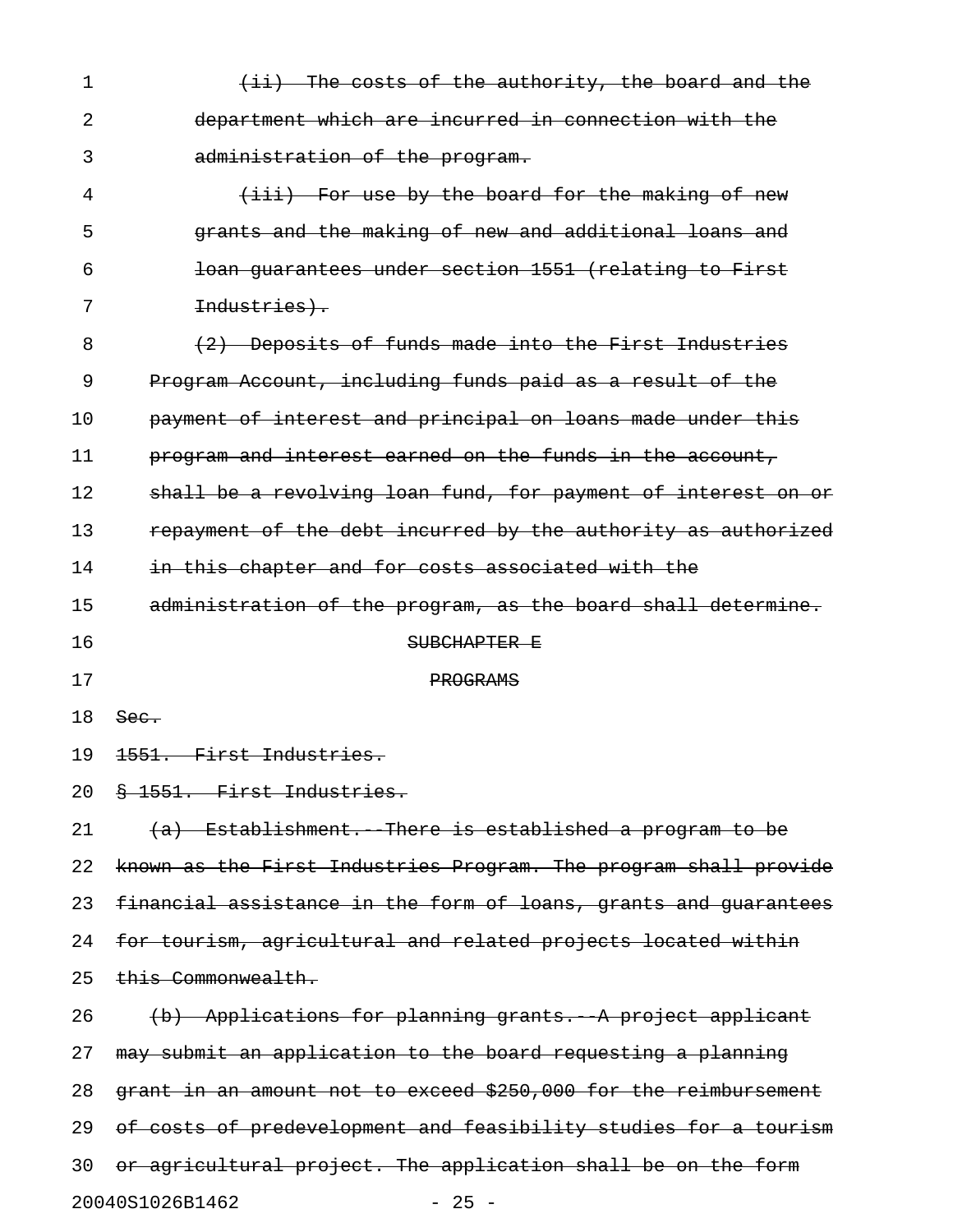| 1  | required by the board and shall include or demonstrate all of |
|----|---------------------------------------------------------------|
| 2  | the following:                                                |
| 3  | $(1)$ The applicant's name and address.                       |
| 4  | $(2)$ The location of the project.                            |
| 5  | (3) A description of the project.                             |
| 6  | (4) An estimate of the cost of the predevelopment and         |
| 7  | feasibility studies and the goal to be achieved by carrying   |
| 8  | out the proposed studies.                                     |
| 9  | (5) A statement of the amount of the planning grant           |
| 10 | sought.                                                       |
| 11 | (6) Any other information required by the board.              |
| 12 | (c) Review and approval of planning grant applications. The   |
| 13 | following shall apply:                                        |
| 14 | (1) The board shall review the application and upon           |
| 15 | being satisfied that all requirements have been met, the      |
| 16 | board may approve the application and award a planning grant. |
| 17 | To be eligible for funding, a project must demonstrate one or |
| 18 | more of the following:                                        |
| 19 | (i) The project involves a joint venture among two            |
| 20 | or more tourism, agricultural or related entities that        |
| 21 | will have a demonstrable impact on the economy of the         |
| 22 | community or region where the venture will be located or      |
| 23 | operational.                                                  |
| 24 | $(i)$ The project will promote research and                   |
| 25 | development efforts leading to increased                      |
| 26 | commercialization or utilization of farm commodities.         |
| 27 | (iii) The project will result in environmentally              |
| 28 | friendly or energy efficient agricultural operations.         |
| 29 | $(iv)$ The project will result in more cost effective         |
| 30 | and efficient marketing of regional tourism or                |
|    | 20040S1026B1462<br>$-26 -$                                    |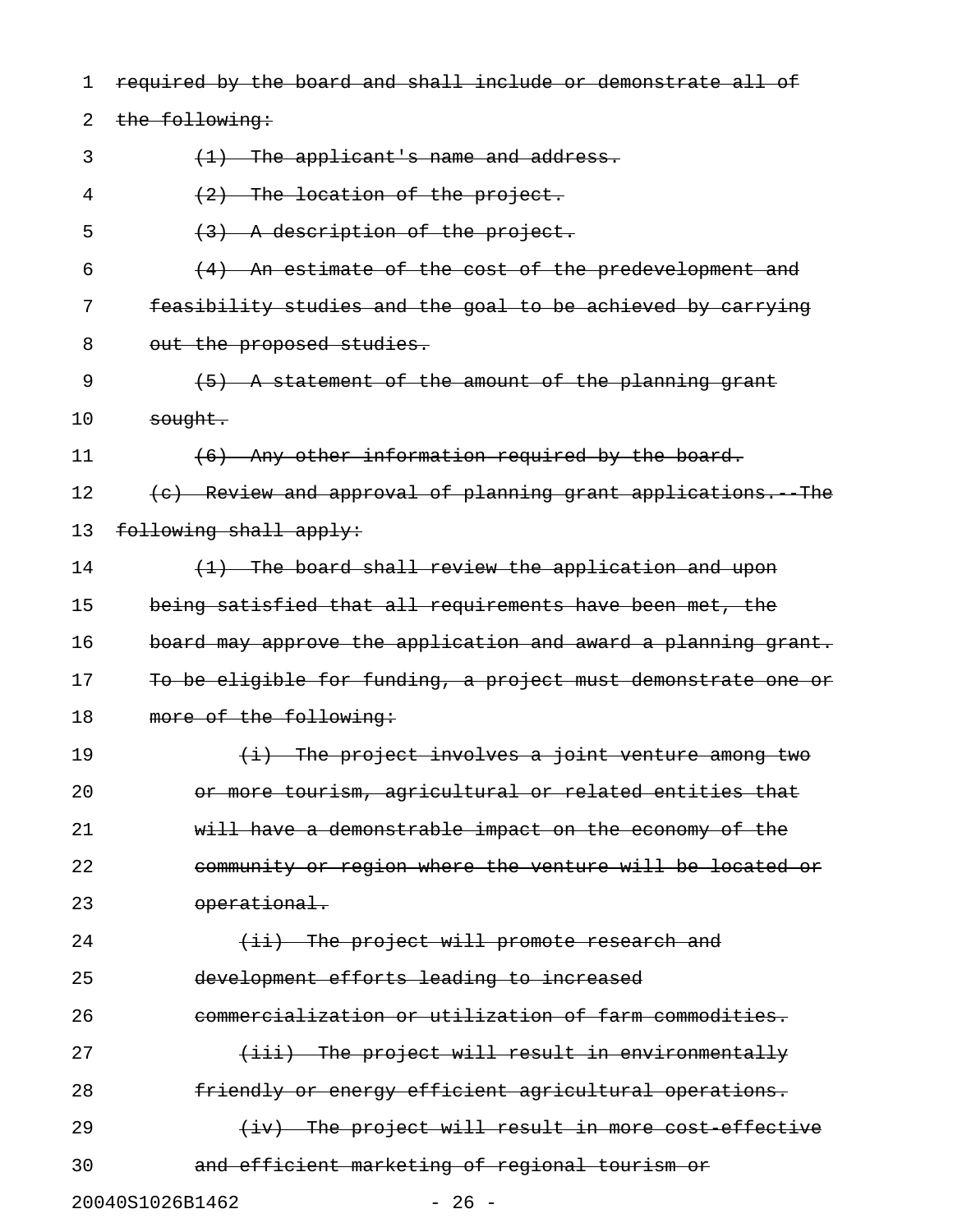1 agricultural assets. 2 (v) The project will result in a substantial 3 increase in revenues for the Commonwealth or the host 4 municipality. 5 (vi) The project proposes to utilize Commonwealth-6 owned natural resources for public/private development of 7 a tourism product. 8 (2) Copies of all reports and studies prepared with 9 planning grant funds shall be provided to the board and shall 10 be made available to any person upon request. 11 (d) Project financing. The board may make funds available 12 to project applicants to finance the cost of a project. The 13 funds may be provided in the form of direct loans to project 14 applicants, loans to capitalize revolving loan funds operated by 15 nonprofit entities or guarantees of loans made by commercial 16 lending institutions. The board shall determine the amount of 17 funds provided under section 1542 (relating to funding) to be 18 allocated among the different methods of financing authorized in 19 subsections  $(e)$ ,  $(f)$  and  $(g)$ , subject to the provisions of 20 subsection (h). 21 (e) Direct loans to project applicants. The board may make 22 funds available to the department for loans for production 23 agriculture and tourism activities under the Small Business 24 First program or the Machinery and Equipment Loan Fund program 25 or any successor programs, as authorized under the act of June 26  $29, 1996$  (P.L.434, No.67), known as the Job Enhancement Act. 27 Loans shall be made in accordance with the terms and conditions 28 of those programs and may be made to any type of tourism, 29 production agriculture or related project that would be eligible 30 for financing under this chapter. After the department has

20040S1026B1462 - 27 -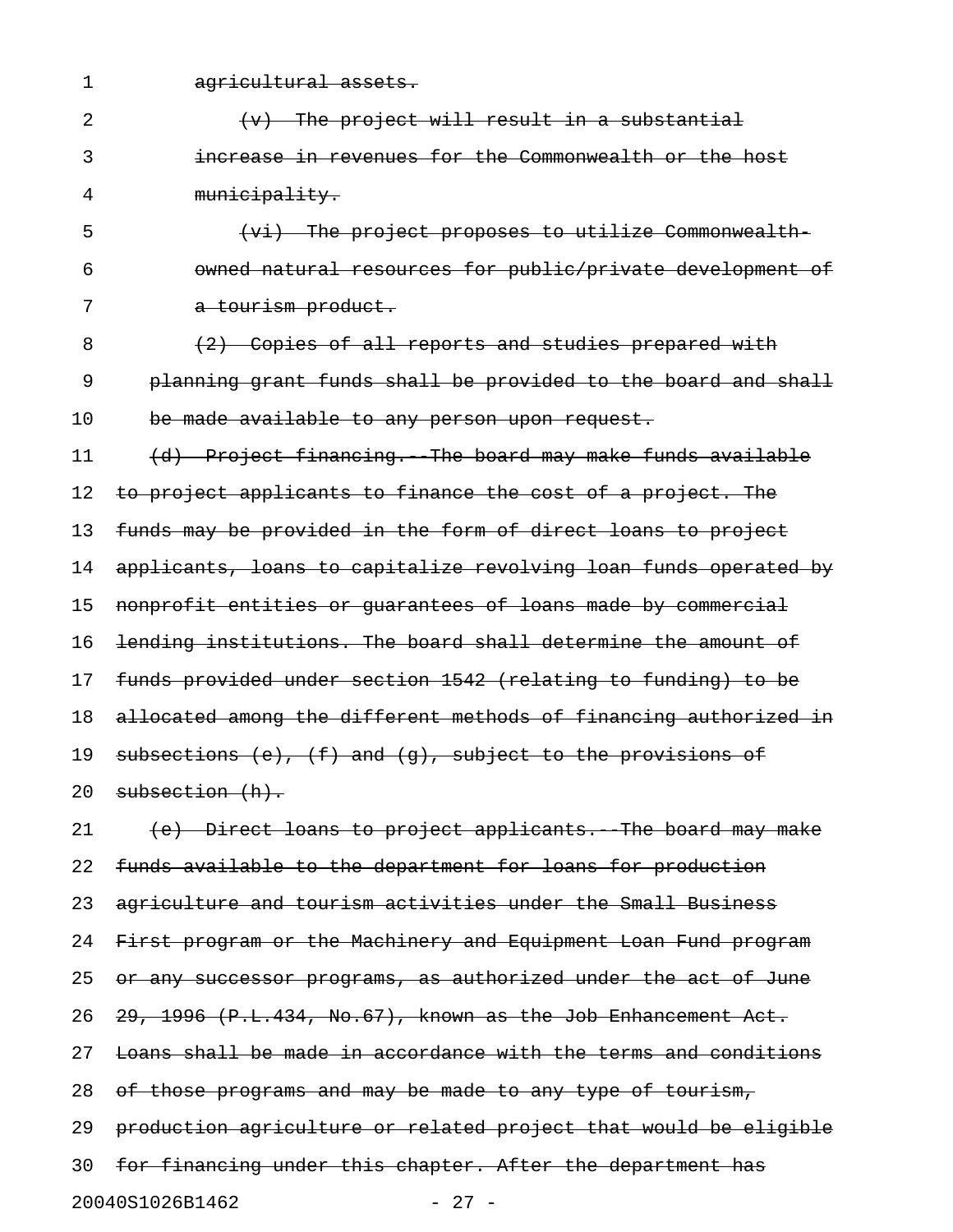| 1  | completed its review of the application and has determined that |
|----|-----------------------------------------------------------------|
| 2  | the application should be recommended for approval, it shall    |
| 3  | submit the application and its recommendation to the board for  |
| 4  | approval and funding. Loans shall be administered by the        |
| 5  | department, but all payments of loan principal and interest     |
| 6  | shall be paid into an account.                                  |
| 7  | (f) Applications for loans to local revolving loan funds.       |
| 8  | The following shall apply:                                      |
| 9  | (1) A nonprofit entity that operates a revolving loan           |
| 10 | fund may submit an application to the board requesting a loan   |
| 11 | to capitalize a revolving loan fund administered by the         |
| 12 | nonprofit entity. The application shall be on the form          |
| 13 | required by the board and shall include or demonstrate all of   |
| 14 | the following:                                                  |
| 15 | $(i)$ The applicant's name and address.                         |
| 16 | $(i)$ The names of the applicant's executive                    |
| 17 | director, board of directors and all staff involved with        |
| 18 | the operation and administration of the revolving loan          |
| 19 | fund.                                                           |
| 20 | (iii) A copy of the applicant's last two years of               |
| 21 | certified public accountant prepared financial                  |
| 22 | statements.                                                     |
| 23 | $(iv)$ A statement that the applicant will utilize the          |
| 24 | funds received only for tourism and production                  |
| 25 | agriculture projects and a description of how the               |
| 26 | revolving loan fund will accept, review, approve and            |
| 27 | administer applications for funding.                            |
| 28 | (v) The collateral or security to be provided for               |
| 29 | the loan.                                                       |
| 30 | (vi) Identification of any matching funds for the               |
|    | 20040S1026B1462<br>$-28 -$                                      |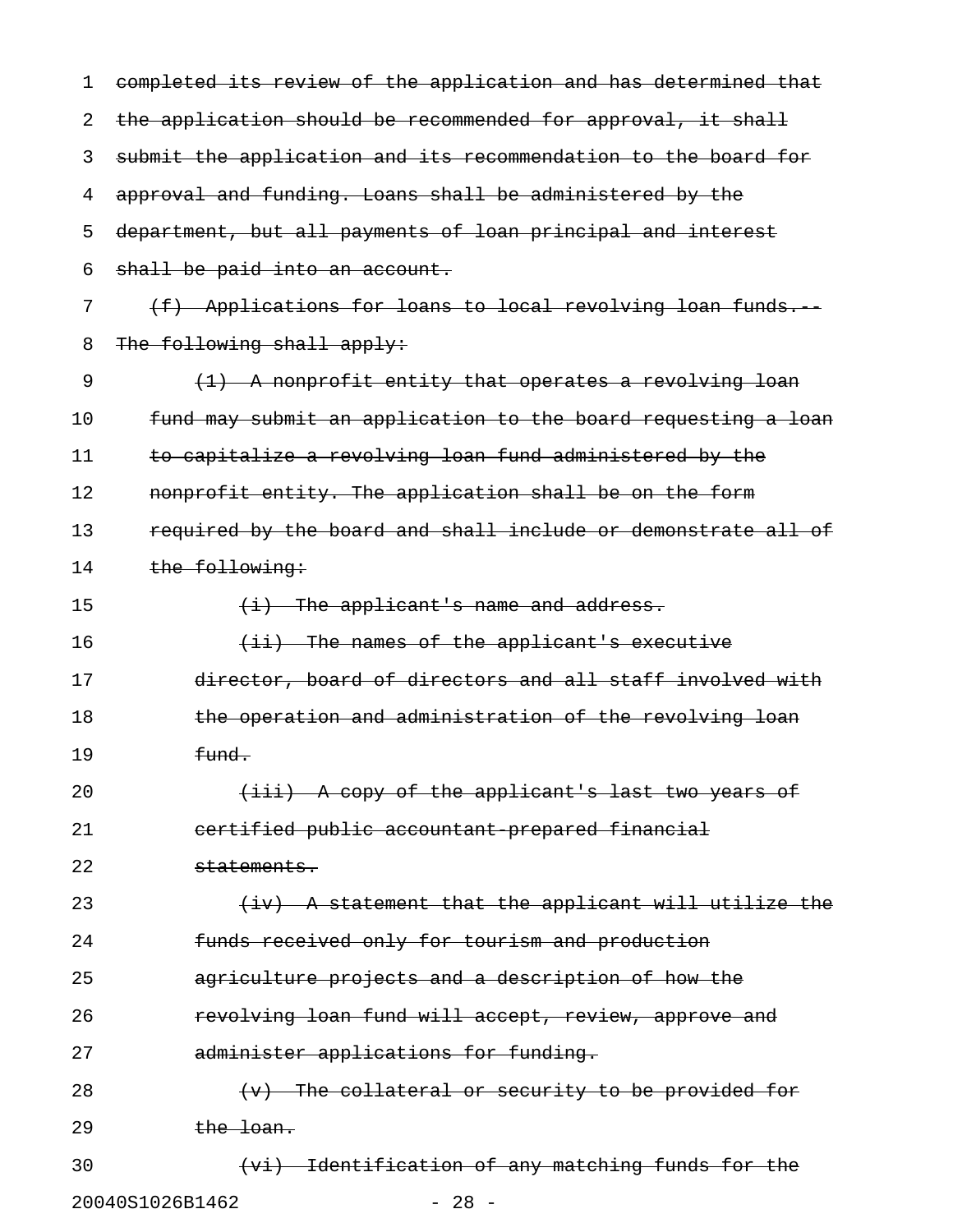1 <del>project.</del>

| 2  | (vii) Any other information required by the board.           |
|----|--------------------------------------------------------------|
| 3  | (2) The board shall review applications submitted under      |
| 4  | paragraph (1) to determine all of the following:             |
| 5  | (i) If the local revolving loan fund is financially          |
| 6  | sound. If the applicant is an accredited community           |
| 7  | development financial institution as determined by the       |
| 8  | Pennsylvania Community Development Bank Operational          |
| 9  | Committee, as authorized under the Job Enhancement Act,      |
| 10 | the board may accept that determination in lieu of           |
| 11 | conducting its own review of the financial soundness of      |
| 12 | the fund.                                                    |
| 13 | (ii) If the proposed collateral or security is               |
| 14 | sufficient to repay the loan or is offered in accordance     |
| 15 | with the same terms and conditions provided to all other     |
| 16 | lenders of capital for the revolving loan fund.              |
| 17 | (iii) If the funds will be used to make loans to             |
| 18 | tourism or production agriculture projects.                  |
| 19 | (iv) If the applicant complied with all other                |
| 20 | eriteria established by the board.                           |
| 21 | (3) Upon being satisfied that all requirements have been     |
| 22 | met, the board may approve the application and award a loan  |
| 23 | to the project for a term and at an interest rate to be      |
| 24 | established by the board.                                    |
| 25 | (g) Applications for loan guarantees. The following shall    |
| 26 | apply:                                                       |
| 27 | $(1)$ A project applicant, which may include a commercial    |
| 28 | lending institution on behalf of a borrower, may request a   |
| 29 | loan quarantee for a loan received from a commercial lending |
| 30 | institution to assist with the financing of a tourism or     |
|    | 20040S1026B1462<br>$-29 -$                                   |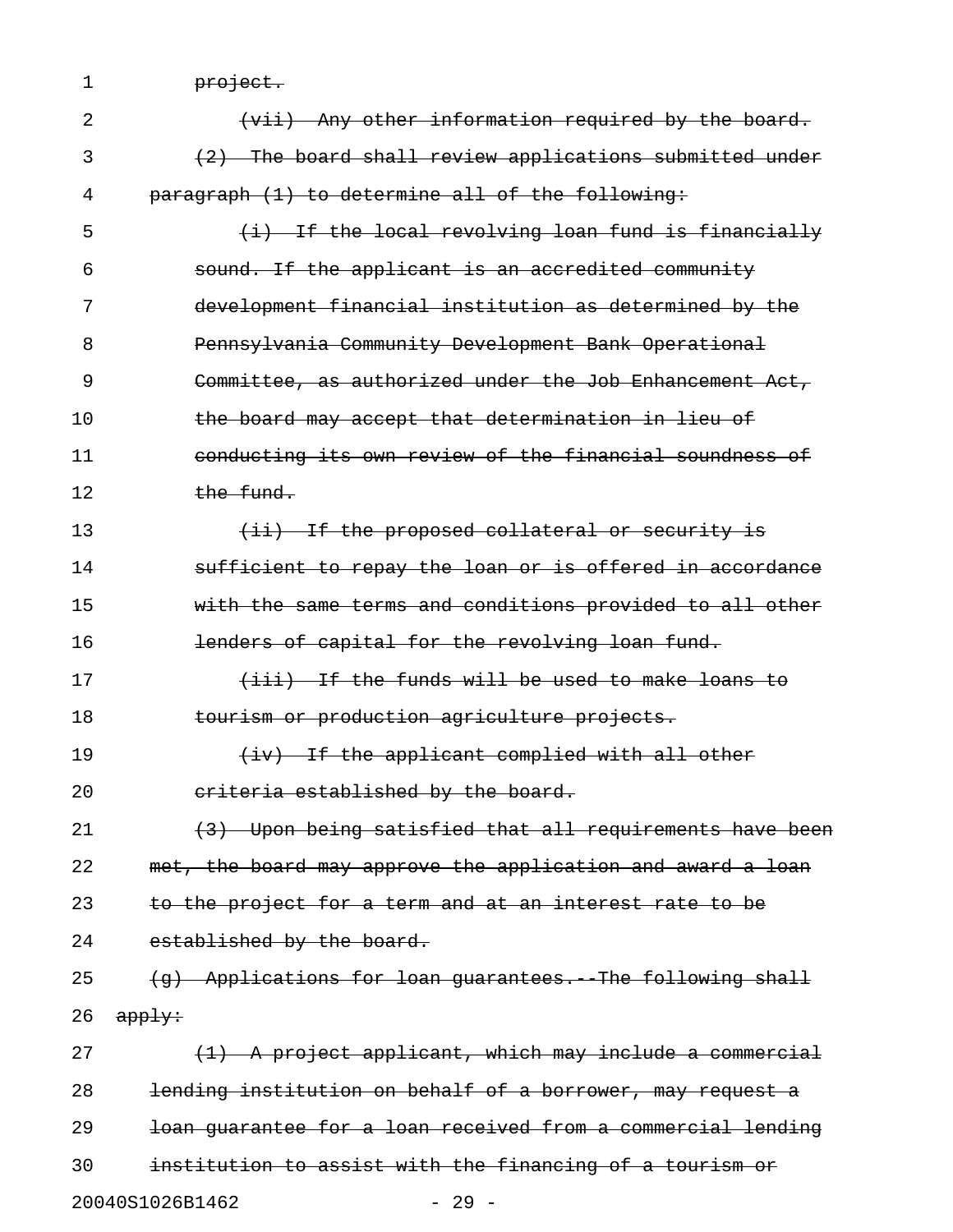| 1  | production agricultural project which has been the recipient  |
|----|---------------------------------------------------------------|
| 2  | of a planning grant under subsection (b) or a project which   |
| 3  | demonstrates significant private investment. The application  |
| 4  | must be on the form required by the board and must include or |
| 5  | demonstrate all of the following:                             |
| 6  | $(i)$ The applicant's name and address.                       |
| 7  | $(i)$ A description of the project.                           |
| 8  | (iii) A statement describing the likely economic              |
| 9  | impact to this Commonwealth and the host municipality as      |
| 10 | a result of the project.                                      |
| 11 | (iv) A description of the project financing,                  |
| 12 | including terms, conditions and the collateral or             |
| 13 | security required.                                            |
| 14 | $(v)$ The amount of the loan guarantee that is being          |
| 15 | requested.                                                    |
| 16 | (vi) The total project cost and the identification            |
| 17 | of all sources of capital for the project.                    |
| 18 | (vii) Any other information required by the board.            |
| 19 | (2) The board shall review the application to determine       |
| 20 | all of the following:                                         |
| 21 | $(i)$ If the proposed project is feasible and                 |
| 22 | demonstrates soundness in concept.                            |
| 23 | (ii) If the proposed collateral or security is                |
| 24 | sufficient to cover the quarantee in the event of a call.     |
| 25 | (iii) If the applicant complied with all other                |
| 26 | eriteria established by the board.                            |
| 27 | (3) Upon being satisfied that all requirements have been      |
| 28 | met, the board may approve the application and award a loan   |
| 29 | guarantee to the project. Loan guarantees shall be for no     |
| 30 | more than 50% of the total project cost, or \$2,500,000,      |
|    | 20040S1026B1462<br>$-30 -$                                    |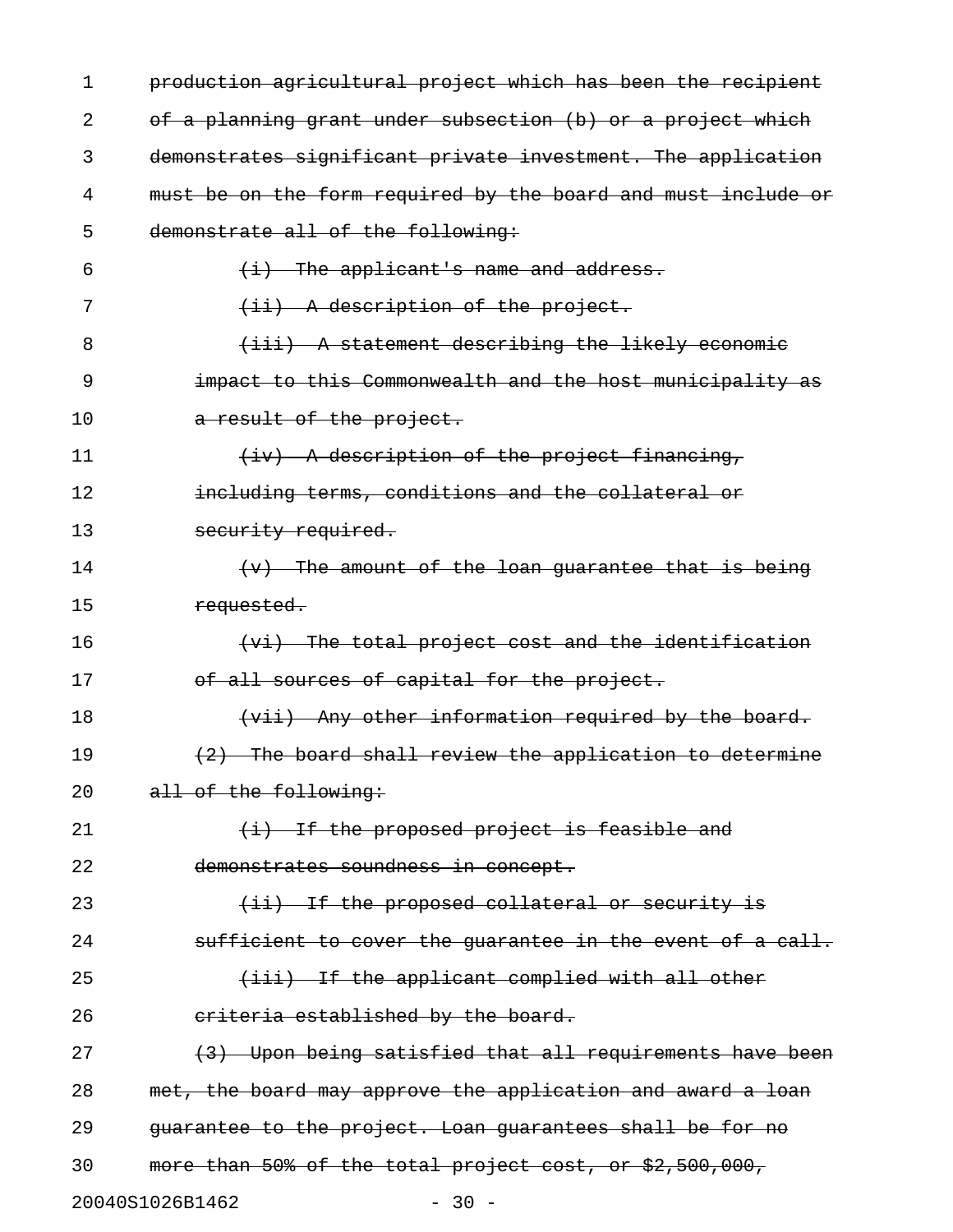1 whichever is less. The terms of the loan guarantee must be 2 agreed to by the commercial lending institution which is the 3 lender of the funds subject to the guarantee. The board may 4 establish a subcommittee composed of board members and staff 5 of the department to supervise the progress of projects which 6 receive loan guarantees under this section. 7 (h) Limitations. 8 (1) Except upon foreclosure or default or violation of a 9 loan or loan guarantee made, the board may not approve an 10 application or finance a project if the board or authority 11 would be required to operate, service or maintain the project 12 under a lease or other agreement. 13  $(2)$  No more than \$10,000,000 of the funds in the account 14 under section 1542 (relating to funding) may be used for 15  $q$  arants awarded under subsection  $(e)$ . 16 (3) At least two-thirds of the funds made available 17 through debt incurred under section 1542 shall be used for 18 financing of production agriculture or related projects. 19 SECTION 1. TITLE 64 OF THE PENNSYLVANIA CONSOLIDATED < 20 STATUTES IS AMENDED BY ADDING A PART TO READ: 21 PART II 22 ECONOMIC DEVELOPMENT FINANCING 23 CHAPTER 24 11. PENNSYLVANIA INDUSTRIAL DEVELOPMENT AUTHORITY 25 (RESERVED) 26 13. PENNSYLVANIA ECONOMIC DEVELOPMENT FINANCING AUTHORITY 27 (RESERVED) 28 15. COMMONWEALTH FINANCING AUTHORITY 29 CHAPTER 11 30 PENNSYLVANIA INDUSTRIAL INVESTMENT AUTHORITY

20040S1026B1462 - 31 -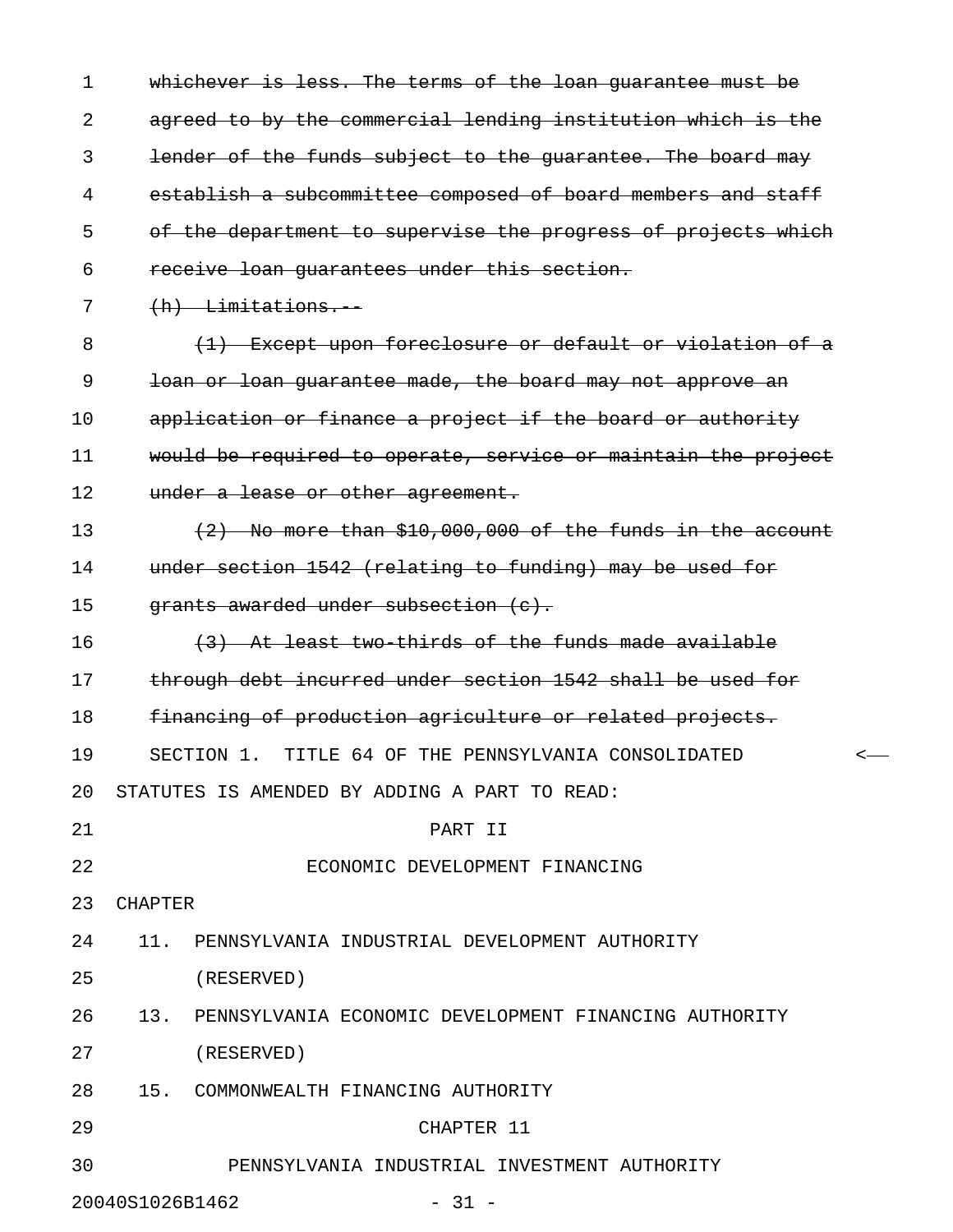| 1               | (RESERVED)                                                      |  |
|-----------------|-----------------------------------------------------------------|--|
| 2               | CHAPTER 13                                                      |  |
| 3               | PENNSYLVANIA ECONOMIC DEVELOPMENT FINANCING AUTHORITY           |  |
| 4               | (RESERVED)                                                      |  |
| 5               | CHAPTER 15                                                      |  |
| 6               | COMMONWEALTH FINANCING AUTHORITY                                |  |
| 7               | SUBCHAPTER                                                      |  |
| 8               | A. GENERAL PROVISIONS                                           |  |
| 9               | B. STRUCTURE AND POWERS                                         |  |
| 10              | C. BONDS                                                        |  |
| 11              | D. FUNDS, ACCOUNTS, INDEBTEDNESS AND USE                        |  |
| 12              | E. PROGRAMS                                                     |  |
| 13              | SUBCHAPTER A                                                    |  |
| 14              | GENERAL PROVISIONS                                              |  |
| 15              | SEC.                                                            |  |
| 16              | 1501. SCOPE.                                                    |  |
| 17 <sub>2</sub> | 1502. CONSTRUCTION.                                             |  |
| 18              | 1503. (RESERVED).                                               |  |
| 19              | 1504. DEFINITIONS.                                              |  |
| 20              | S 1501. SCOPE.                                                  |  |
| 21              | THIS CHAPTER RELATES TO THE COMMONWEALTH FINANCING AUTHORITY.   |  |
| 22              | § 1502. CONSTRUCTION.                                           |  |
| 23              | THIS CHAPTER SHALL BE LIBERALLY CONSTRUED IN ORDER TO EFFECT    |  |
| 24              | THE LEGISLATIVE AND PUBLIC PURPOSES AS SET FORTH IN THIS        |  |
| 25              | SUBCHAPTER.                                                     |  |
| 26              | § 1503. (RESERVED).                                             |  |
| 27              | § 1504. DEFINITIONS.                                            |  |
| 28              | THE FOLLOWING WORDS AND PHRASES WHEN USED IN THIS CHAPTER       |  |
| 29              | SHALL HAVE THE MEANING GIVEN TO THEM IN THIS SECTION UNLESS THE |  |
| 30              | CONTEXT CLEARLY OTHERWISE:                                      |  |

20040S1026B1462 - 32 -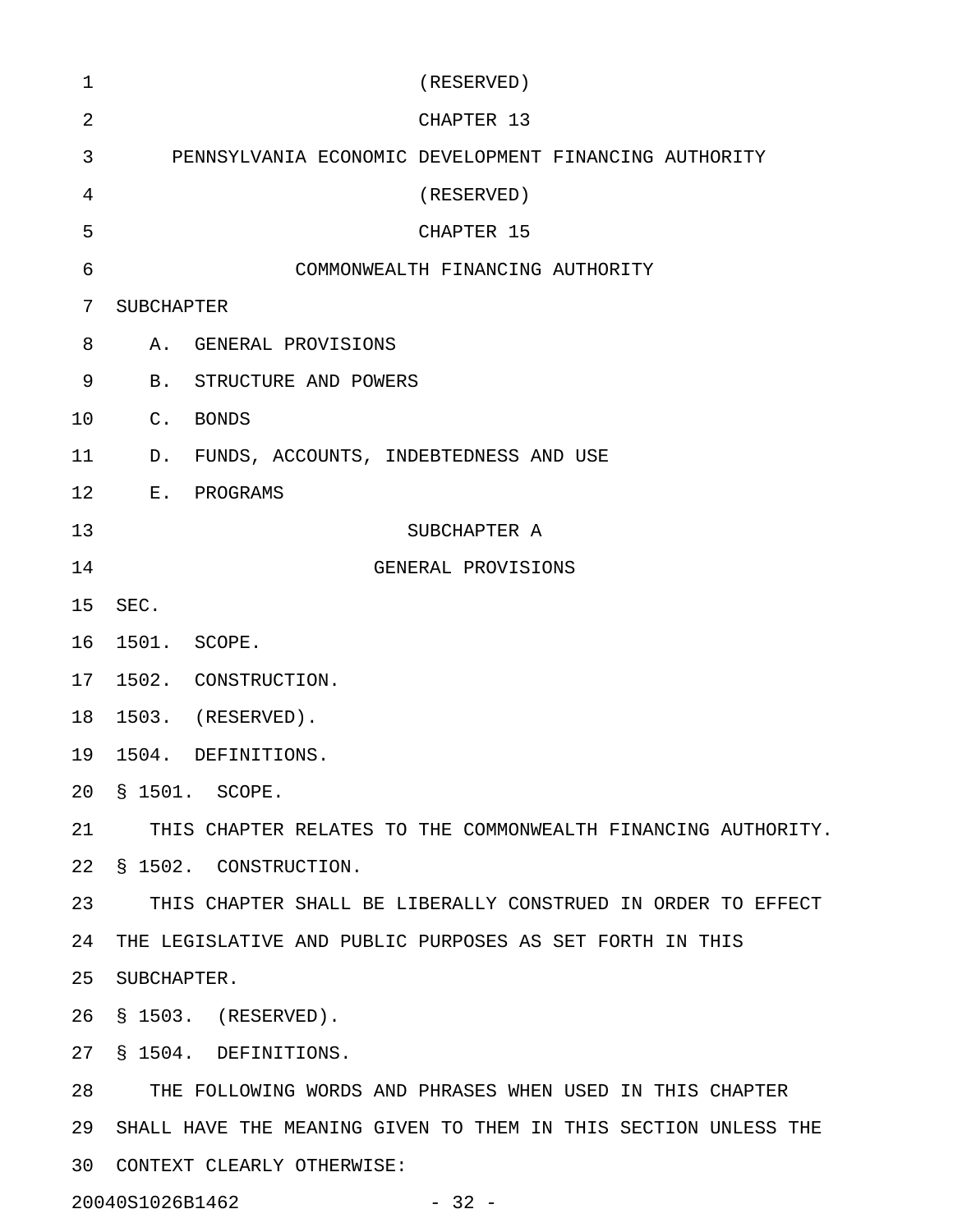1 "AGRICULTURE." ANY OF THE FOLLOWING:

2 (1) PRODUCTION AGRICULTURE.

3 (2) AGRIBUSINESS.

4 (3) THE SALE OF FARM COMMODITIES AT WHOLESALE.

5 (4) THE SALE OF FARM COMMODITIES AT RETAIL BY URBAN AND 6 RURAL SUPERMARKETS LOCATED OR TO BE LOCATED IN UNDERSERVED 7 AREAS.

8 (5) FARMERS' MARKETS.

9 (6) ENERGY-RELATED ACTIVITIES IMPACTING PRODUCTION 10 AGRICULTURE OR AGRIBUSINESS.

11 (7) ACTIVITIES WHICH IMPLEMENT BEST PRACTICES RELATED TO 12 WASTE, WASTE PRODUCTS, BY-PRODUCTS OR FERTILIZER.

13 (8) ANY OTHER ACTIVITY DEEMED BY THE COMMONWEALTH 14 FINANCING AUTHORITY TO INVOLVE AGRICULTURE.

15 "APPLICANT." A PERSON THAT SUBMITS AN APPLICATION IN

16 ACCORDANCE WITH SUBCHAPTER E (RELATING TO PROGRAMS).

17 "AUTHORITY." THE COMMONWEALTH FINANCING AUTHORITY

18 ESTABLISHED IN SECTION 1511 (RELATING TO AUTHORITY).

19 "BOARD." THE BOARD OF THE COMMONWEALTH FINANCING AUTHORITY 20 ESTABLISHED IN SECTION 1512 (RELATING TO BOARD).

21 "BONDS." NOTES, INSTRUMENTS, REFUNDING NOTES AND BONDS AND 22 OTHER EVIDENCES OF INDEBTEDNESS OR OBLIGATIONS.

23 "COMMERCIAL LENDING ACTIVITIES." THE MAKING OF LOANS AND THE 24 PROVISION OF DEPOSIT SERVICES TO BUSINESS ENTITIES.

25 "COMMERCIAL LENDING INSTITUTIONS." A FEDERALLY CHARTERED OR 26 STATE-CHARTERED BANK, SAVINGS BANK OR SAVINGS AND LOAN

27 ASSOCIATION WHICH HAS A SATISFACTORY RATING FROM ITS PRIMARY

28 REGULATOR AND WHICH IS ENGAGED IN COMMERCIAL LENDING ACTIVITIES.

29 THE INSTITUTION MUST OPERATE AT LEAST ONE FULL-SERVICE BRANCH

30 FOR DEPOSIT GATHERING AND LENDING LOCATED WITHIN THIS

20040S1026B1462 - 33 -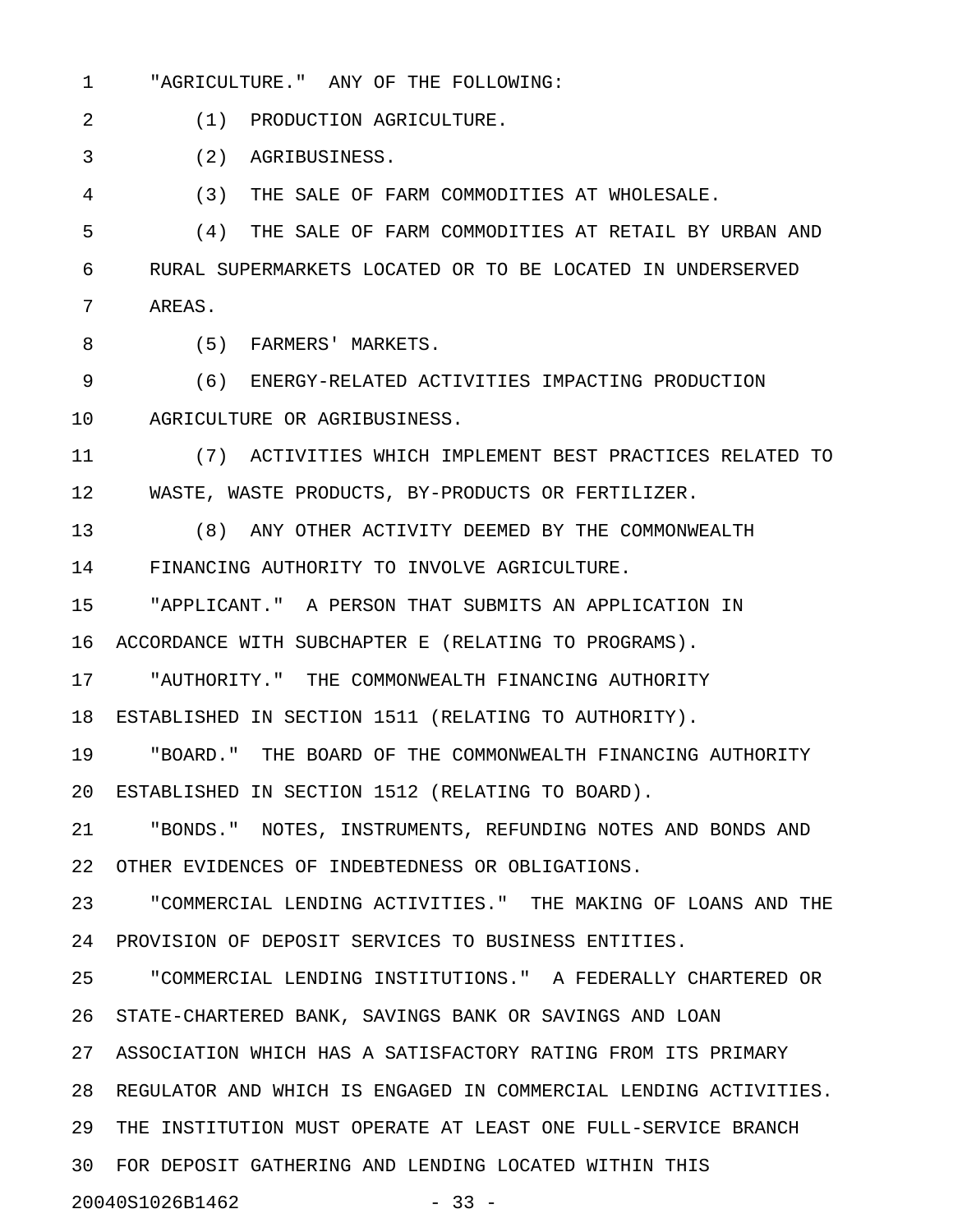1 COMMONWEALTH.

2 "COMMONWEALTH AGENCY." AN AGENCY, AUTHORITY OR OTHER 3 INSTRUMENTALITY OF THE COMMONWEALTH.

4 "COMPREHENSIVE COUNTY PLAN" OR "COMPREHENSIVE MUNICIPAL 5 PLAN." THE COMPREHENSIVE PLAN ADOPTED BY A COUNTY OR A 6 MUNICIPALITY, RESPECTIVELY, UNDER THE ACT OF JULY 31, 1968 7 (P.L.805, NO.247), KNOWN AS THE PENNSYLVANIA MUNICIPALITIES 8 PLANNING CODE.

9 "COST OF THE PROJECT" OR "COST." ANY OF THE FOLLOWING:

10 (1) COSTS AND EXPENSES OF ACQUISITION OF INTERESTS IN 11 LAND, BUILDINGS, STRUCTURES, EQUIPMENT, FURNISHINGS, FIXTURES 12 AND OTHER TANGIBLE OR INTANGIBLE PROPERTY, WHICH COMPRISE THE 13 PROJECT.

14 (2) COSTS AND EXPENSES OF CONSTRUCTION, RECONSTRUCTION, 15 ERECTION, EQUIPPING, EXPANSION, EXTENSION, IMPROVEMENT, 16 INSTALLATION, REHABILITATION, RENOVATION OR REPAIR OF THE 17 BUILDINGS, STRUCTURES AND EQUIPMENT, WHICH COMPRISE THE 18 PROJECT.

19 (3) COSTS AND EXPENSES OF DEMOLISHING, REMOVING OR 20 RELOCATING BUILDINGS OR STRUCTURES ON LANDS ACQUIRED OR TO BE 21 ACQUIRED AND THE EXPENSE OF ACQUIRING LAND TO WHICH THE 22 BUILDINGS OR STRUCTURES MAY BE MOVED OR RELOCATED.

23 (4) COSTS AND EXPENSES OF PREPARING LAND FOR 24 DEVELOPMENT.

25 (5) COSTS AND EXPENSES OF ENGINEERING SERVICES, 26 FINANCIAL SERVICES, ACCOUNTING SERVICES AND LEGAL SERVICES, 27 PLANS, SPECIFICATIONS, STUDIES AND SURVEYS NECESSARY OR 28 INCIDENTAL TO DETERMINING THE FEASIBILITY OR PRACTICABILITY 29 OF CONSTRUCTING THE PROJECT.

30 (6) WORKING CAPITAL OR OTHER CAPITAL NEEDS RELATED TO 20040S1026B1462 - 34 -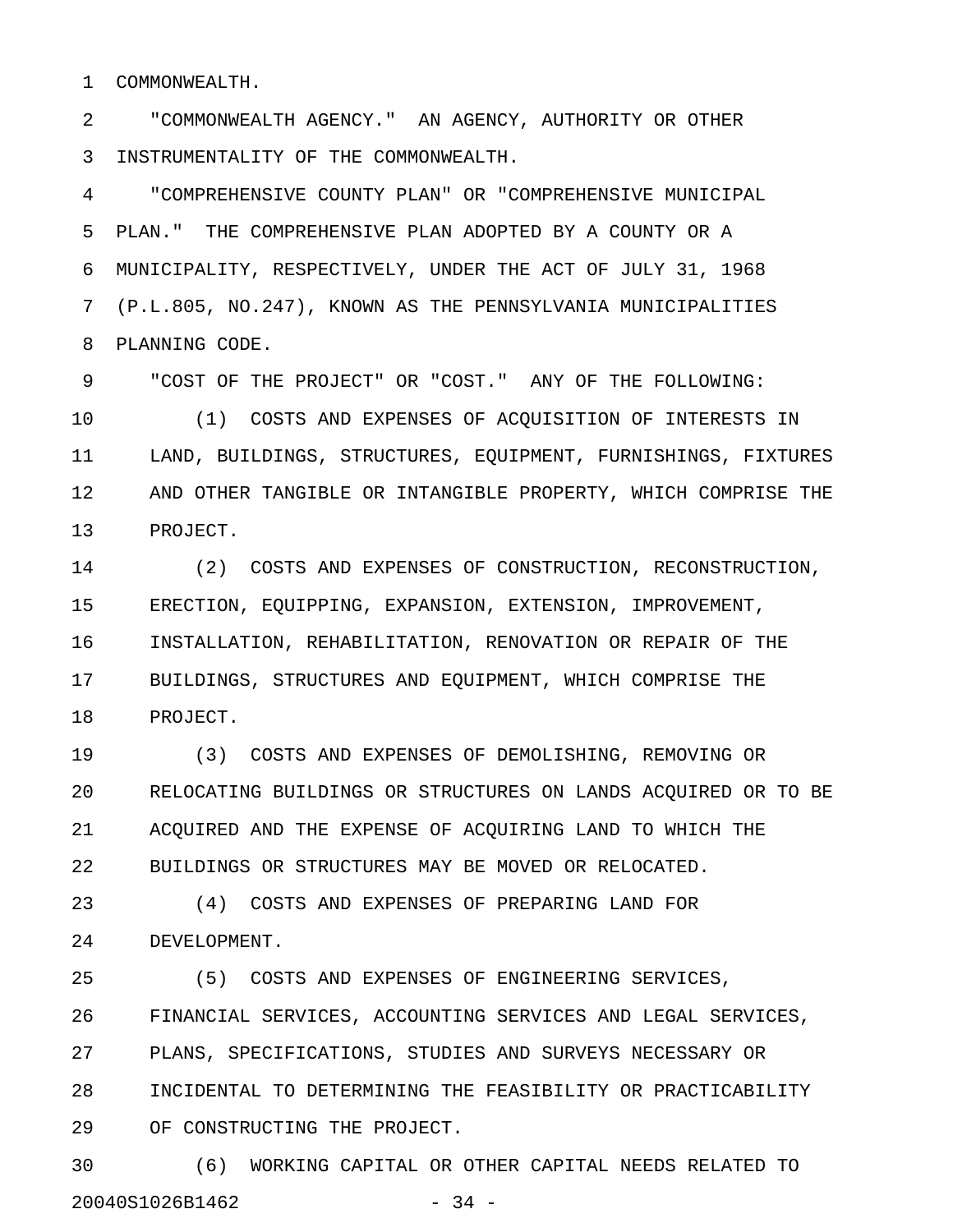1 THE PROJECT.

2 (7) OTHER COSTS AND EXPENSES DEEMED NECESSARY BY THE 3 COMMONWEALTH FINANCING AUTHORITY.

4 "DEPARTMENT." THE DEPARTMENT OF COMMUNITY AND ECONOMIC 5 DEVELOPMENT OF THE COMMONWEALTH.

6 "EXECUTIVE AGENCY." THE GOVERNOR AND THE DEPARTMENTS,

7 BOARDS, COMMISSIONS, AUTHORITIES AND OTHER OFFICERS AND AGENCIES 8 OF THE COMMONWEALTH. THE TERM DOES NOT INCLUDE ANY COURT OR 9 OTHER OFFICER OR AGENCY OF THE UNIFIED JUDICIAL SYSTEM, THE 10 GENERAL ASSEMBLY AND ITS OFFICERS AND AGENCIES, AN INDEPENDENT 11 AGENCY OR A STATE-AFFILIATED ENTITY.

12 "FARM COMMODITIES." AGRICULTURAL, HORTICULTURAL,

13 AQUACULTURAL, VEGETABLE, FRUIT AND FLORICULTURAL PRODUCTS OF THE 14 SOIL; LIVESTOCK AND MEATS; WOOLS; HIDES; FURS; POULTRY, EGGS, 15 DAIRY PRODUCTS, NUTS, MUSHROOMS, HONEY PRODUCTS AND FOREST 16 PRODUCTS.

17 "FARMER." A PERSON ENGAGED IN THE BUSINESS OF PRODUCTION 18 AGRICULTURE.

19 "FEDERAL AGENCY." THE UNITED STATES OF AMERICA; THE 20 PRESIDENT OF THE UNITED STATES OF AMERICA; THE CONGRESS; AND ANY 21 DEPARTMENT, CORPORATION, AGENCY OR INSTRUMENTALITY DESIGNATED OR 22 ESTABLISHED BY THE UNITED STATES OF AMERICA.

23 "FINANCE." THE TERM SHALL HAVE THE BROADEST POSSIBLE 24 MEANING. THE TERM INCLUDES REFINANCE.

25 "FINANCIAL ASSISTANCE." LOANS, GRANTS, GUARANTEES, SALES, 26 LEASES, INVESTMENTS AUTHORIZED IN SUBCHAPTER E (RELATING TO 27 PROGRAMS), LINES OF CREDIT, LETTERS OF CREDIT AND OTHER 28 FINANCIAL ARRANGEMENTS WHICH THE COMMONWEALTH FINANCING 29 AUTHORITY IS AUTHORIZED TO UNDERTAKE UNDER SUBCHAPTER E 30 (RELATING TO PROGRAMS).

20040S1026B1462 - 35 -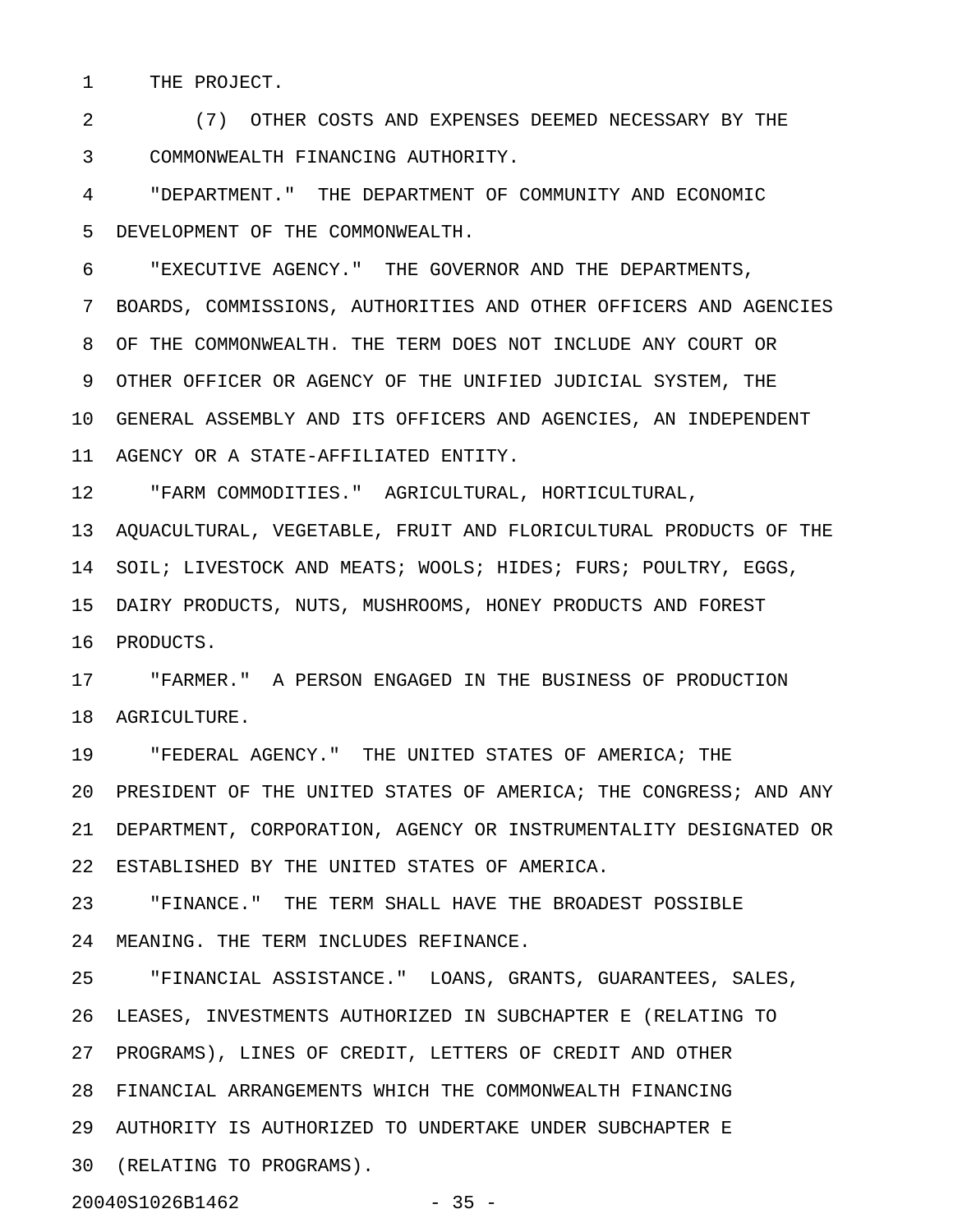1 "FINANCING." THE TERM SHALL HAVE THE BROADEST POSSIBLE 2 MEANING. THE TERM INCLUDES REFINANCING.

3 "FUND." THE COMMONWEALTH FUND ESTABLISHED IN SECTION 1541 4 (RELATING TO FUND).

5 "FUND MANAGER." AN ORGANIZATION WHICH HAS AS ITS PRIMARY 6 PURPOSE THE MANAGING OF CAPITAL FOR REAL ESTATE INVESTMENTS. 7 "GOVERNMENT AGENCY." A COMMONWEALTH AGENCY; THE UNIFIED 8 JUDICIAL SYSTEM AND ITS COURTS, OFFICERS AND AGENCIES; THE 9 GENERAL ASSEMBLY AND ITS OFFICERS AND AGENCIES; A POLITICAL 10 SUBDIVISION; A MUNICIPAL AUTHORITY OR OTHER LOCAL AUTHORITY; A 11 LOCAL, REGIONAL OR METROPOLITAN TRANSPORTATION AUTHORITY; OR A 12 BOARD, COMMISSION OR OTHER AGENCY OR INSTRUMENTALITY OF A 13 POLITICAL SUBDIVISION, A MUNICIPAL AUTHORITY OR OTHER LOCAL 14 AUTHORITY.

15 "GOVERNMENT BODY." THE BODY OR BOARD AUTHORIZED BY LAW TO 16 ENACT ORDINANCES OR ADOPT RESOLUTIONS FOR A POLITICAL 17 SUBDIVISION.

18 "INDEPENDENT AGENCY." A BOARD, COMMISSION OR OTHER AGENCY OR 19 OFFICER OF THE COMMONWEALTH WHICH IS NOT SUBJECT TO THE POLICY, 20 SUPERVISION AND CONTROL OF THE GOVERNOR. THE TERM DOES NOT 21 INCLUDE A STATE-AFFILIATED ENTITY; ANY COURT OR OTHER OFFICER OR 22 AGENCY OF THE UNIFIED JUDICIAL SYSTEM; THE GENERAL ASSEMBLY AND 23 ITS OFFICERS AND AGENCIES; A STATE-RELATED INSTITUTION; A 24 POLITICAL SUBDIVISION; OR A LOCAL, REGIONAL OR METROPOLITAN 25 TRANSPORTATION AUTHORITY.

26 "INDUSTRIAL DEVELOPMENT CORPORATION." AN ENTITY WHICH HAS 27 BEEN CERTIFIED AS AN INDUSTRIAL DEVELOPMENT AGENCY BY THE 28 PENNSYLVANIA INDUSTRIAL DEVELOPMENT AUTHORITY BOARD UNDER THE 29 ACT OF MAY 17, 1956 (1955 P.L.1609, NO.537), KNOWN AS THE 30 PENNSYLVANIA INDUSTRIAL DEVELOPMENT AUTHORITY ACT. 20040S1026B1462 - 36 -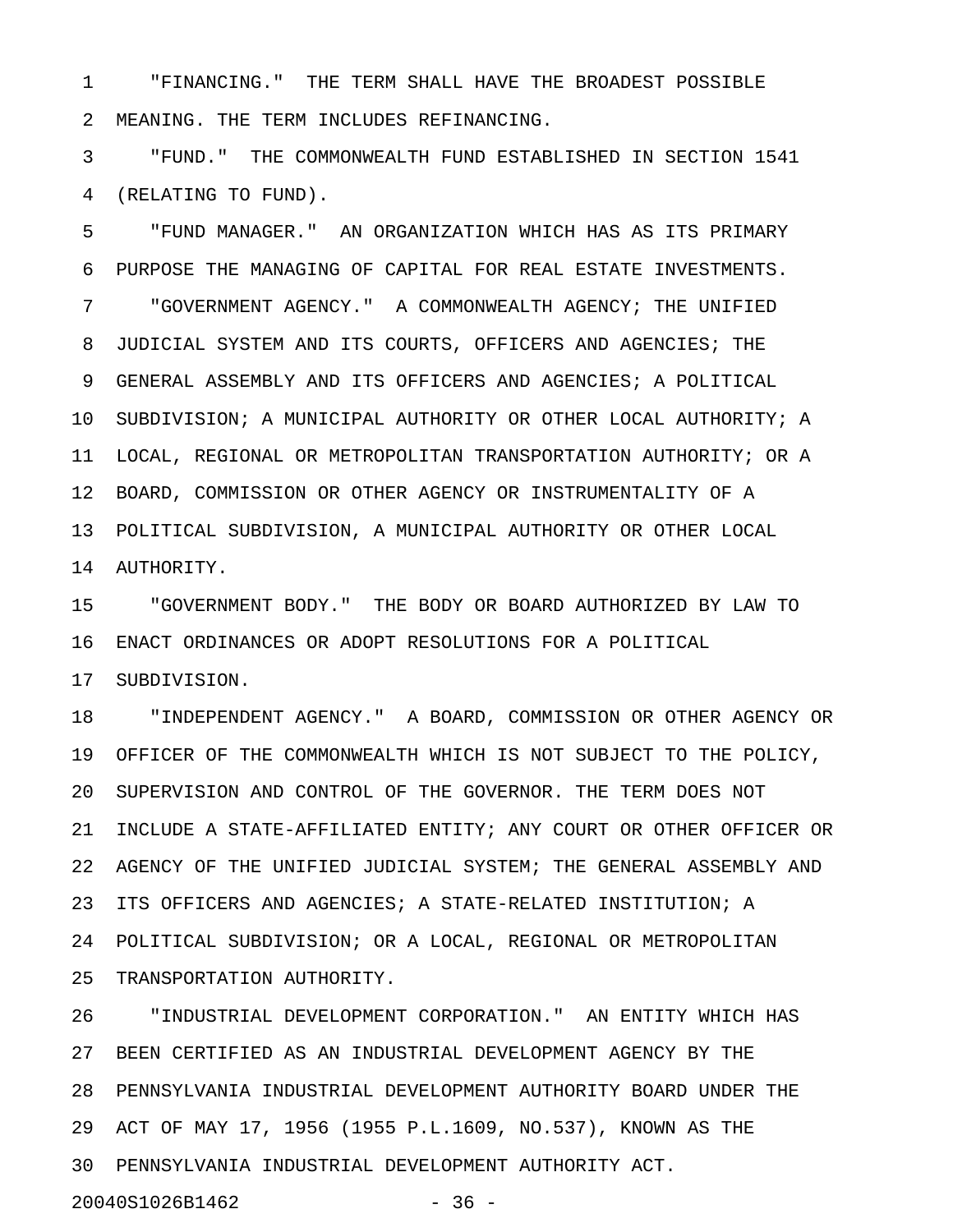1 "ISSUING AUTHORITY." AS DEFINED IN SECTION 3 OF THE ACT OF 2 JULY 11, 1990 (P.L.465, NO.113), KNOWN AS THE TAX INCREMENT 3 FINANCING ACT.

4 "MANAGING PARTNER." A GENERAL PARTNER, A MANAGER, A MANAGING 5 MEMBER OR ANOTHER PERSON DESIGNATED AS THE MANAGER OF A VENTURE 6 CAPITAL PARTNERSHIP.

7 "MUNICIPAL AUTHORITY." A PUBLIC AUTHORITY CREATED UNDER 53 8 PA.C.S. CH. 56 (RELATING TO MUNICIPAL AUTHORITIES) OR UNDER THE 9 FORMER ACT OF MAY 2, 1945 (P.L.382, NO.164), KNOWN AS THE 10 MUNICIPALITY AUTHORITIES ACT OF 1945.

11 "OBLIGEE OF THE AUTHORITY." ANY OF THE FOLLOWING:

12 (1) A HOLDER OR OWNER OF BONDS OF THE COMMONWEALTH 13 FINANCING AUTHORITY.

14 (2) A TRUSTEE OR OTHER FIDUCIARY FOR ANY HOLDER OR OWNER 15 OF BONDS OF THE COMMONWEALTH FINANCING AUTHORITY.

16 (3) A PROVIDER OF A LETTER OF CREDIT, POLICY OF 17 MUNICIPAL BOND INSURANCE OR OTHER CREDIT ENHANCEMENT OR 18 LIQUIDITY FACILITY FOR BONDS OF THE COMMONWEALTH FINANCING 19 AUTHORITY.

20 (4) A LESSOR OR INSTALLMENT SELLER DEMISING PROPERTY TO 21 THE COMMONWEALTH FINANCING AUTHORITY IN CONNECTION WITH A 22 PROJECT.

23 (5) A PROVIDER OF AN INTEREST RATE MANAGEMENT AGREEMENT 24 OR OTHER AGREEMENT OR ARRANGEMENT AUTHORIZED UNDER SECTION 25 1513(A)(28) (RELATING TO POWERS).

26 "PENNSYLVANIA-RELATED COMPANY." AN ENTITY WITH OPERATIONS 27 LOCATED IN THIS COMMONWEALTH OR AN ENTITY WILLING TO LOCATE 28 SIGNIFICANT BUSINESS OPERATIONS IN THIS COMMONWEALTH.

29 "PRIVATE DEVELOPER." A PERSON THAT IS ALL OF THE FOLLOWING: 30 (1) ENGAGED IN THE DEVELOPMENT OF REAL ESTATE.

20040S1026B1462 - 37 -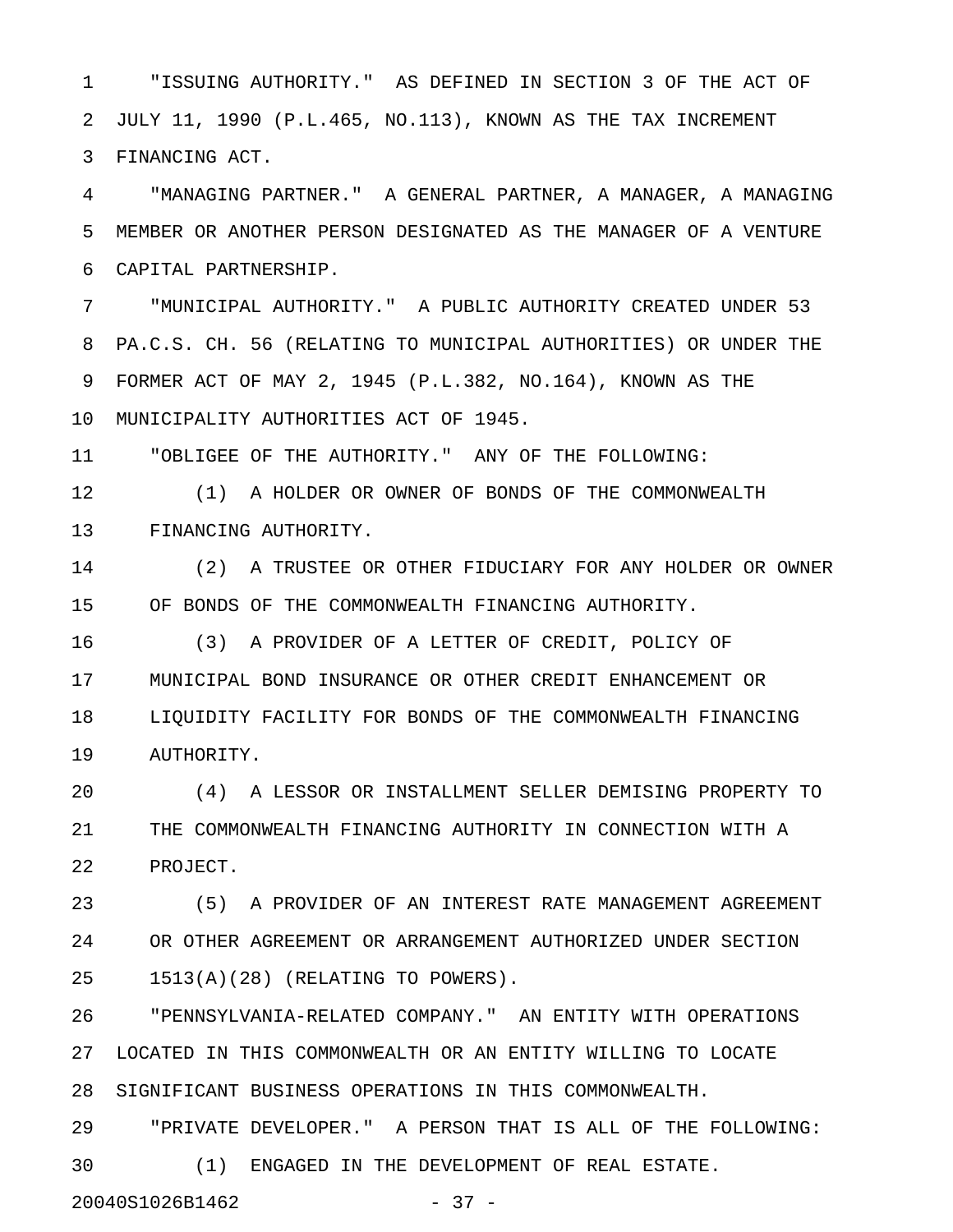1 (2) DETERMINED BY THE COMMONWEALTH FINANCING AUTHORITY 2 TO BE FINANCIALLY RESPONSIBLE TO ASSUME ALL OBLIGATIONS 3 PROPOSED TO BE UNDERTAKEN.

4 "PRODUCTION AGRICULTURE." THE MANAGEMENT AND USE OF FARMING 5 RESOURCES FOR ANY OF THE FOLLOWING:

6 (1) THE PRODUCTION OF:

7 (I) AGRICULTURAL, HORTICULTURAL, AQUACULTURAL, 8 VEGETABLE, FRUIT AND FLORICULTURAL PRODUCTS OF THE SOIL;

9 (II) LIVESTOCK OR LIVESTOCK PRODUCTS;

10 (III) MILK OR DAIRY PRODUCTS; OR

11 (IV) POULTRY OR POULTRY PRODUCTS.

12 (2) PRACTICES APPROVED BY THE DEPARTMENT OF AGRICULTURE. 13 "PROJECT." AN ACTIVITY WHICH PROMOTES ECONOMIC DEVELOPMENT 14 OR OPPORTUNITIES WITHIN THIS COMMONWEALTH. THE TERM SHALL NOT 15 INCLUDE ACTIVITIES CONDUCTED BY A FOR-PROFIT ENTITY DIRECTLY OR 16 INDIRECTLY RELATED TO GAMING.

17 "PROJECT USER." A PERSON, POLITICAL SUBDIVISION, MUNICIPAL 18 AUTHORITY, COMMONWEALTH AGENCY OR OTHER ENTITY THAT OWNS, LEASES 19 OR USES ALL OR ANY PART OF A PROJECT.

20 "REDEVELOPMENT AUTHORITY." AN ENTITY CREATED UNDER THE ACT 21 OF MAY 24, 1945 (P.L.991, NO.385), KNOWN AS THE URBAN 22 REDEVELOPMENT LAW.

23 "SECRETARY." THE SECRETARY OF COMMUNITY AND ECONOMIC 24 DEVELOPMENT OF THE COMMONWEALTH.

25 "SUPERMARKET." A RETAIL STORE OPERATED ON A SELF-SERVICE 26 BASIS, PRIMARILY SELLING GROCERIES, FRESH PRODUCE, MEAT, BAKERY 27 AND DAIRY PRODUCTS. THE TERM DOES NOT INCLUDE A CONVENIENCE 28 STORE.

29 "TAXABLE BONDS." BONDS OR OTHER EVIDENCE OF INDEBTEDNESS, 30 THE INTEREST ON WHICH IS INCLUDABLE IN GROSS INCOME FOR FEDERAL 20040S1026B1462 - 38 -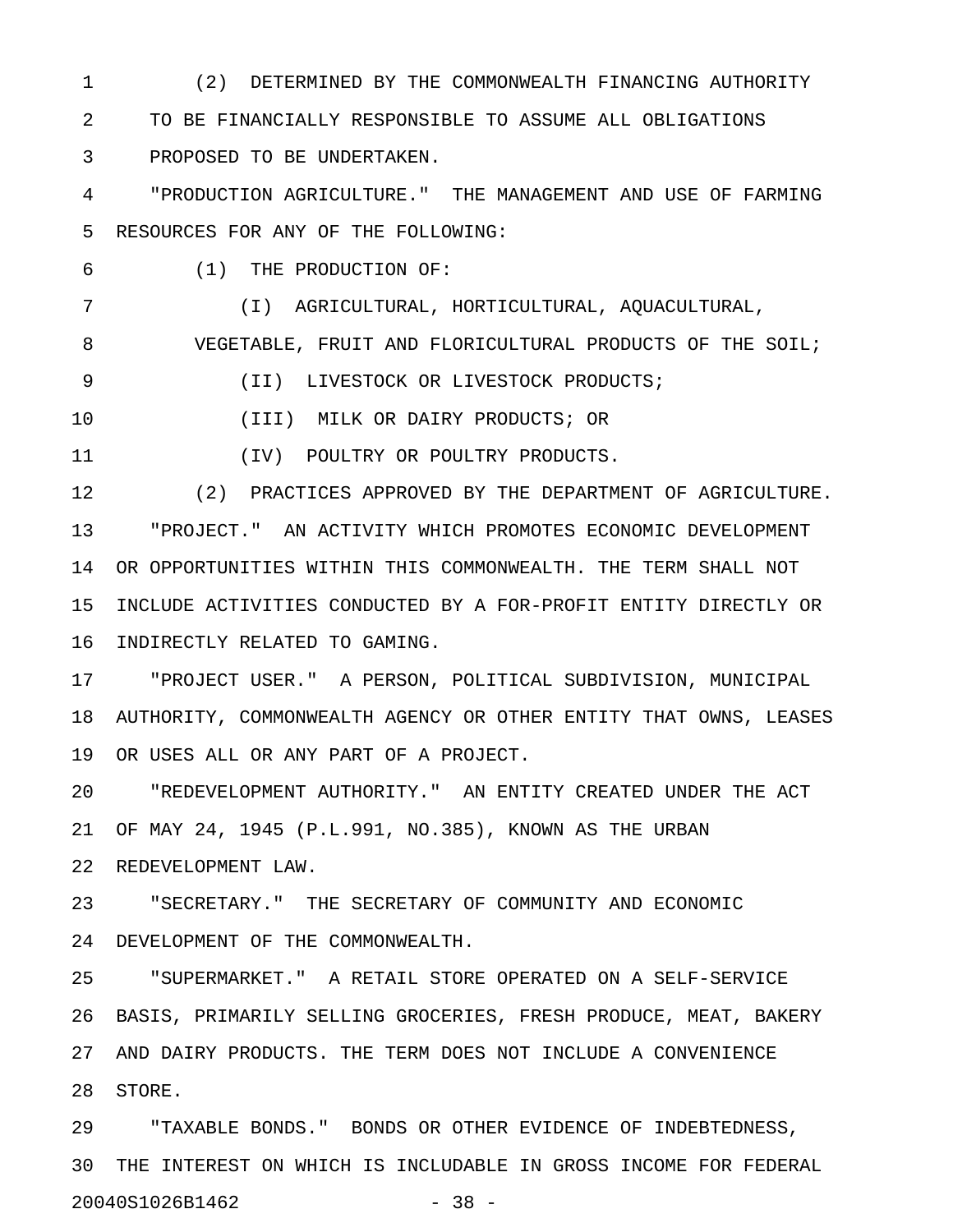1 INCOME TAXATION PURPOSES. 2 "TAX-EXEMPT BONDS." BONDS OR OTHER EVIDENCE OF INDEBTEDNESS, 3 THE INTEREST ON WHICH IS EXCLUDABLE FROM GROSS INCOME FOR 4 FEDERAL INCOME TAXATION PURPOSES. 5 "TAX INCREMENT DISTRICT." AS DEFINED IN THE ACT OF JULY 11, 6 1990 (P.L.465, NO.113), KNOWN AS THE TAX INCREMENT FINANCING 7 ACT. 8 "TOURISM." AN ACTIVITY WHICH PROMOTES OR ENCOURAGES 9 INDIVIDUALS TO TRAVEL TO A LOCATION WITHIN THIS COMMONWEALTH FOR 10 PLEASURE. 11 "VENTURE CAPITAL PARTNERSHIP." AN ENTITY WHOSE PURPOSE IS TO 12 MAKE INVESTMENTS IN COMPANIES AND IS FORMED AS A LIMITED 13 PARTNERSHIP, LIMITED LIABILITY COMPANY OR COMPARABLE INVESTMENT 14 ENTITY. 15 SUBCHAPTER B 16 STRUCTURE AND POWERS 17 SEC. 18 1511. AUTHORITY. 19 1512. BOARD. 20 1513. POWERS. 21 1514. LIMITATION. 22 § 1511. AUTHORITY. 23 (A) ESTABLISHMENT.--THERE IS ESTABLISHED AN INDEPENDENT

24 AUTHORITY TO BE KNOWN AS THE COMMONWEALTH FINANCING AUTHORITY. 25 THE AUTHORITY SHALL BE AN INSTRUMENTALITY OF THE COMMONWEALTH 26 AND A BODY CORPORATE AND POLITIC, WITH CORPORATE SUCCESSION. 27 (B) GOVERNANCE.--THE AUTHORITY SHALL BE GOVERNED BY THE 28 BOARD. THE POWERS OF THE AUTHORITY SHALL BE EXERCISED BY THE 29 BOARD. 30 (C) EXPENSES.--EXPENSES OF THE AUTHORITY SHALL BE PAID FROM

20040S1026B1462 - 39 -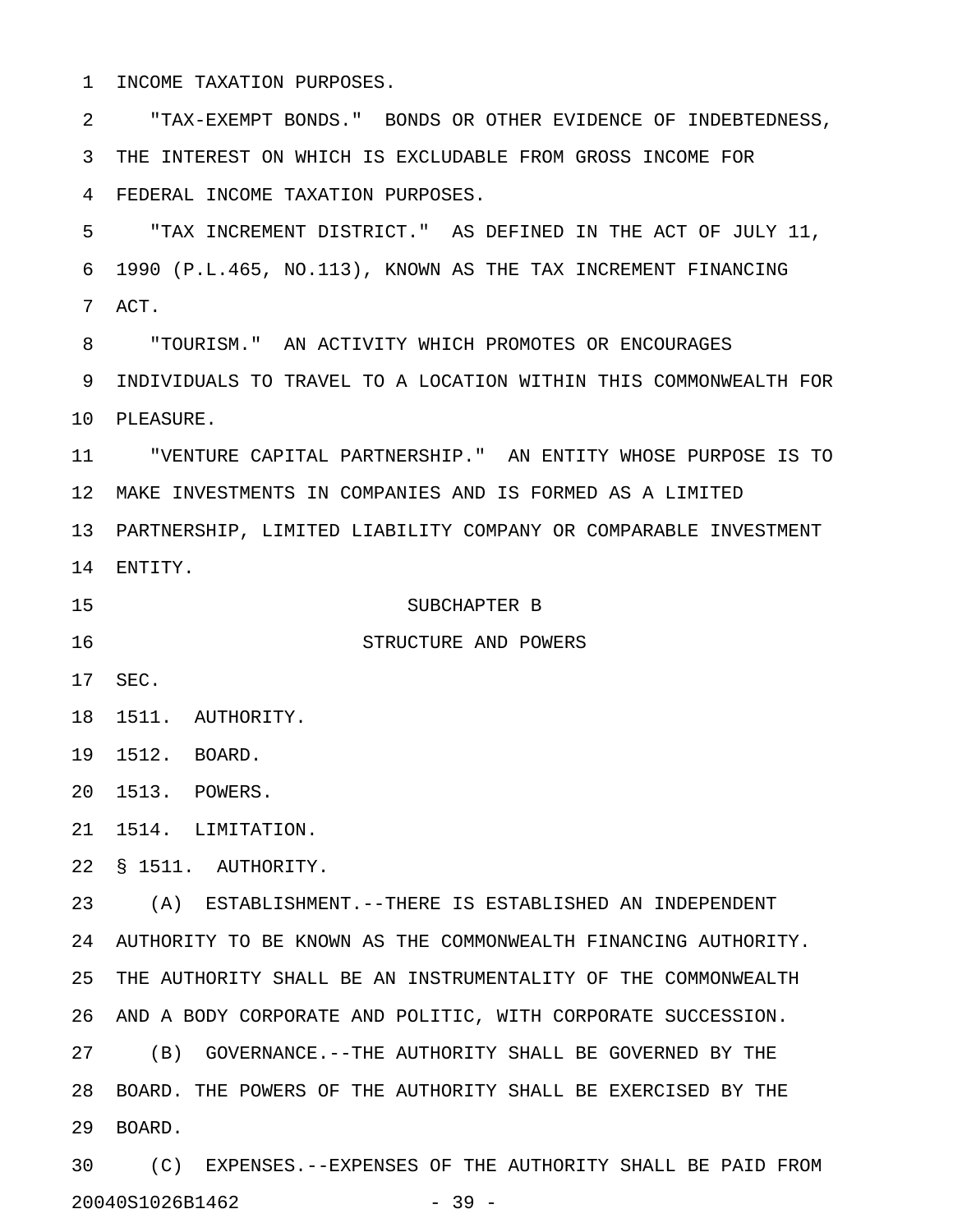1 ASSETS OR INCOME OF THE AUTHORITY. EXCEPT AS PROVIDED IN THIS 2 CHAPTER OR BY OTHER LAW, THE COMMONWEALTH SHALL NOT BE 3 RESPONSIBLE FOR FUNDING THE EXPENSES OF THE AUTHORITY.

4 (D) FISCAL YEAR.--THE FISCAL YEAR OF THE AUTHORITY SHALL BE 5 THE SAME AS THE FISCAL YEAR OF THE COMMONWEALTH.

 $6$   $(E)$  AUDIT.--

7 (1) THE ACCOUNTS AND BOOKS OF THE AUTHORITY SHALL BE 8 EXAMINED AND AUDITED ANNUALLY BY AN INDEPENDENT CERTIFIED 9 PUBLIC ACCOUNTING FIRM.

10 (2) THE AUTHORITY SHALL, BY DECEMBER 31 OF EACH YEAR, 11 FILE A COPY OF THE AUDIT REQUIRED BY PARAGRAPH (1) WITH THE 12 SECRETARY OF THE SENATE AND THE CHIEF CLERK OF THE HOUSE OF 13 REPRESENTATIVES.

14 (F) REPORTS.--(RESERVED).

15 (G) PUBLICATION.--THE AUTHORITY SHALL ANNUALLY PUBLISH A 16 CONCISE FINANCIAL STATEMENT IN THE PENNSYLVANIA BULLETIN.

17 (H) COOPERATION.--EXECUTIVE AGENCIES SHALL COOPERATE WITH 18 AND PROVIDE ASSISTANCE TO THE AUTHORITY WITHOUT FINANCIAL 19 REIMBURSEMENT.

20 (I) EXISTENCE AND DISSOLUTION.--

21 (1) THE AUTHORITY SHALL EXIST UNTIL TERMINATED BY LAW. 22 (2) THE AUTHORITY MAY BE DISSOLVED BY LAW IF ALL 23 OUTSTANDING LIABILITIES OF THE AUTHORITY, INCLUDING BONDS AND 24 OTHER CONTRACTUAL OBLIGATIONS, HAVE BEEN FULLY PAID, RETIRED, 25 SATISFIED OR DISCHARGED, OR PROVISION HAS BEEN MADE FOR 26 PAYMENT OF ALL OUTSTANDING LIABILITIES OF THE AUTHORITY, 27 INCLUDING BONDS AND OTHER CONTRACTUAL OBLIGATIONS. UPON THE 28 DISSOLUTION OF THE AUTHORITY, ALL FUNDS, ASSETS AND OTHER 29 PROPERTY OF THE AUTHORITY SHALL VEST IN THE COMMONWEALTH. 30 (J) APPLICABILITY.--THE FOLLOWING ACTS SHALL APPLY TO THE 20040S1026B1462 - 40 -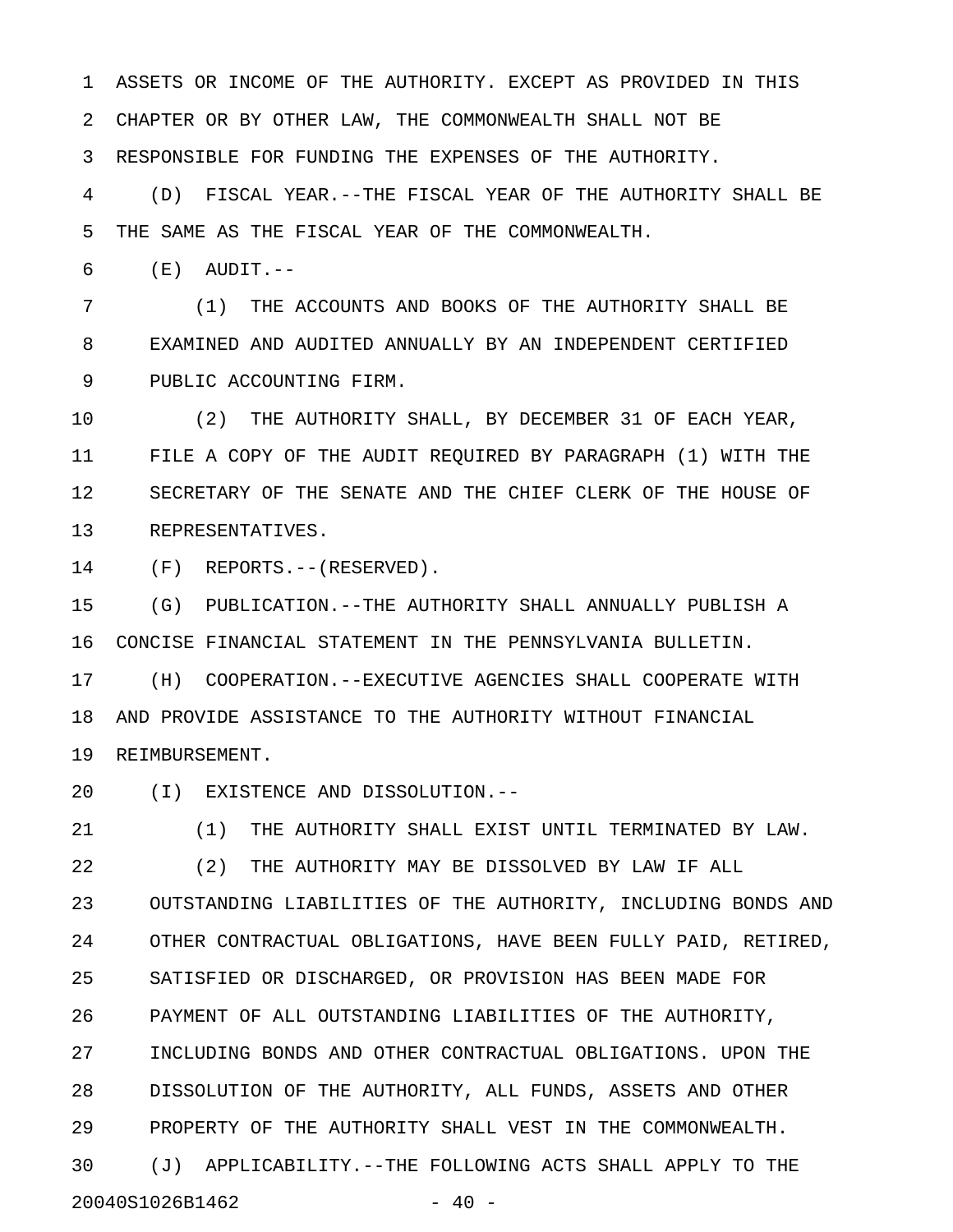1 AUTHORITY AND THE BOARD:

2 (1) THE ACT OF JUNE 21, 1957 (P.L.390, NO.212), REFERRED 3 TO AS THE RIGHT-TO-KNOW LAW.

4 (2) THE ACT OF JULY 19, 1957 (P.L.1017, NO.451), KNOWN 5 AS THE STATE ADVERSE INTEREST ACT.

6 (3) THE PROVISIONS OF 65 PA.C.S. CHS. 7 (RELATING TO 7 OPEN MEETINGS) AND 11 (RELATING TO ETHICS STANDARDS AND 8 FINANCIAL DISCLOSURE).

9 § 1512. BOARD.

10 (A) COMPOSITION.--THE BOARD SHALL BE COMPOSED OF THE 11 FOLLOWING MEMBERS:

12 (1) THE SECRETARY OF COMMUNITY AND ECONOMIC DEVELOPMENT 13 OR A DESIGNEE.

14 (2) THE SECRETARY OF THE BUDGET OR A DESIGNEE.

15 (3) THE SECRETARY OF BANKING OR A DESIGNEE.

16 (4) FOUR LEGISLATIVE APPOINTEES.

17 (I) APPOINTMENTS ARE AS FOLLOWS:

18 (A) ONE INDIVIDUAL APPOINTED BY THE PRESIDENT 19 **PRO TEMPORE OF THE SENATE.** 

20 (B) ONE INDIVIDUAL APPOINTED BY THE MINORITY 21 **LEADER OF THE SENATE.** 

22 (C) ONE INDIVIDUAL APPOINTED BY THE SPEAKER OF 23 THE HOUSE OF REPRESENTATIVES.

24 (D) ONE INDIVIDUAL APPOINTED BY THE MINORITY 25 LEADER OF THE HOUSE OF REPRESENTATIVES.

26 (II) LEGISLATIVE APPOINTEES SHALL SERVE AT THE 27 PLEASURE OF THE APPOINTING AUTHORITY.

28 (III) IF THE INDIVIDUAL APPOINTED TO THE BOARD 29 PURSUANT TO SUBPARAGRAPH (I) IS A MEMBER OF THE GENERAL 30 ASSEMBLY, THE INDIVIDUAL MAY NAME A DESIGNEE.

20040S1026B1462 - 41 -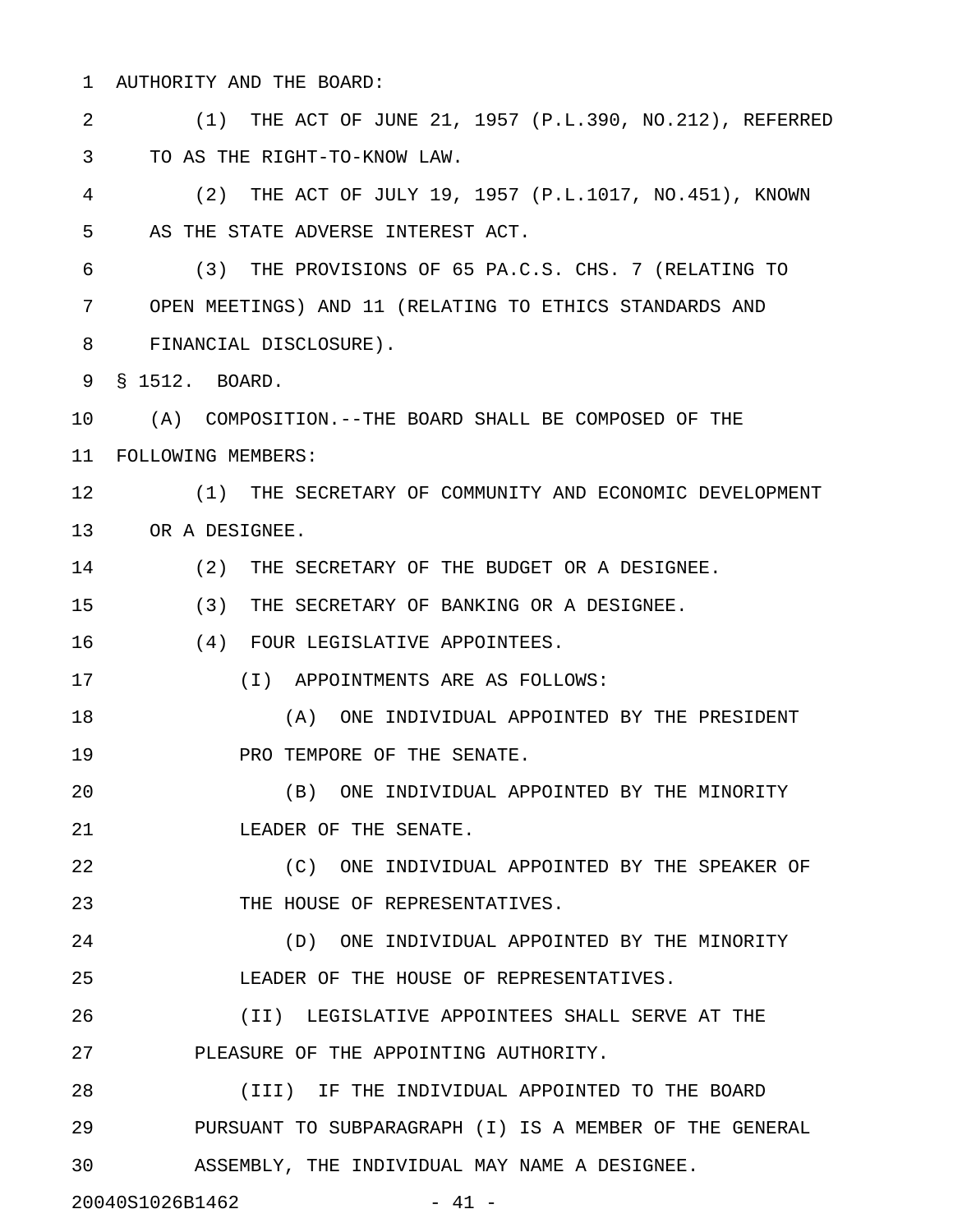1 (B) ORGANIZATION.--THE GOVERNOR SHALL SELECT A MEMBER OF THE 2 BOARD TO SERVE AS CHAIRPERSON. THE MEMBERS SHALL SELECT FROM 3 AMONG THEMSELVES SUCH OFFICERS AS THEY SHALL DETERMINE.

4 (C) MEETINGS.--THE BOARD SHALL MEET AT THE CALL OF THE 5 CHAIRPERSON.

6 (D) QUORUM.--SIX MEMBERS OF THE BOARD SHALL CONSTITUTE A 7 QUORUM. THE CONSENT OF AT LEAST SIX MEMBERS OF THE BOARD SHALL 8 BE NECESSARY TO TAKE ANY ACTION ON BEHALF OF THE AUTHORITY. 9 (E) COMPENSATION.--THE MEMBERS OF THE BOARD SHALL BE 10 ENTITLED TO NO COMPENSATION FOR THEIR SERVICES AS MEMBERS OF THE 11 BOARD BUT SHALL BE ENTITLED TO REIMBURSEMENT FOR ALL NECESSARY 12 AND REASONABLE EXPENSES INCURRED IN CONNECTION WITH THE 13 PERFORMANCE OF THEIR DUTIES AS MEMBERS OF THE BOARD.

14 (F) FIDUCIARY RELATIONSHIP.--THE MEMBERS OF THE BOARD AND 15 THE PROFESSIONAL PERSONNEL OF THE BOARD SHALL STAND IN A 16 FIDUCIARY RELATIONSHIP WITH THE COMMONWEALTH AND THE AUTHORITY 17 AS TO THE MONEYS IN THE FUND, MONEYS IN THE ACCOUNTS OF THE 18 AUTHORITY AND INVESTMENTS OF THE AUTHORITY.

19 (G) STANDARD OF CARE.--THE MEMBERS OF THE BOARD IN 20 PERFORMANCE OF THEIR DUTIES UNDER THIS CHAPTER SHALL EXERCISE 21 THE STANDARD OF CARE REQUIRED BY 20 PA.C.S. CH. 73 (RELATING TO 22 MUNICIPALITIES INVESTMENTS).

23 (H) LIABILITY.--MEMBERS OF THE BOARD SHALL NOT BE LIABLE 24 PERSONALLY ON ANY OBLIGATIONS OF THE AUTHORITY, INCLUDING BONDS 25 OF THE AUTHORITY.

26 § 1513. POWERS.

27 (A) POWERS.--THE AUTHORITY MAY DO ALL OF THE FOLLOWING:

28 (1) ADOPT BYLAWS AND GUIDELINES AS NECESSARY.

29 (2) SUE AND BE SUED, IMPLEAD AND BE IMPLEADED, 30 INTERPLEAD, COMPLAIN AND DEFEND IN ANY COURT.

20040S1026B1462 - 42 -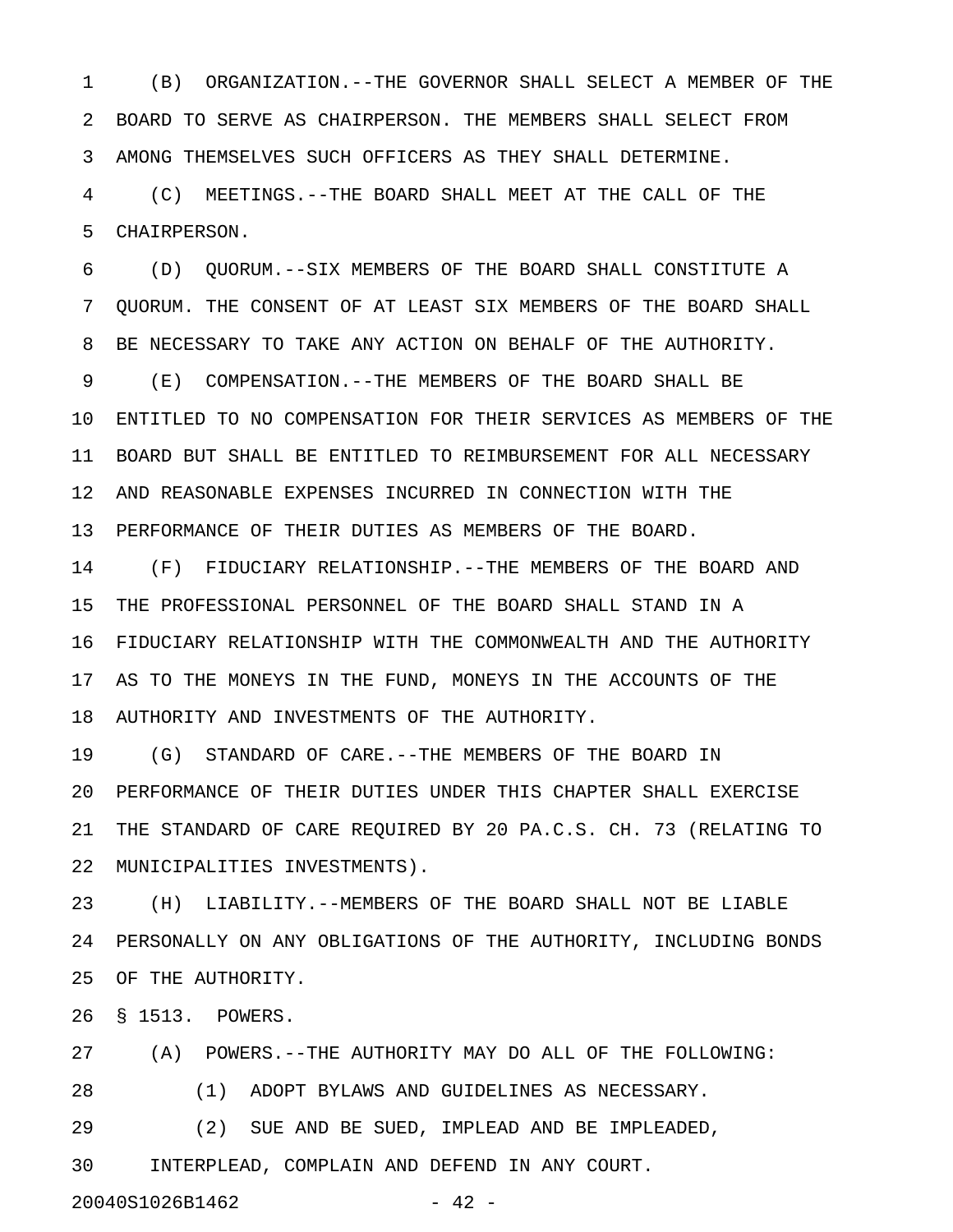1 (3) ADOPT, USE AND ALTER A CORPORATE SEAL.

2 (4) ESTABLISH ACCOUNTS NECESSARY OR DESIRABLE FOR ITS 3 CORPORATE PURPOSES.

4 (5) EMPLOY AN EXECUTIVE DIRECTOR AND OTHER PERSONS AS 5 ARE NECESSARY OR CONVENIENT FOR CARRYING ON THE BUSINESS OF 6 THE AUTHORITY.

7 (6) RETAIN ATTORNEYS, ACCOUNTANTS, AUDITORS AND 8 FINANCIAL EXPERTS, TO RENDER SERVICES AND ENGAGE THE SERVICES 9 OF OTHER ADVISORS, CONSULTANTS AND AGENTS AS NECESSARY. FOR 10 THE PURPOSES OF THIS PARAGRAPH, THE AUTHORITY SHALL BE 11 CONSIDERED AN INDEPENDENT AGENCY FOR PURPOSES OF THE ACT OF 12 OCTOBER 15, 1980 (P.L.950, NO.164), KNOWN AS THE COMMONWEALTH 13 ATTORNEYS ACT.

14 (7) PAY OR SATISFY OBLIGATIONS OF THE AUTHORITY.

15 (8) CONTRACT AND EXECUTE INSTRUMENTS, INCLUDING 16 FINANCING AGREEMENTS, LETTERS OF CREDIT, GUARANTEES, 17 SURETIES, MORTGAGES, LOANS, STANDBY LOAN COMMITMENTS AND 18 CONTRACTS OF INSURANCE, WHICH ARE NECESSARY OR APPROPRIATE 19 FOR CARRYING ON THE BUSINESS OF THE AUTHORITY. THIS POWER 20 INCLUDES THE ABILITY TO MAKE AND EXECUTE CONTRACTS FOR THE 21 SERVICING OF LOANS AND MORTGAGES ACQUIRED BY THE AUTHORITY.

22 (9) BORROW MONEY, ISSUE BONDS, OBTAIN LINES AND LETTERS 23 OF CREDIT AND INCUR DEBT.

24 (10) PLEDGE THE CREDIT OF THE AUTHORITY AND PROVIDE 25 SECURITY AND LIQUIDITY TO OBLIGEES OF THE AUTHORITY AS THE 26 AUTHORITY DEEMS NECESSARY OR APPROPRIATE.

27 (11) USE OR PLEDGE AN ACCOUNT FOR A SPECIAL PURPOSE, 28 INCLUDING DEBT SERVICE RESERVES AND OTHER RESERVES, AS MAY BE 29 NECESSARY OR DESIRABLE TO CARRY OUT ITS POWERS AND DUTIES.

30 (12) NEGOTIATE MODIFICATIONS OR ALTERATIONS IN MORTGAGES 20040S1026B1462 - 43 -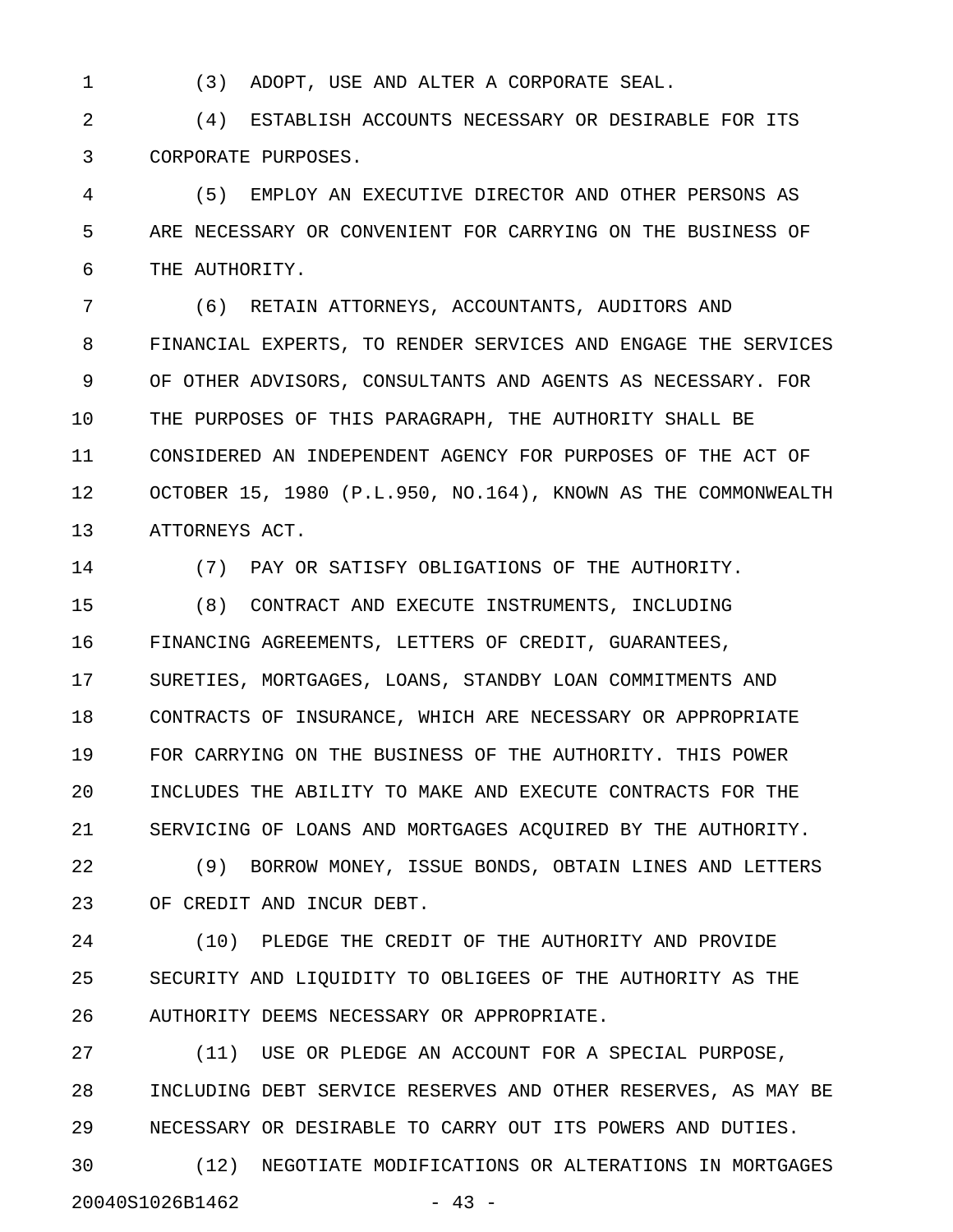1 OR SECURITY INTERESTS.

2 (13) FORECLOSE ON A MORTGAGE OR SECURITY INTEREST IN 3 DEFAULT.

4 (14) COMMENCE ANY ACTION NECESSARY TO PROTECT OR ENFORCE 5 ANY RIGHT CONFERRED UPON THE AUTHORITY BY LAW, MORTGAGE, 6 SECURITY AGREEMENT, CONTRACT OR OTHER AGREEMENT.

7 (15) BID FOR OR PURCHASE PROPERTY WHICH WAS THE SUBJECT 8 OF A MORTGAGE OR SECURITY INTEREST AT A FORECLOSURE OR OTHER 9 SALE AND ACQUIRE AND TAKE POSSESSION OF THAT PROPERTY.

10 (16) IMPOSE AND COLLECT FEES AND CHARGES IN CONNECTION 11 WITH LOAN COMMITMENTS AND SERVICING, INCLUDING REIMBURSEMENT 12 OF COSTS OF FINANCING.

13 (17) ACQUIRE, ACCEPT, PURCHASE, RECEIVE, COLLECT, HOLD, 14 CONVEY AND INVEST FUNDS, FEES AND PROPERTY, WHETHER TANGIBLE 15 OR INTANGIBLE, FROM ALL SOURCES, DIRECTLY OR BY ASSIGNMENT, 16 PLEDGE OR OTHERWISE.

17 (18) SELL, TRANSFER, CONVEY AND DISPOSE OF ANY PROPERTY, 18 WHETHER TANGIBLE OR INTANGIBLE.

19 (19) ACQUIRE AND SELL LOANS, MORTGAGES AND SECURITY 20 INTERESTS AT PUBLIC OR PRIVATE SALE.

21 (20) PROVIDE FINANCIAL ASSISTANCE TO APPLICANTS AND 22 PROJECT USERS.

23 (21) AGREE TO AND COMPLY WITH CONDITIONS ATTACHED TO 24 FEDERAL OR COMMONWEALTH ASSISTANCE NOT INCONSISTENT WITH THE 25 PROVISIONS OF THIS CHAPTER.

26 (22) MAKE RULES REGARDING THE OPERATION OF PROPERTIES 27 AND FACILITIES OF THE AUTHORITY SUBJECT TO AGREEMENTS WITH 28 OBLIGEES OF THE AUTHORITY.

29 (23) DEVELOP, ADOPT AND IMPLEMENT BINDING POLICIES OR 30 GUIDELINES ASSURING ALL OF THE FOLLOWING:

20040S1026B1462 - 44 -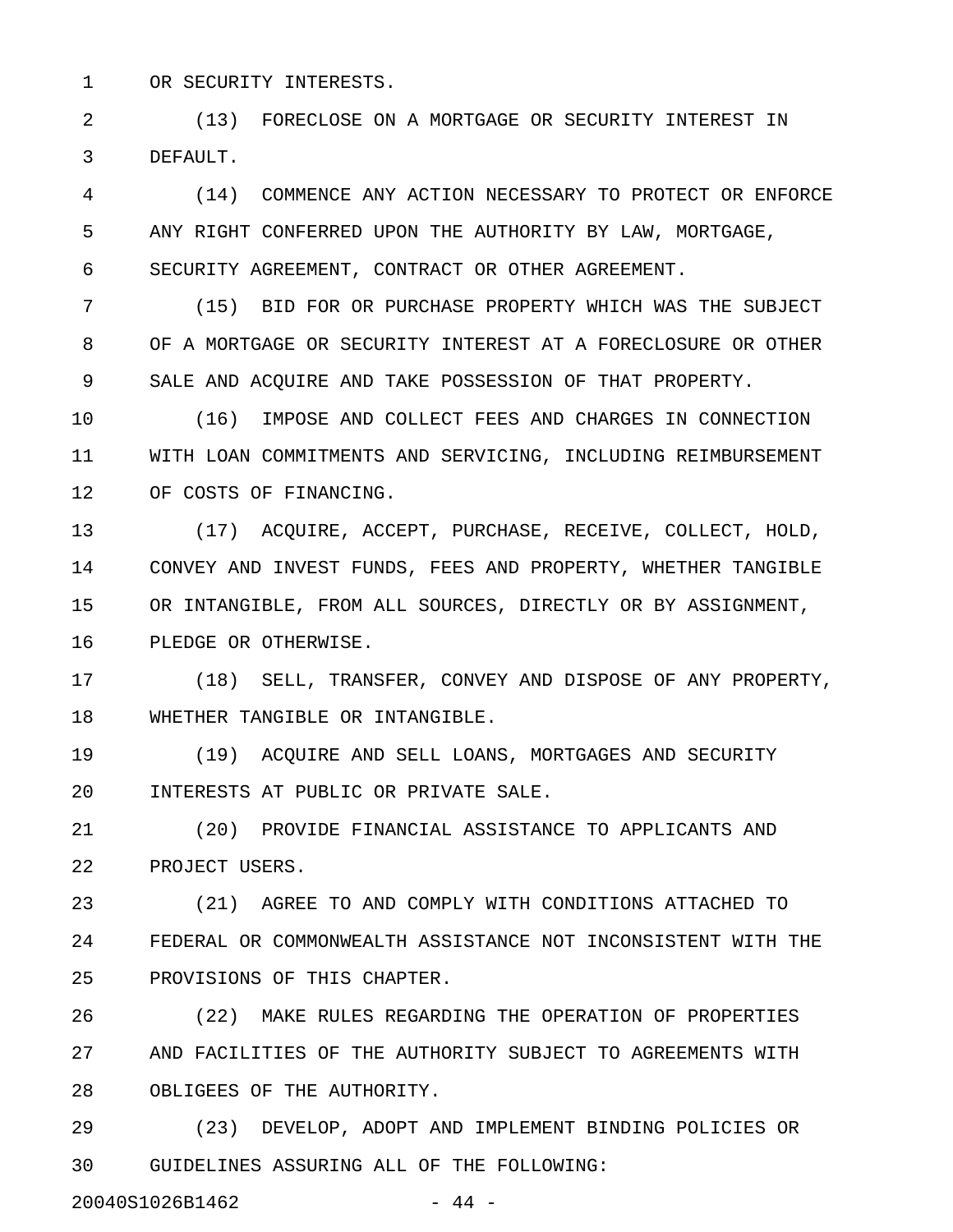1 (I) ALL PERSONS ARE ACCORDED EQUAL OPPORTUNITY IN 2 EMPLOYMENT AND CONTRACTING ASSOCIATED WITH THE PROGRAMS 3 ESTABLISHED UNDER SUBCHAPTER E (RELATING TO PROGRAMS). 4 THIS PARAGRAPH INCLUDES THE AUTHORITY'S CONTRACTORS, 5 SUBCONTRACTORS, ASSIGNEES, LESSEES, AGENTS, VENDORS AND 6 SUPPLIERS.

7 (II) CONTRACTING PARTIES DEMONSTRATE DIVERSITY IN 8 OWNERSHIP OF EQUITY INTERESTS.

9 (24) EXERCISE RIGHTS PROVIDED BY LAW FOR THE BENEFIT OR 10 PROTECTION OF THE AUTHORITY OR OBLIGEES OF THE AUTHORITY.

11 (25) INVEST MONEY OF THE AUTHORITY NOT REQUIRED FOR 12 IMMEDIATE USE, INCLUDING PROCEEDS FROM THE SALE OF BONDS, AS 13 THE BOARD DETERMINES, SUBJECT TO ANY AGREEMENT WITH 14 BONDHOLDERS STATED IN THE AUTHORIZING RESOLUTION PROVIDING 15 FOR THE ISSUANCE OF BONDS.

16 (26) PROCURE INSURANCE AGAINST ANY LOSS IN CONNECTION 17 WITH ITS PROGRAMS, PROPERTY AND OTHER ASSETS.

18 (27) PROMULGATE REGULATIONS AND ADOPT GUIDELINES AND 19 STATEMENTS OF POLICY CONTAINING RESTRICTIONS AS IT MAY DEEM 20 NECESSARY AND APPROPRIATE TO EFFECTUATE THE PUBLIC PURPOSES 21 OF THIS CHAPTER.

22 (28) NEGOTIATE AND ENTER INTO INTEREST RATE EXCHANGE 23 AGREEMENTS, INTEREST RATE CAP AGREEMENTS, COLLAR AGREEMENTS, 24 CORRIDOR AGREEMENTS, CEILING AGREEMENTS, FLOOR AGREEMENTS, 25 FORWARD AGREEMENTS, FLOAT AGREEMENTS AND OTHER SIMILAR 26 ARRANGEMENTS, WHICH, IN THE JUDGMENT OF THE AUTHORITY, WILL 27 ASSIST THE AUTHORITY IN MANAGING THE INTEREST COSTS OF THE 28 AUTHORITY.

29 (29) ENTER INTO AGREEMENTS WITH APPLICANTS AND PROJECT 30 USERS PROVIDING, AMONG OTHER THINGS, FOR ANY OF THE 20040S1026B1462 - 45 -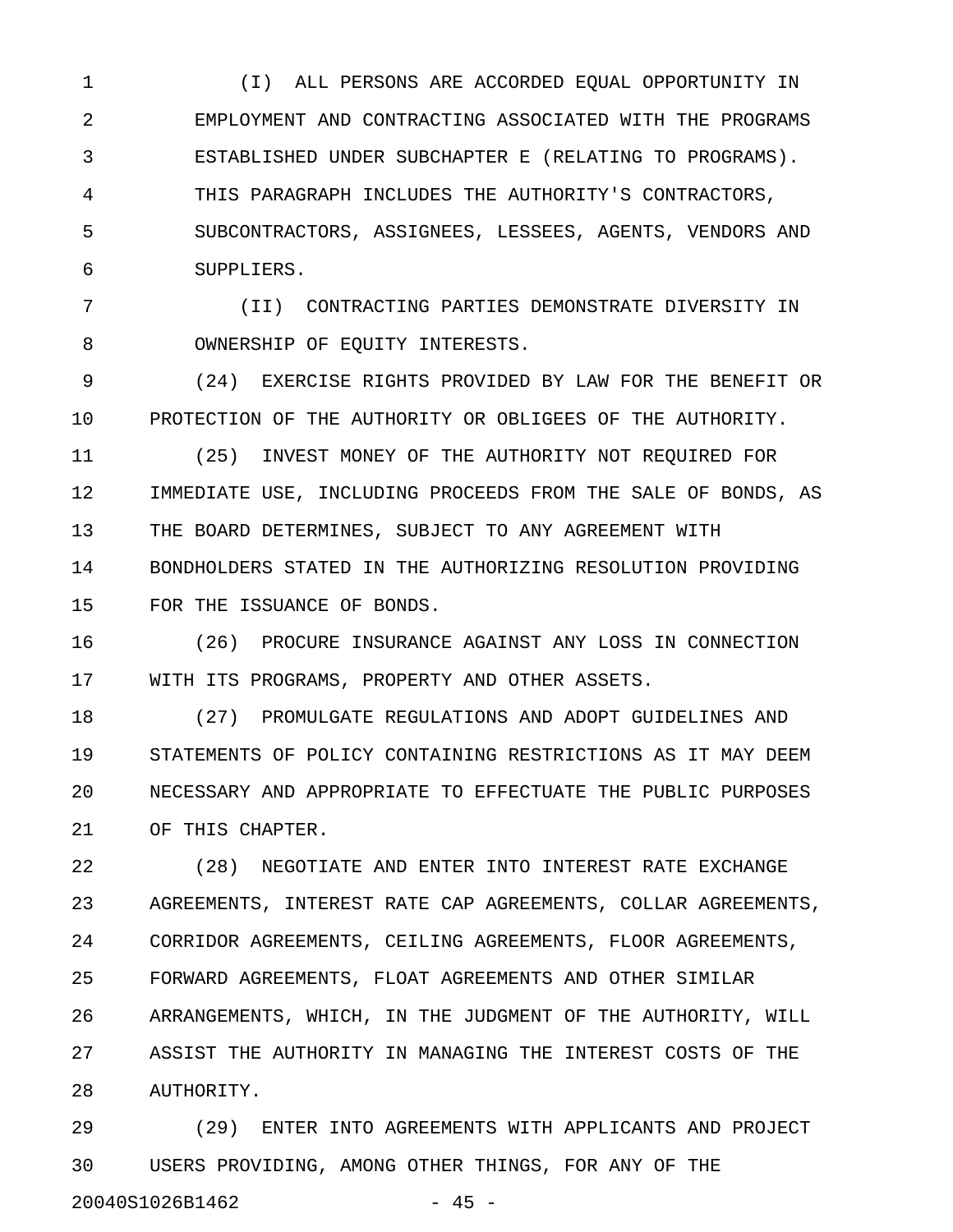1 FOLLOWING:

2 (I) FINANCIAL ASSISTANCE.

3 (II) LOAN, RENTAL OR PURCHASE PRICE PAYMENTS OR 4 OTHER PAYMENTS, SUFFICIENT TO AMORTIZE THE PRINCIPAL, 5 INTEREST AND PREMIUM, IF ANY, OF BONDS AND CONTRACTUAL 6 OBLIGATIONS OF THE AUTHORITY INCURRED TO PROVIDE FUNDS TO 7 PAY THE COSTS OF THE PROJECTS BEING FINANCED.

8 (III) THE APPLICANTS OR PROJECT USERS TO PAY OR 9 CAUSE TO BE PAID ALL OTHER COSTS OF ACQUIRING, 10 CONSTRUCTING, MAINTAINING AND OPERATING THE PROJECTS 11 BEING FINANCED.

12 (IV) CONVEYANCE WITH OR WITHOUT CONSIDERATION OF ANY 13 PART OR ALL OF A PROJECT BEING FINANCED TO THE PROJECT 14 USER OR APPLICANT ON OR BEFORE PAYMENT OF ALL BONDS AND 15 CONTRACTUAL OBLIGATIONS OF THE AUTHORITY INCURRED WITH 16 RESPECT TO THE PROJECT.

17 (V) OTHER MATTERS AS ARE CUSTOMARY OR AS ARE DEEMED 18 NECESSARY AND APPROPRIATE BY THE AUTHORITY.

19 (30) DO ANY APPROPRIATE ACT NECESSARY OR CONVENIENT TO: 20 (I) CARRY OUT AND EFFECTUATE THE PURPOSES OF THIS 21 CHAPTER; OR

22 (II) EXERCISE THE POWERS SET FORTH IN THIS 23 SUBSECTION, INCLUDING ANY ACT REASONABLY IMPLIED FROM 24 THOSE POWERS.

25 (B) DUTIES.--THE AUTHORITY SHALL DO ALL OF THE FOLLOWING:

26 (1) ADMINISTER THE PROGRAMS ESTABLISHED IN SUBCHAPTER E 27 IN ACCORDANCE WITH THIS CHAPTER.

28 (2) FUND THE PROGRAMS ESTABLISHED IN SUBCHAPTER E AND 12 29 PA.C.S. CH. 29 (RELATING TO MACHINERY AND EQUIPMENT LOANS) 30 SUBJECT TO SUBCHAPTER D (RELATING TO FUNDS, ACCOUNTS,

20040S1026B1462 - 46 -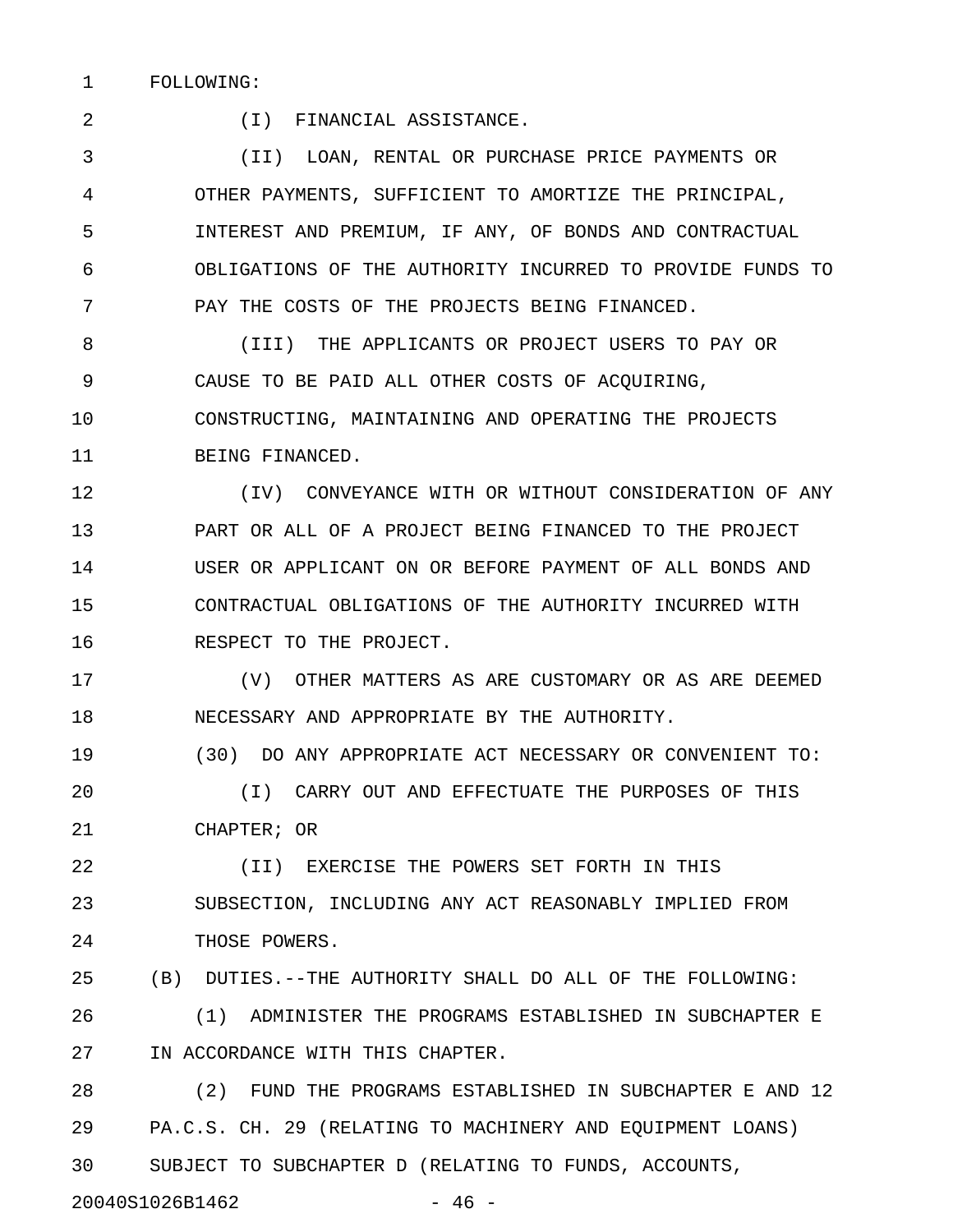1 INDEBTEDNESS AND USE).

2 § 1514. LIMITATION.

3 EXCEPT UPON FORECLOSURE OR DEFAULT UNDER A LOAN MADE UNDER 4 THIS CHAPTER, THE BOARD MAY NOT APPROVE AN APPLICATION OR 5 FINANCE A PROJECT IF THE BOARD OR AUTHORITY WOULD BE REQUIRED TO 6 OPERATE, SERVICE OR MAINTAIN THE PROJECT UNDER A LEASE OR OTHER 7 AGREEMENT.

- 8 SUBCHAPTER C 9 BONDS
- 10 SEC.
- 11 1521. BONDS ISSUANCE.
- 12 1522. COMMONWEALTH TAXATION.
- 13 1523. FEDERAL TAXATION.

14 1524. VALIDITY OF BONDS; LIMITATION ON ACTIONS.

15 1525. PROVISIONS OF BONDS; TRUST AGREEMENTS.

16 1526. VALIDITY OF PLEDGE.

17 1527. COMMONWEALTH PLEDGES.

18 1528. BONDS TO BE LEGAL INVESTMENTS.

19 1529. BONDHOLDER RIGHTS.

20 § 1521. BONDS ISSUANCE.

21 (A) AUTHORIZATION.--THE AUTHORITY MAY ISSUE LIMITED

22 OBLIGATION REVENUE BONDS AND OTHER TYPES OF LIMITED OBLIGATION 23 REVENUE FINANCING. BONDS ISSUED AND FINANCING INCURRED PURSUANT 24 TO THIS SUBCHAPTER SHALL BE SUBJECT TO THE LIMITS SET FORTH IN 25 SECTION 1543 (RELATING TO INDEBTEDNESS) AND SHALL BE IN THE NAME 26 OF THE AUTHORITY. THE AUTHORITY MAY ISSUE BOTH TAX-EXEMPT BONDS 27 AND TAXABLE BONDS TO FUND THE PROGRAMS ESTABLISHED IN SUBCHAPTER 28 E (RELATING TO PROGRAMS).

29 (B) (RESERVED).

30 (C) AUTHORIZATION REQUIREMENTS.--

20040S1026B1462 - 47 -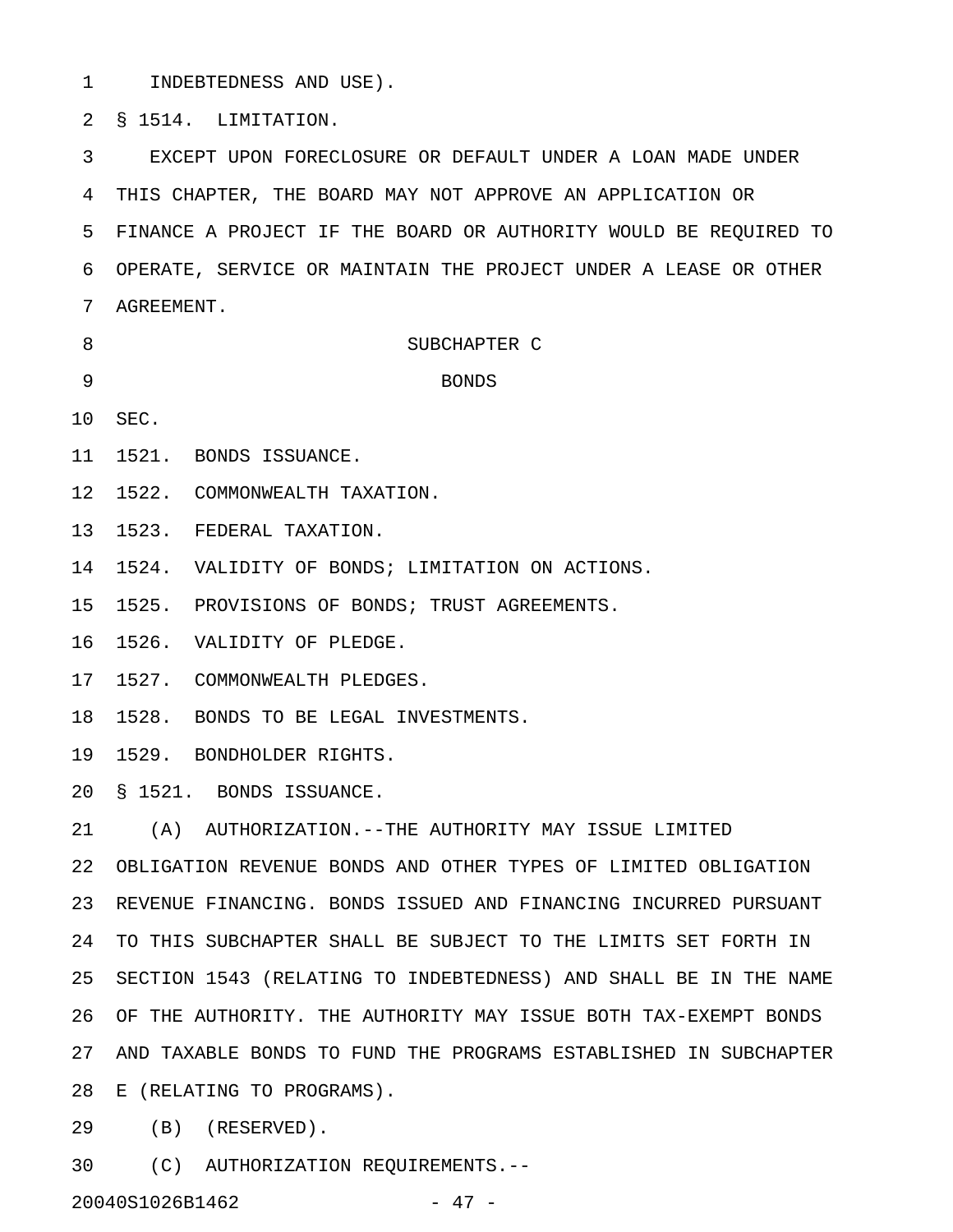1 (1) BONDS OF THE AUTHORITY SHALL BE AUTHORIZED BY A 2 RESOLUTION OF THE BOARD. 3 (2) THE RESOLUTION OF THE BOARD AUTHORIZING AN ISSUANCE 4 OF BONDS SHALL PROVIDE THAT THE BONDS: 5 (I) BE OF A SERIES; 6 (II) BEAR A DATE OR DATES; 7 (III) BEAR OR ACCRUE INTEREST AT ANY RATE OR RATES, 8 WHETHER FIXED OR VARIABLE; 9 (IV) BE IN DENOMINATIONS; 10 (V) BE IN ANY FORM, EITHER COUPON OR FULLY 11 REGISTERED WITHOUT COUPONS OR IN CERTIFICATED OR BOOK-12 ENTRY-ONLY FORM; 13 (VI) CARRY REGISTRATION, EXCHANGEABILITY AND 14 **INTERCHANGEABILITY PRIVILEGES;** 15 (VII) BE PAYABLE IN ANY MEDIUM OF PAYMENT AND AT ANY 16 PLACE OR PLACES; 17 (VIII) MATURE ON A DATE OR DATES NOT TO EXCEED 30 18 YEARS FROM THE BONDS' ORIGINAL ISSUE DATE; AND 19 (IX) BE SUBJECT TO TERMS OF REDEMPTION, IF ANY. 20 (3) BONDS SHALL BE SIGNED BY OR SHALL BEAR THE FACSIMILE 21 SIGNATURE OF THE OFFICER DESIGNATED BY THE BOARD. 22 (4) INTEREST COUPONS SHALL BE ATTACHED TO COUPON BONDS 23 AND SHALL BEAR THE FACSIMILE SIGNATURE OF THE OFFICER 24 DESIGNATED BY THE BOARD. 25 (5) BONDS MAY BE AUTHENTICATED BY AN AUTHENTICATING 26 AGENT, FISCAL AGENT OR TRUSTEE. 27 (6) BONDS MAY BE ISSUED AND DELIVERED NOTWITHSTANDING 28 THAT THE OFFICER SIGNING THE BONDS OR WHOSE FACSIMILE

29 SIGNATURE IS ON A COUPON HAS CEASED TO BE THE OFFICER AT THE 30 TIME WHEN BONDS ARE ACTUALLY DELIVERED.

20040S1026B1462 - 48 -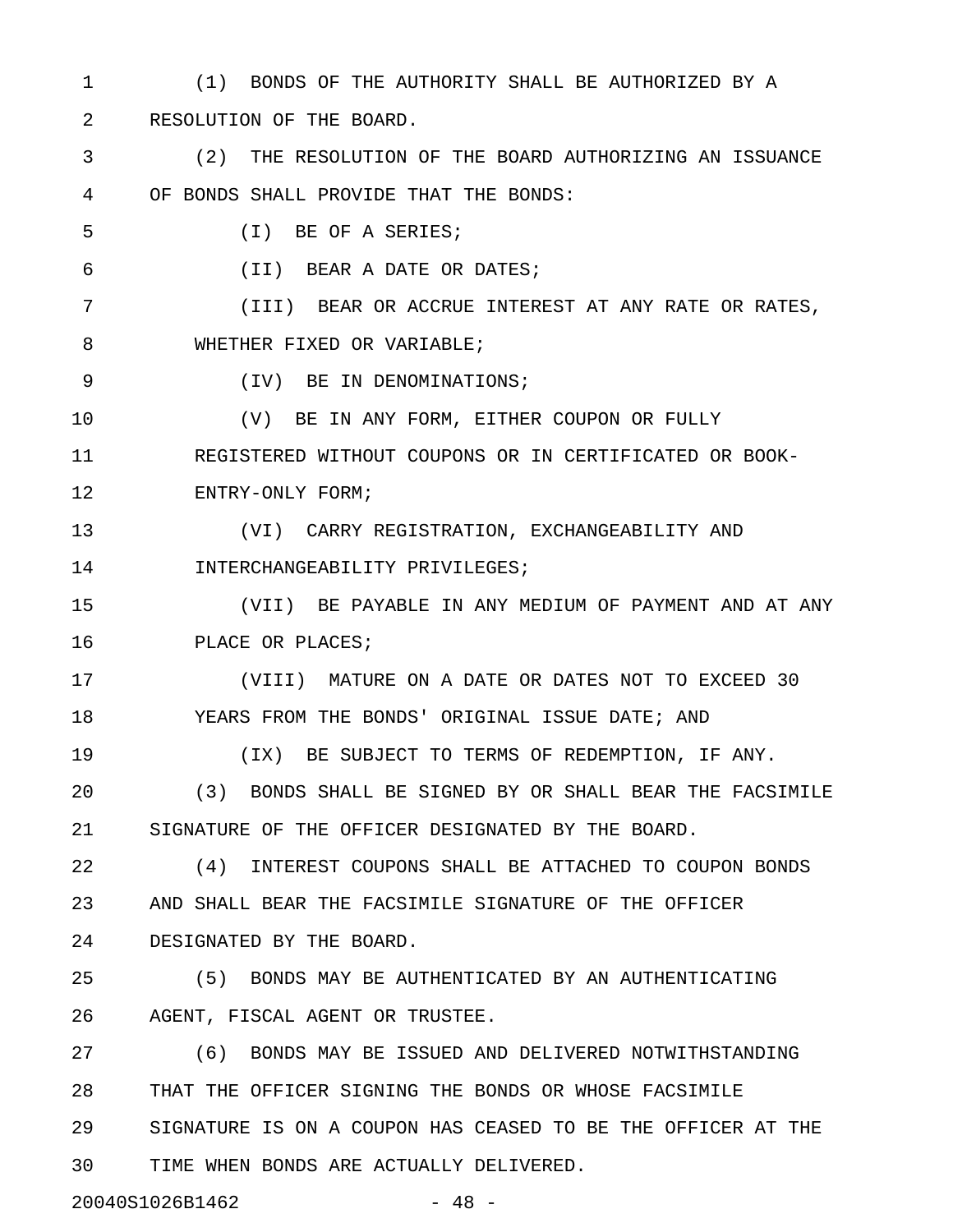- 
- 1 (D) NO DEBT OR LIABILITY OF THE COMMONWEALTH.--

2 (1) BONDS ISSUED UNDER THIS CHAPTER SHALL NOT BE A DEBT 3 OR LIABILITY OF THE COMMONWEALTH AND SHALL NOT CREATE OR 4 CONSTITUTE ANY INDEBTEDNESS, LIABILITY OR OBLIGATION OF THE 5 COMMONWEALTH.

6 (2) BONDS SHALL BE PAYABLE SOLELY FROM REVENUES OF THE 7 AUTHORITY OR ACCOUNTS PLEDGED OR AVAILABLE FOR THEIR 8 REPAYMENT AS AUTHORIZED IN THIS CHAPTER WHICH MAY INCLUDE ANY 9 OF THE FOLLOWING:

10 (I) THE PROCEEDS OF BONDS.

11 (II) FUNDS APPROPRIATED TO THE AUTHORITY FOR 12 REPAYMENT AS AUTHORIZED IN THIS CHAPTER.

13 (III) IN THE CASE OF A PUBLIC PROJECT, THE PLEDGE OF 14 FEES, TAXES AND OTHER REVENUES BY A POLITICAL SUBDIVISION 15 OR OTHER INSTRUMENTALITY OF THE COMMONWEALTH.

16 (3) ALL BONDS SHALL CONTAIN ON THEIR FACES STATEMENTS TO 17 THE EFFECT THAT:

18 (I) THE AUTHORITY IS OBLIGATED TO PAY THE PRINCIPAL 19 OF OR THE INTEREST ON THE BONDS ONLY FROM ITS REVENUES, 20 RECEIPTS OR FUNDS PLEDGED OR AVAILABLE FOR THEIR PAYMENT 21 AS AUTHORIZED IN THIS CHAPTER;

22 (II) NEITHER THE COMMONWEALTH NOR ANY POLITICAL 23 SUBDIVISION IS OBLIGATED TO PAY THE PRINCIPAL OR

24 INTEREST; AND

25 (III) NEITHER THE FAITH AND CREDIT NOR THE TAXING 26 POWER OF THE COMMONWEALTH OR ANY POLITICAL SUBDIVISION IS 27 PLEDGED TO THE PAYMENT OF THE PRINCIPAL OF OR THE 28 INTEREST ON THE BONDS.

29 (E) SALE.--

30 (1) BONDS MAY BE SOLD AT PUBLIC SALE, INVITED SALE OR 20040S1026B1462 - 49 -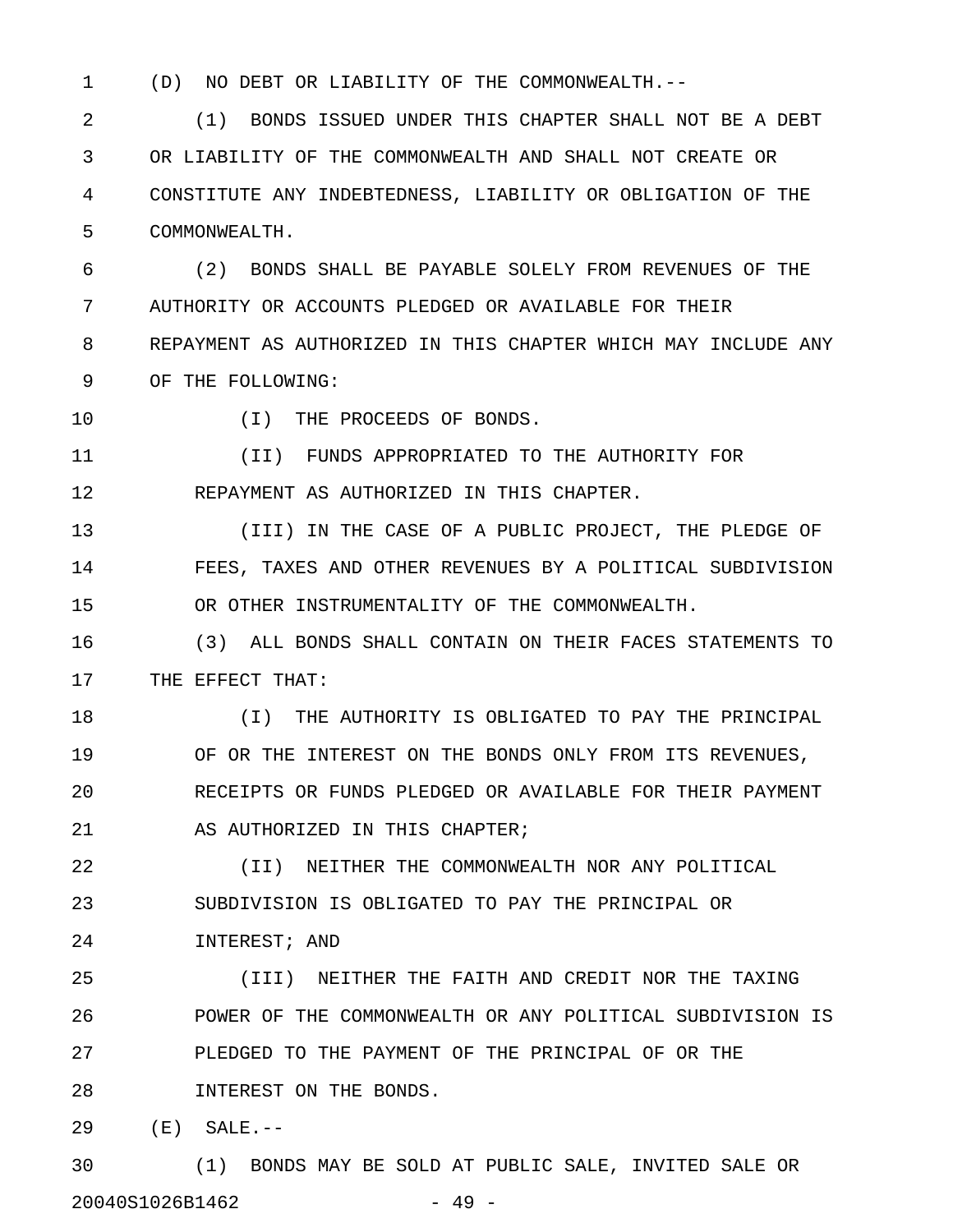1 PRIVATE SALE FOR THE PRICE OR PRICES THE AUTHORITY

2 DETERMINES.

3 (2) THE AUTHORITY SHALL ENSURE THAT MINORITY-OWNED OR 4 MINORITY-CONTROLLED FIRMS HAVE AN OPPORTUNITY TO PARTICIPATE 5 IN A SIGNIFICANT WAY IN BONDS SALE ACTIVITIES.

6 (F) INTERIM RECEIPTS.--PENDING THE PREPARATION OF THE 7 DEFINITIVE BONDS, INTERIM RECEIPTS MAY BE ISSUED TO THE 8 PURCHASER OR PURCHASERS OF THE BONDS AND SHALL CONTAIN THE TERMS 9 AND CONDITIONS ESTABLISHED BY THE AUTHORITY.

10 (G) NEGOTIABLE INSTRUMENTS.--BONDS OF THE AUTHORITY SHALL 11 HAVE THE QUALITIES OF NEGOTIABLE INSTRUMENTS UNDER 13 PA.C.S. 12 (RELATING TO COMMERCIAL CODE).

13 (H) USE.--THE AUTHORITY MAY, AS IT DEEMS NECESSARY AND 14 DESIRABLE, USE THE PROCEEDS OF BONDS ISSUED FOR ANY OF THE 15 FOLLOWING:

16 (1) MAKING LOANS, GRANTS OR GUARANTEES FOR COSTS OF 17 PROJECTS.

18 (2) PURCHASING LOANS, MORTGAGES, SECURITY INTERESTS OR 19 LOAN PARTICIPATIONS.

20 (3) PAYING INCIDENTAL EXPENSES IN CONNECTION WITH 21 ACTIVITY UNDER PARAGRAPHS (1) AND (2), INCLUDING 22 ADMINISTRATIVE COSTS OF THE AUTHORITY AND THE DEPARTMENT.

23 (4) PAYING EXPENSES OF AUTHORIZING AND ISSUING THE 24 BONDS.

25 (5) PAYING PRINCIPAL INTEREST ON BONDS.

26 (6) FUNDING RESERVES.

27 (I) REFUNDING.--SUBJECT TO PROVISIONS OF THIS CHAPTER AND 28 THE TERMS OF BONDS OR OTHER CONTRACTUAL OBLIGATIONS ISSUED IN 29 ACCORDANCE WITH THIS CHAPTER, THE AUTHORITY MAY REFUND ANY 30 OUTSTANDING DEBT OF THE AUTHORITY, WHETHER THE DEBT REPRESENTS 20040S1026B1462 - 50 -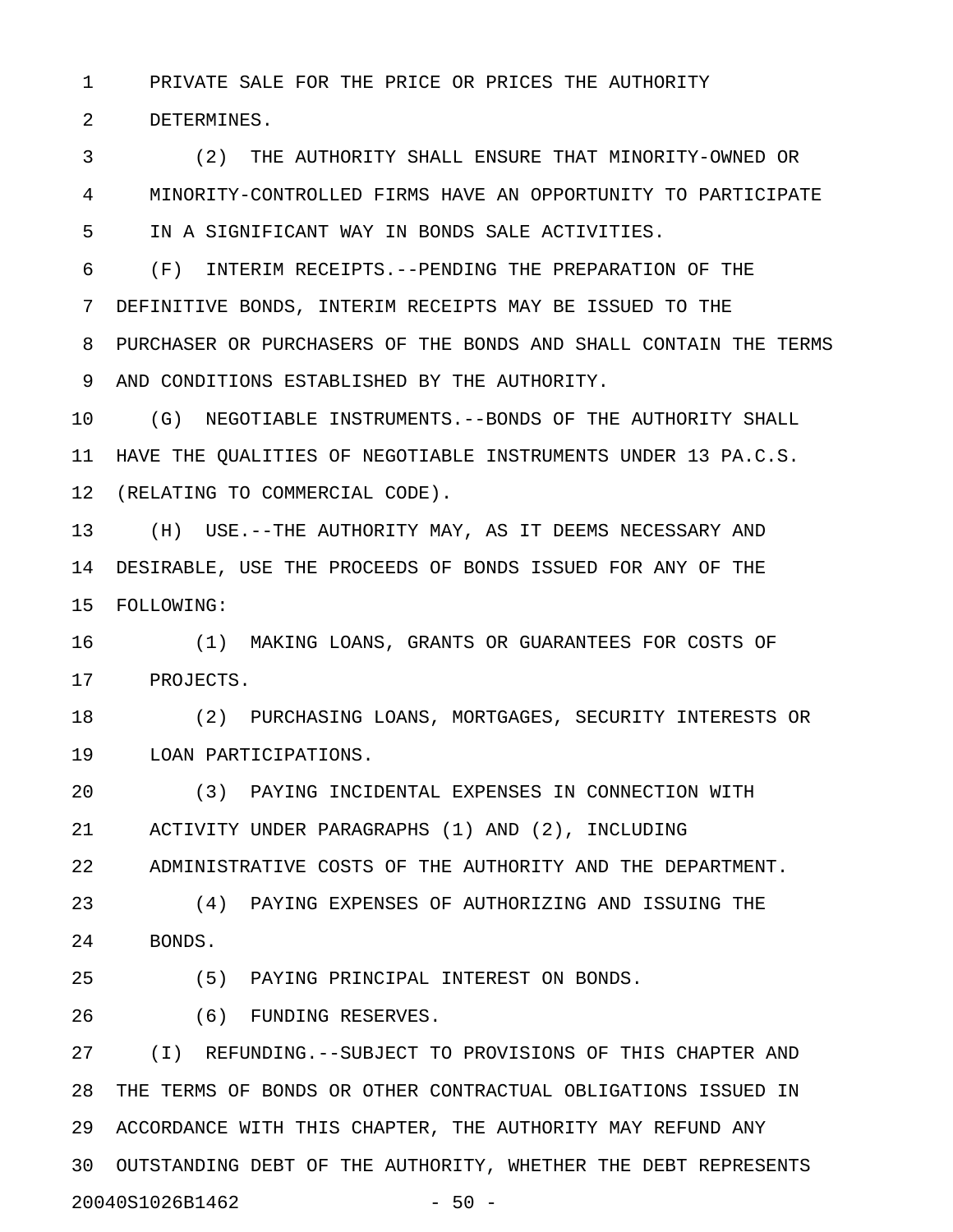1 PRINCIPAL OR INTEREST, IN WHOLE OR IN PART, AT ANY TIME. FOR THE 2 PURPOSES OF THIS SUBSECTION, THE TERM "REFUND" AND ITS 3 VARIATIONS MEANS THE ISSUANCE AND SALE OF OBLIGATIONS THE 4 PROCEEDS OF WHICH ARE USED OR ARE TO BE USED FOR THE PAYMENT OR 5 REDEMPTION OF OUTSTANDING OBLIGATIONS UPON OR PRIOR TO MATURITY. 6 § 1522. COMMONWEALTH TAXATION.

7 (A) GENERAL.--THE EFFECTUATION OF THE PURPOSES OF THE 8 AUTHORITY IS FOR THE BENEFIT OF THE PEOPLE OF THIS COMMONWEALTH; 9 FOR THE INCREASE OF COMMERCE AND PROSPERITY; AND FOR THE 10 IMPROVEMENT OF HEALTH, SAFETY, WELFARE AND LIVING CONDITIONS. 11 (B) AUTHORITY.--SINCE THE AUTHORITY, AS A PUBLIC 12 INSTRUMENTALITY OF THE COMMONWEALTH, WILL BE PERFORMING 13 ESSENTIAL GOVERNMENTAL FUNCTIONS IN EFFECTUATING THESE PURPOSES, 14 THE AUTHORITY IS NOT REQUIRED TO PAY ANY TAXES OR ASSESSMENTS 15 UPON ANY PROPERTY ACQUIRED OR USED OR PERMITTED TO BE USED BY 16 THE AUTHORITY FOR ITS PURPOSES.

17 (C) BONDS.--BONDS ISSUED BY THE AUTHORITY, THE TRANSFER AND 18 THE INCOME FROM THE BONDS, INCLUDING PROFIT MADE ON THEIR SALE, 19 ARE FREE FROM STATE AND LOCAL TAXATION WITHIN THIS COMMONWEALTH. 20 THE EXCLUSION UNDER THIS SUBSECTION SHALL NOT EXTEND TO GIFT, 21 ESTATE, SUCCESSION OR INHERITANCE TAXES OR ANY OTHER TAXES NOT 22 LEVIED DIRECTLY ON THE BONDS, THEIR TRANSFER, THE INCOME FROM 23 THE BONDS OR THE REALIZATION OF PROFITS ON THEIR SALE.

24 § 1523. FEDERAL TAXATION.

25 (A) ALLOCATION.--IF THE BONDS ISSUED BY THE AUTHORITY FOR A 26 PROJECT ARE TAX-EXEMPT BONDS FOR WHICH FEDERAL LAW REQUIRES AN 27 ALLOCATION, THE DEPARTMENT MAY ISSUE AN ALLOCATION UPON RECEIPT 28 OF A WRITTEN REQUEST BY THE BOARD. AN ALLOCATION MUST BE ISSUED 29 BY THE DEPARTMENT PRIOR TO THE APPROVAL OF THE RESOLUTION 30 AUTHORIZING THE ISSUANCE OF THE BONDS BY THE BOARD.

20040S1026B1462 - 51 -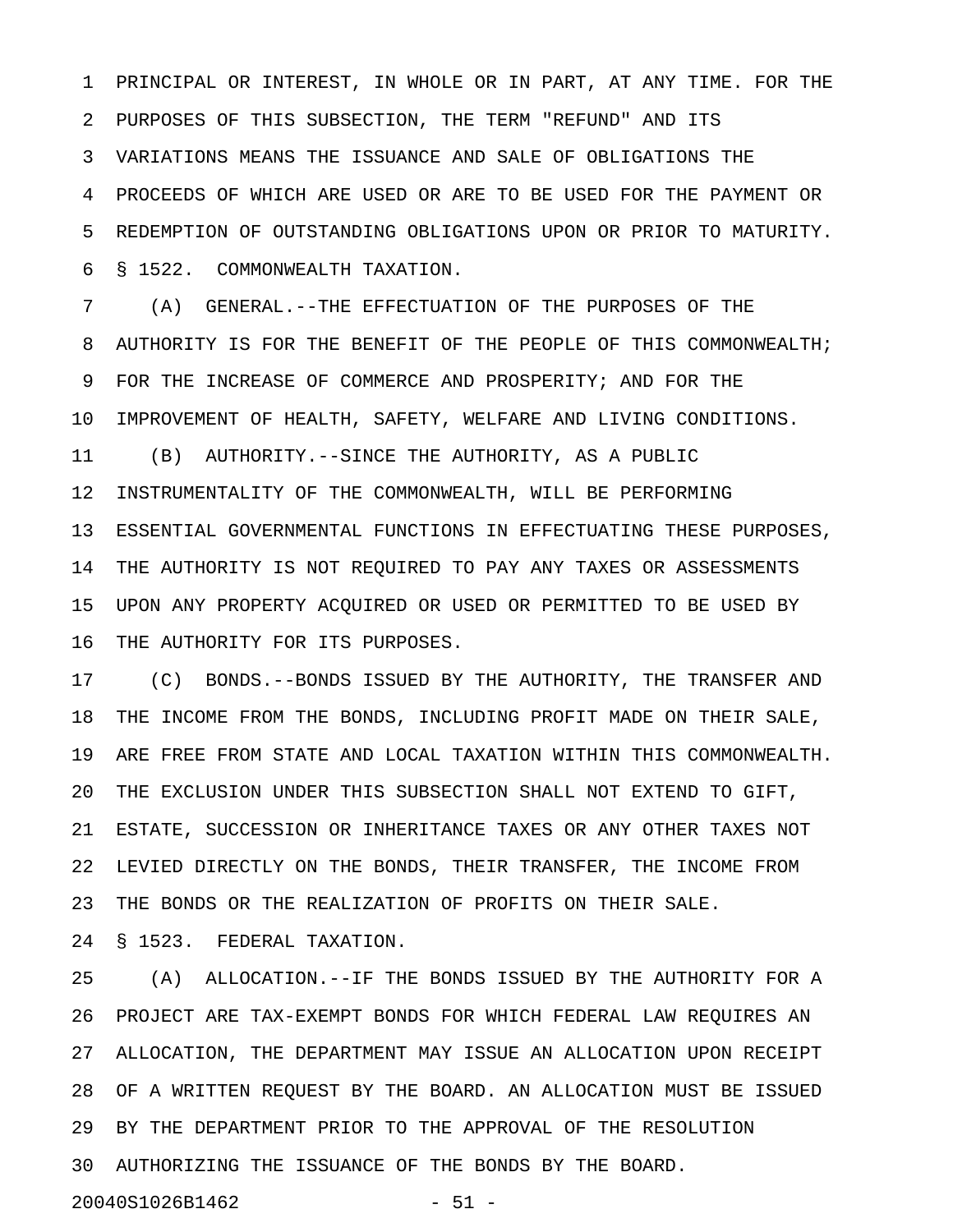1 (B) APPROVAL.--IF GUBERNATORIAL APPROVAL IS REQUIRED BY 2 FEDERAL OR COMMONWEALTH LAW, THE GOVERNOR MAY APPROVE THE 3 ISSUANCE OF BONDS BY THE AUTHORITY UPON RECEIPT OF WRITTEN 4 REQUEST FOR APPROVAL FROM THE BOARD. THE WRITTEN REQUEST MUST 5 STATE ALL OF THE FOLLOWING:

6 (1) THE AUTHORITY HAS CONDUCTED A PUBLIC HEARING, WITH 7 APPROPRIATE PUBLIC NOTICE, CONCERNING THE PURPOSES FOR WHICH 8 THE BONDS ARE TO BE ISSUED.

9 (2) A DESCRIPTION OF THE PROJECT OR PROJECTS TO BE 10 FINANCED.

11 (3) A DESCRIPTION OF THE METHOD OF FINANCING THE PROJECT 12 OR PROJECTS.

13 (4) A SUMMARY OF THE COMMENTS MADE AND QUESTIONS POSED 14 AT THE PUBLIC HEARING.

15 § 1524. VALIDITY OF BONDS; LIMITATION ON ACTIONS.

16 (A) PRESUMPTION.--BONDS RECITING IN SUBSTANCE THAT THEY HAVE 17 BEEN ISSUED BY THE AUTHORITY TO ACCOMPLISH THE PUBLIC PURPOSES 18 OF THIS CHAPTER SHALL BE CONCLUSIVELY DEEMED IN ANY SUIT, ACTION 19 OR PROCEEDING INVOLVING THE VALIDITY OR ENFORCEABILITY OF THE 20 BONDS OR THEIR SECURITY TO HAVE BEEN ISSUED FOR THE PUBLIC 21 PURPOSES OF THIS CHAPTER.

22 (B) ESTOPPEL.--AFTER ISSUANCE, BONDS SHALL BE CONCLUSIVELY 23 PRESUMED TO BE FULLY AUTHORIZED AND ISSUED UNDER THE LAWS OF 24 THIS COMMONWEALTH; AND ANY PERSON SHALL BE ESTOPPED FROM 25 QUESTIONING THEIR VALIDITY, SALE, EXECUTION OR DELIVERY BY THE 26 AUTHORITY.

27 § 1525. PROVISIONS OF BONDS; TRUST AGREEMENTS.

28 A RESOLUTION AUTHORIZING THE ISSUANCE OF BONDS OR ANY TRUST 29 AGREEMENT APPROVED IN A RESOLUTION AUTHORIZING THE ISSUANCE OF 30 BONDS MAY CONTAIN PROVISIONS WHICH DO ANY OF THE FOLLOWING: 20040S1026B1462 - 52 -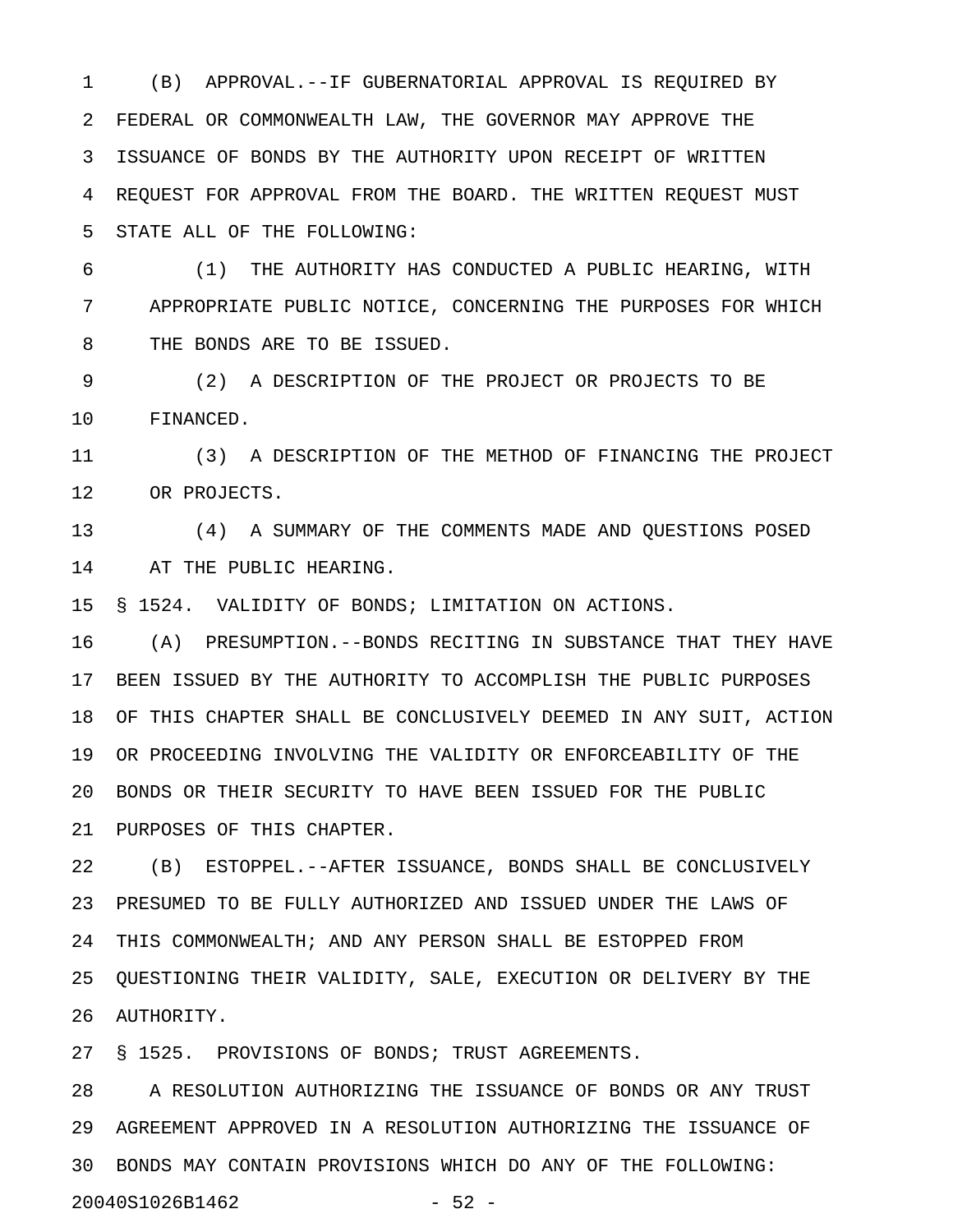1 (1) SECURE THE BONDS.

2 (2) COVENANT AGAINST ANY OF THE FOLLOWING:

3 (I) PLEDGING OR GRANTING A SECURITY INTEREST IN ALL 4 OR ANY PART OF THE AUTHORITY'S REVENUES OR ALL OR ANY 5 PART OF ITS PROPERTY TO WHICH ITS RIGHT OR TITLE EXISTS 6 OR WHICH MAY LATER COME INTO EXISTENCE.

7 (II) PERMITTING OR SUFFERING ANY LIEN ON ALL OR ANY 8 **PART OF ITS REVENUES OR PROPERTY.** 

9 (III) EXTENDING THE TIME FOR THE PAYMENT OF BONDS OR 10 INTEREST.

11 (3) COVENANT WITH RESPECT TO LIMITING THE AUTHORITY'S 12 RIGHT TO SELL, PLEDGE OR OTHERWISE DISPOSE OF BONDS OR NOTES 13 OF GOVERNMENTAL UNITS, LOAN AGREEMENTS OR OTHER PROPERTY.

14 (4) COVENANT AS TO ANY OF THE FOLLOWING:

15 (I) ADDITIONAL BONDS TO BE ISSUED.

16 (II) LIMITATIONS ON ADDITIONAL BONDS.

17 (III) TERMS AND CONDITIONS OF ADDITIONAL BONDS.

18 (IV) CUSTODY, APPLICATION, INVESTMENT AND

19 DISPOSITION OF PROCEEDS OF BONDS.

20 (V) INCURRING OF OTHER DEBTS OR OBLIGATIONS BY THE 21 AUTHORITY.

22 (VI) PAYMENT OF PRINCIPAL OF OR INTEREST ON BONDS.

23 (VII) SOURCES AND METHODS OF PAYMENT.

24 (VIII) RANK OR PRIORITY OF BONDS WITH RESPECT TO 25 LIENS OR SECURITY INTERESTS.

26 (IX) REDEMPTION, PURCHASE AND TENDER OF BONDS BY THE 27 AUTHORITY OR THE BONDHOLDERS AND THE PRIVILEGE OF 28 EXCHANGE OF THE BONDS FOR OTHER BONDS.

29 (X) USE, INVESTMENT AND DISPOSITION OF THE MONEY 30 HELD IN SPECIAL FUNDS, ACCOUNTS OR RESERVES.

20040S1026B1462 - 53 -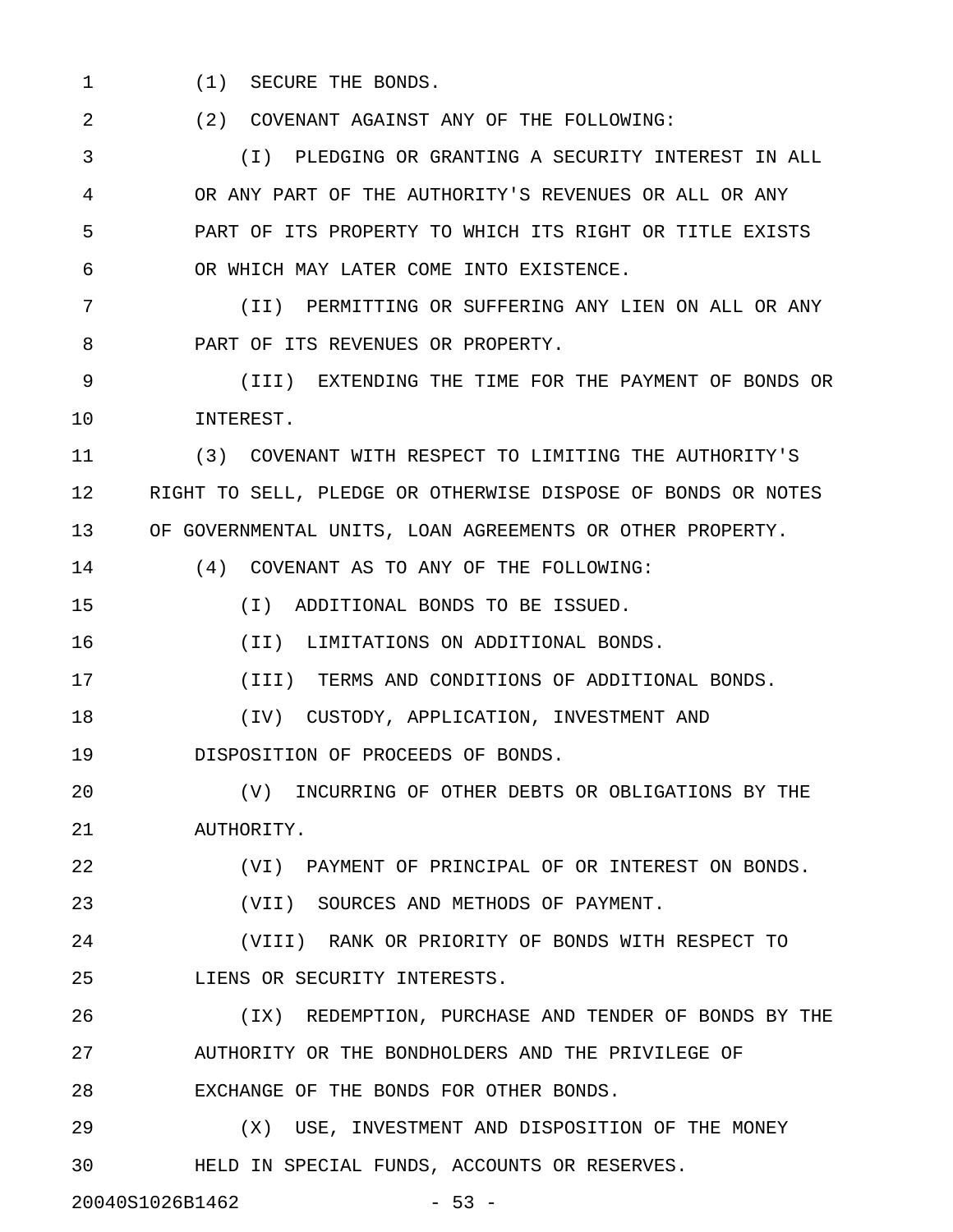1 (XI) USE OF ANY OR ALL OF THE AUTHORITY'S REAL OR 2 PERSONAL PROPERTY.

3 (XII) WARRANT OF TITLE TO THE AUTHORITY'S REAL OR 4 PERSONAL PROPERTY.

5 (5) PROVIDE FOR ANY OF THE FOLLOWING:

6 (I) REPLACEMENT OF LOST, STOLEN, DESTROYED OR 7 MUTILATED BONDS.

8 (II) MAINTENANCE OF THE AUTHORITY'S REAL AND 9 PERSONAL PROPERTY.

10 (III) REPLACEMENT OF THE AUTHORITY'S REAL AND 11 PERSONAL PROPERTY.

12 (IV) INSURANCE TO BE CARRIED ON THE AUTHORITY'S REAL 13 AND PERSONAL PROPERTY AND THE USE AND DISPOSITION OF THE 14 INSURANCE PROCEEDS.

15 (V) RIGHTS, LIABILITIES, POWERS AND DUTIES ARISING 16 UPON THE BREACH OF ANY COVENANT, CONDITION OR OBLIGATION. 17 (6) CREATE OR AUTHORIZE THE CREATION OF SPECIAL FUNDS OR 18 ACCOUNTS TO BE HELD IN TRUST OR OTHERWISE FOR THE BENEFIT OF 19 BONDHOLDERS OR OF RESERVES FOR DEBT SERVICE OR OTHER 20 PURPOSES.

21 (7) OBTAIN LETTERS OF CREDIT, BOND INSURANCE AND OTHER 22 FACILITIES FOR CREDIT ENHANCEMENT AND LIQUIDITY.

23 (8) PRESCRIBE ANY OF THE FOLLOWING:

24 (I) PROCEDURE, IF ANY, BY WHICH THE TERMS OF ANY 25 CONTRACT WITH BONDHOLDERS MAY BE AMENDED OR ABROGATED.

26 (II) PERCENTAGE OF THE PRINCIPAL AMOUNT OF BONDS THE 27 HOLDERS OF WHICH MUST CONSENT TO THE AMENDMENT OR 28 ABROGATION OF ANY CONTRACT.

29 (III) MANNER IN WHICH THE CONSENT UNDER SUBPARAGRAPH 30 (II) MAY BE GIVEN.

20040S1026B1462 - 54 -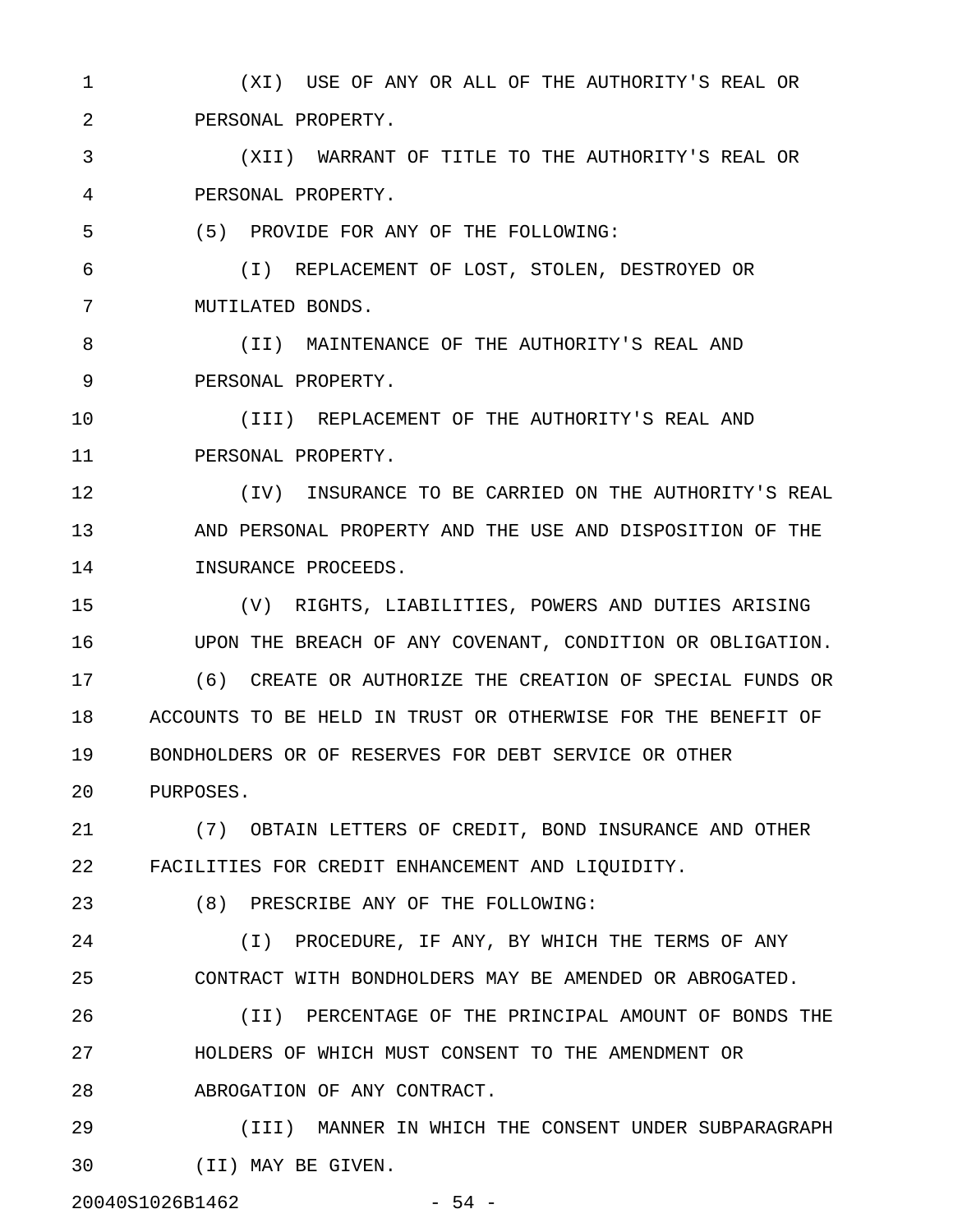1 (9) PRESCRIBE ANY OF THE FOLLOWING:

2 (I) EVENTS OF DEFAULT.

3 (II) TERMS AND CONDITIONS UPON WHICH ANY OR ALL OF 4 THE BONDS BECOME OR MAY BE DECLARED DUE AND PAYABLE 5 BEFORE STATED MATURITY FOLLOWING AN EVENT OF DEFAULT.

6 (III) TERMS AND CONDITIONS UPON WHICH THE 7 DECLARATION OF DEFAULT AND ITS CONSEQUENCE MAY BE WAIVED. 8 (10) PAY THE COSTS OR EXPENSES INCIDENT TO ANY OF THE 9 FOLLOWING:

10  $(I)$  THE ENFORCEMENT OF THE BONDS.

11 (II) THE PROVISIONS OF THE RESOLUTION AUTHORIZING 12 THE ISSUANCE OF THE BONDS.

13 (III) THE TRUST AGREEMENT SECURING THE BONDS.

14 (IV) ANY COVENANT OR AGREEMENT OF THE AUTHORITY WITH 15 THE HOLDERS OF THE BONDS OR OTHER OBLIGEES OF THE 16 AUTHORITY.

17 (11) VEST IN A TRUSTEE, WITHIN OR WITHOUT THIS 18 COMMONWEALTH, ANY PROPERTY, RIGHTS, POWERS AND DUTIES IN 19 TRUST, INCLUDING RIGHTS WITH RESPECT TO THE SALE OR OTHER 20 DISPOSITION OF NOTES AND BONDS OF GOVERNMENTAL UNITS AND 21 OTHER INSTRUMENTS AND SECURITY PLEDGED UNDER A RESOLUTION OR 22 TRUST AGREEMENT FOR THE BENEFIT OF BONDHOLDERS AND RIGHTS, BY 23 SUIT OR ACTION, TO FORECLOSE A MORTGAGE PLEDGED UNDER A 24 RESOLUTION OR TRUST INDENTURE FOR THE BENEFIT OF BONDHOLDERS.

25 (12) LIMIT THE RIGHTS, POWERS AND DUTIES OF A TRUSTEE 26 AND THE RIGHT OF BONDHOLDERS TO APPOINT A TRUSTEE.

27 (13) ESTABLISH THE TERMS AND CONDITIONS UPON WHICH A 28 TRUSTEE OR THE BONDHOLDERS MAY ENFORCE A COVENANT OR RIGHTS 29 SECURING OR RELATING TO THE BONDS.

30 (14) EXERCISE ALL OR ANY PART OR COMBINATION OF THE 20040S1026B1462 - 55 -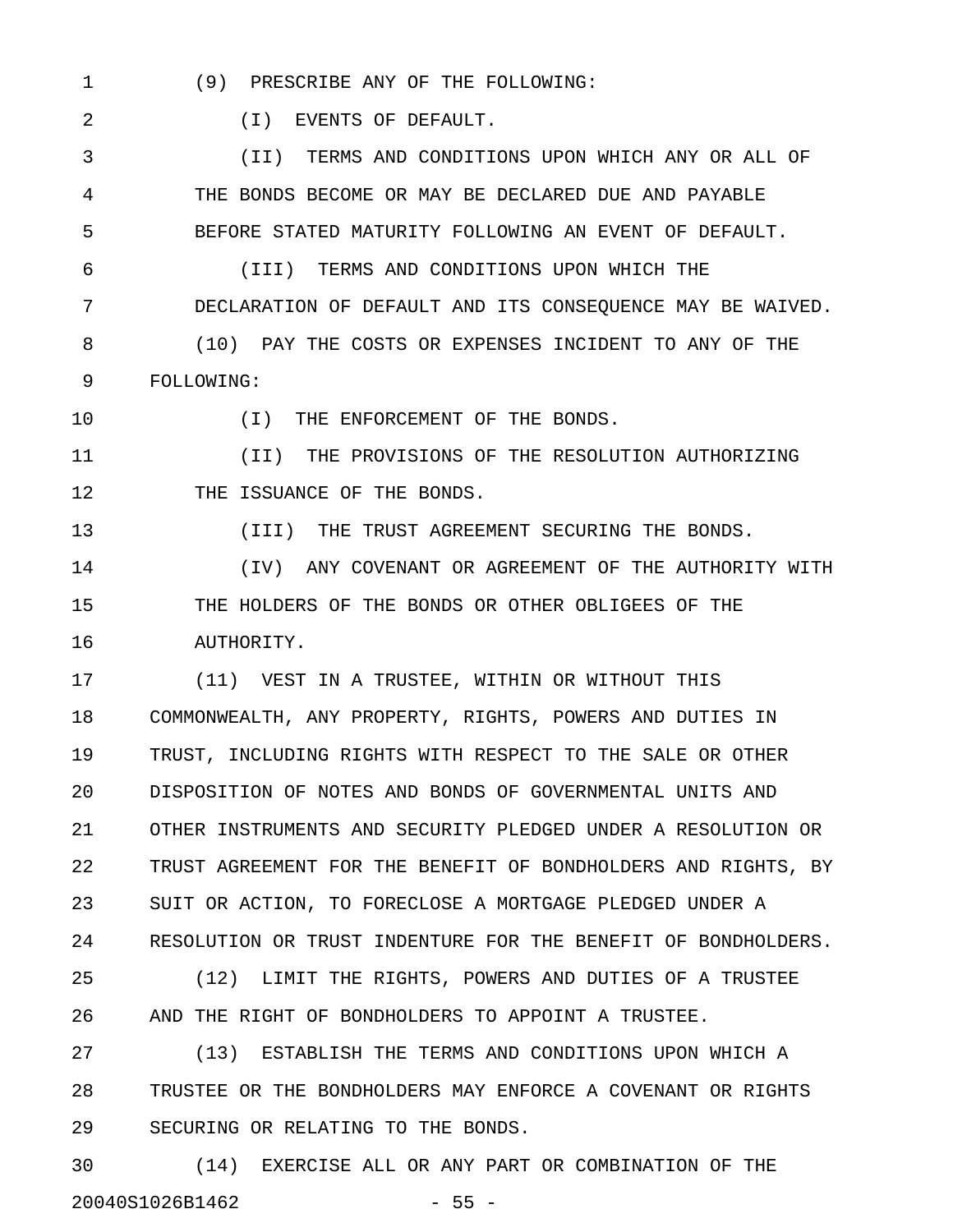1 POWERS GRANTED IN THIS CHAPTER.

2 (15) MAKE COVENANTS OTHER THAN AND IN ADDITION TO THE 3 COVENANTS EXPRESSLY AUTHORIZED BY THIS CHAPTER.

4 (16) DO OR REFRAIN FROM DOING ANY OTHER ACT AND THING 5 NECESSARY, CONVENIENT OR DESIRABLE IN ORDER TO BETTER SECURE 6 THE BONDS OF THE AUTHORITY OR, IN THE ABSOLUTE DISCRETION OF 7 THE AUTHORITY, AS WILL TEND TO MAKE BONDS OF THE AUTHORITY 8 MORE MARKETABLE. THIS PARAGRAPH APPLIES NOTWITHSTANDING THAT 9 THE ACT OR THING MAY NOT BE SPECIFICALLY ENUMERATED IN THIS 10 CHAPTER AS LONG AS THE ACT OR THING IS IN ACCORDANCE WITH THE 11 INTENT OF THIS CHAPTER.

12 § 1526. VALIDITY OF PLEDGE.

13 A PLEDGE OF OR GRANT OF A SECURITY INTEREST IN REVENUES OR 14 INSTRUMENTS MADE BY THE AUTHORITY SHALL BE VALID AND BINDING 15 FROM THE TIME WHEN THE PLEDGE IS MADE. THE REVENUES, RECEIPTS, 16 MONEY, FUNDS OR OTHER PROPERTY OR INSTRUMENTS PLEDGED AND LATER 17 RECEIVED BY THE AUTHORITY SHALL IMMEDIATELY BE SUBJECT TO THE 18 LIEN OF THE PLEDGE OR SECURITY INTEREST WITHOUT ANY PHYSICAL 19 DELIVERY OF THE PROPERTY PLEDGED OR FURTHER ACT. THE LIEN OF THE 20 PLEDGE OR SECURITY INTEREST SHALL BE VALID AND BINDING AS 21 AGAINST ALL PARTIES HAVING CLAIMS OF ANY KIND IN TORT, CONTRACT 22 OR OTHERWISE AGAINST THE AUTHORITY IRRESPECTIVE OF WHETHER THE 23 PARTIES HAVE NOTICE OF THE LIEN, PLEDGE OR SECURITY INTEREST. NO 24 INSTRUMENT BY WHICH A PLEDGE OR SECURITY INTEREST IS CREATED, 25 EVIDENCED OR NOTICED NEED BE RECORDED OR FILED TO PERFECT THE 26 PLEDGE OR SECURITY INTEREST, EXCEPT IN THE RECORDS OF THE 27 AUTHORITY.

28 § 1527. COMMONWEALTH PLEDGES.

29 (A) BONDHOLDERS.--THE COMMONWEALTH PLEDGES TO AND AGREES 30 WITH EACH OBLIGEE OF THE AUTHORITY THAT THE COMMONWEALTH WILL 20040S1026B1462 - 56 -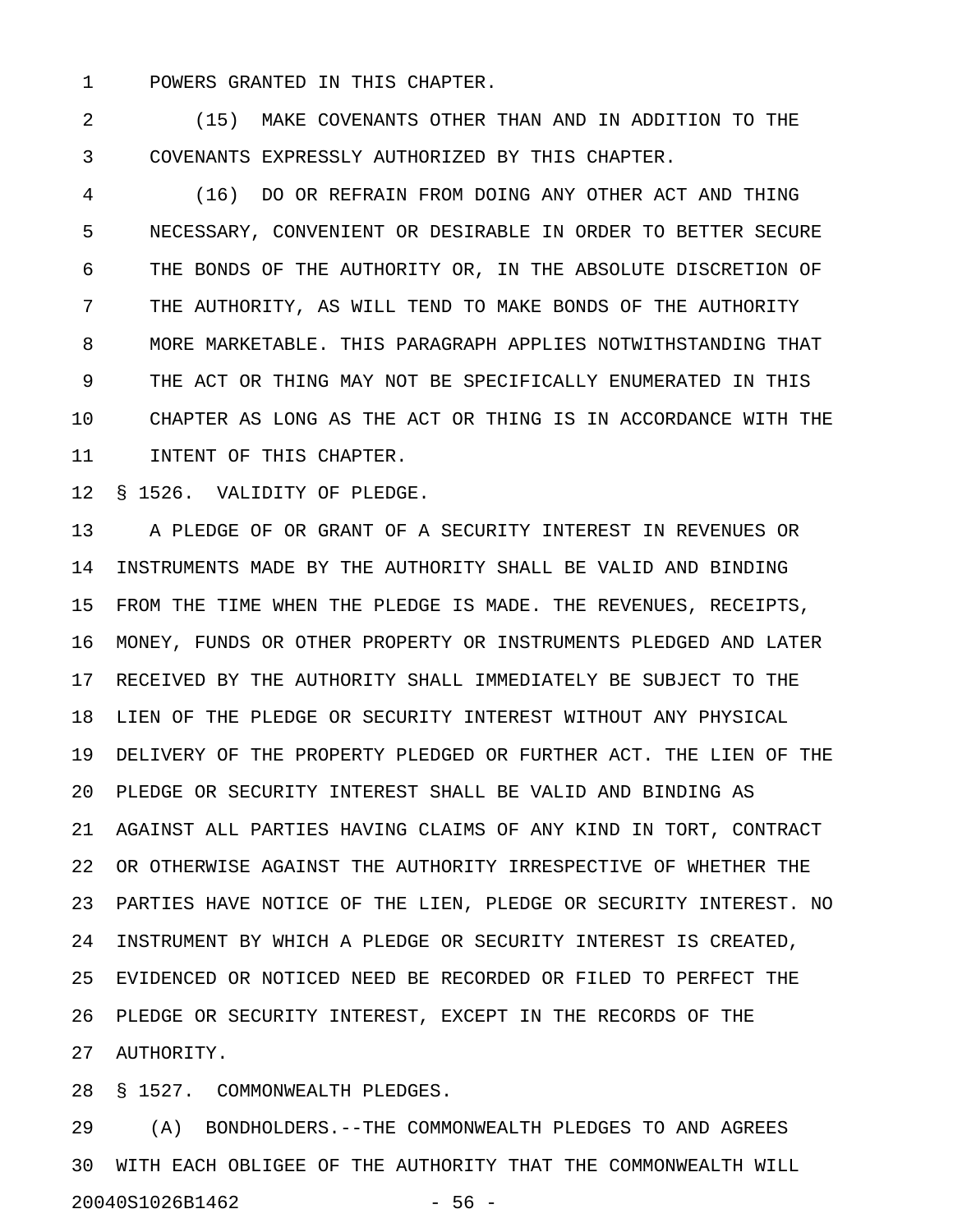1 NOT LIMIT OR ALTER THE RIGHTS AND POWERS VESTED IN THE AUTHORITY 2 OR OTHERWISE CREATED BY THIS CHAPTER IN ANY MANNER INCONSISTENT 3 WITH THE OBLIGATIONS OF THE AUTHORITY TO ITS OBLIGEES UNTIL ALL 4 BONDS AT ANY TIME ISSUED, TOGETHER WITH THE INTEREST ON THE 5 BONDS, ARE FULLY PAID AND DISCHARGED.

6 (B) LESSEES.--THE COMMONWEALTH PLEDGES AND AGREES WITH ANY 7 PERSON THAT, AS OWNER OF PROPERTY WHICH IS LEASED OR SUBLEASED 8 TO OR FROM THE AUTHORITY, IT WILL NOT LIMIT OR ALTER THE RIGHTS 9 AND POWERS VESTED IN THE AUTHORITY OR OTHERWISE CREATED BY THIS 10 CHAPTER IN ANY MANNER WHICH IMPAIRS THE OBLIGATIONS OF THE 11 AUTHORITY UNTIL ALL THE OBLIGATIONS OF THE AUTHORITY UNDER THE 12 LEASE OR SUBLEASE ARE FULLY MET AND DISCHARGED.

13 § 1528. BONDS TO BE LEGAL INVESTMENTS.

14 (A) INVESTMENTS.--BONDS ISSUED PURSUANT TO THIS CHAPTER ARE 15 MADE SECURITIES IN WHICH ALL OF THE FOLLOWING MAY PROPERLY AND 16 LEGALLY INVEST FUNDS, INCLUDING CAPITAL, DEPOSITS OR OTHER FUNDS 17 IN THEIR CONTROL OR BELONGING TO THEM:

- 18 (1) GOVERNMENT AGENCIES.
- 19 (2) INSURANCE COMPANIES.
- 20 (3) TRUST COMPANIES.

21 (4) BANKING ASSOCIATIONS, BANKING CORPORATIONS AND 22 SAVINGS BANKS.

23 (5) INVESTMENT COMPANIES.

24 (6) EXECUTORS, TRUSTEES AND OTHER FIDUCIARIES.

25 (7) TRUSTEES OF ANY RETIREMENT, PENSION OR ANNUITY FUND 26 OR SYSTEM OF THE COMMONWEALTH.

27 (B) DEPOSITS.--BONDS ISSUED BY THE AUTHORITY ARE MADE 28 SECURITIES WHICH MAY PROPERLY AND LEGALLY BE DEPOSITED WITH AND 29 RECEIVED BY A GOVERNMENT AGENCY FOR ANY PURPOSE FOR WHICH THE 30 DEPOSIT OF BONDS OR OTHER OBLIGATIONS OF THE COMMONWEALTH ARE 20040S1026B1462 - 57 -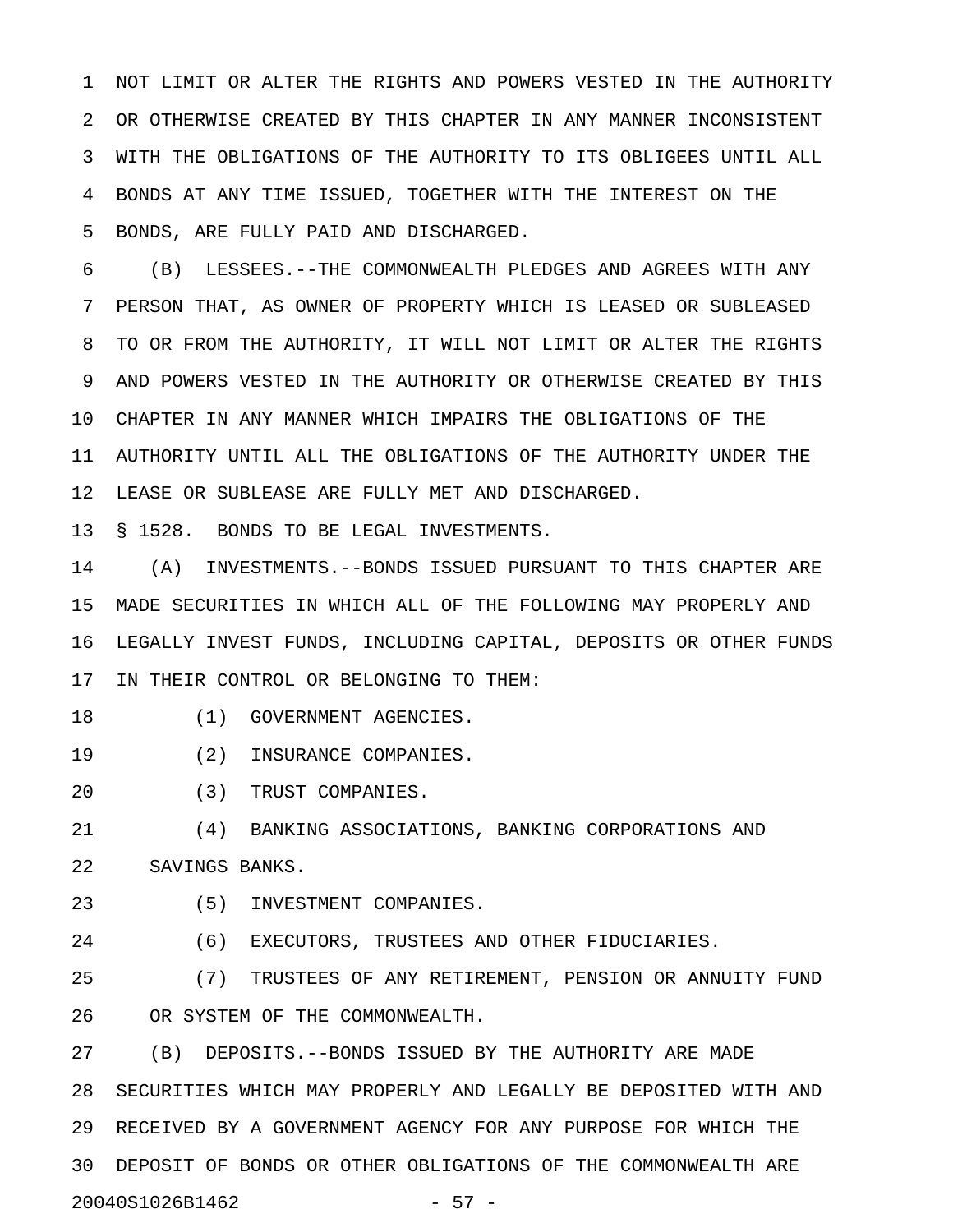1 AUTHORIZED BY LAW.

2 § 1529. BONDHOLDER RIGHTS.

3 THE RIGHTS AND REMEDIES CONFERRED UPON OR GRANTED TO 4 BONDHOLDERS PURSUANT TO THIS CHAPTER SHALL BE IN ADDITION TO AND 5 NOT IN LIMITATION OF RIGHTS AND REMEDIES LAWFULLY GRANTED TO 6 BONDHOLDERS BY THE RESOLUTION PROVIDING FOR THE ISSUANCE OF 7 BONDS OR BY ANY TRUST AGREEMENT OR OTHER AGREEMENT UNDER WHICH 8 THE BONDS MAY BE ISSUED OR SECURED.

9 SUBCHAPTER D

10 FUNDS, ACCOUNTS, INDEBTEDNESS AND USE

11 SEC.

12 1541. FUND.

13 1542. ACCOUNTS.

14 1543. INDEBTEDNESS.

15 1544. USE.

16 § 1541. FUND.

17 THERE IS ESTABLISHED A SPECIAL FUND TO BE KNOWN AS THE 18 COMMONWEALTH FINANCING FUND. THE STATE TREASURER SHALL BE THE 19 CUSTODIAN OF THE FUND, WHICH SHALL BE SUBJECT TO THE PROVISIONS 20 OF LAW APPLICABLE TO FUNDS LISTED IN SECTION 302 OF THE ACT OF 21 APRIL 9, 1929 (P.L.343, NO.176), KNOWN AS THE FISCAL CODE. ANY 22 MONEY APPROPRIATED TO THE AUTHORITY SHALL BE CREDITED TO THE 23 FUND. UNLESS OTHERWISE SPECIFIED, ALL MONEY APPROPRIATED TO THE 24 AUTHORITY SHALL BE USED BY THE AUTHORITY TO PAY INDEBTEDNESS 25 INCURRED UNDER SECTION 1543(A) (RELATING TO INDEBTEDNESS). ALL 26 MONEY AND INVESTMENTS ON DEPOSIT IN OR CREDITED TO THE FUND 27 SHALL BE AT ALL TIMES PROPERTY OF THE AUTHORITY. THE STATE 28 TREASURER SHALL DISBURSE MONEY IN THE FUND TO THE AUTHORITY UPON 29 ORDER OF THE BOARD FOR USE IN ACCORDANCE WITH THIS CHAPTER. 30 § 1542. ACCOUNTS.

20040S1026B1462 - 58 -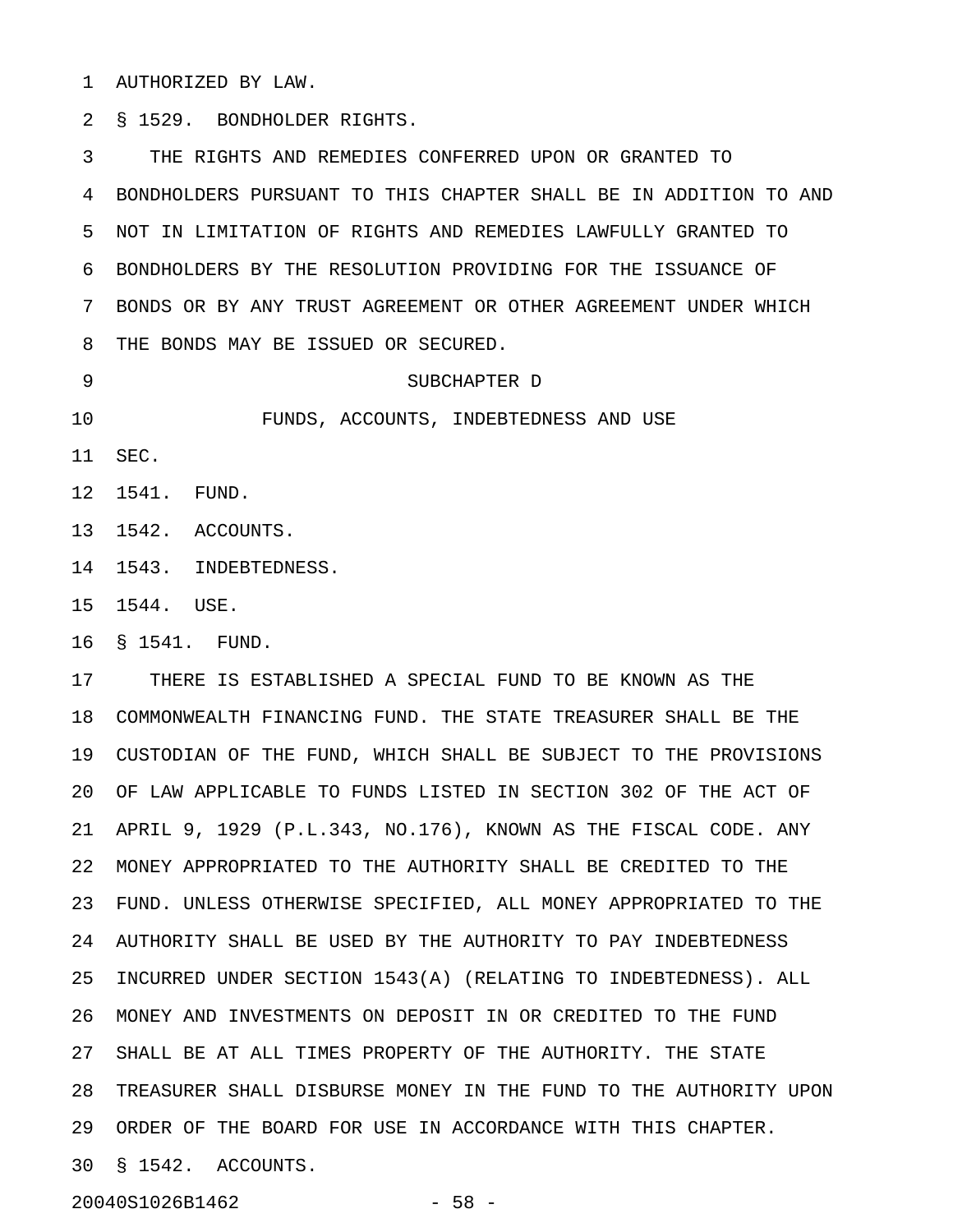1 (A) ESTABLISHMENT.--THE AUTHORITY SHALL ESTABLISH A 2 REVOLVING ACCOUNT FOR EACH OF THE FOLLOWING PROGRAMS:

3 (1) THE BUSINESS IN OUR SITES PROGRAM ESTABLISHED IN 4 SECTION 1551 (RELATING TO BUSINESS IN OUR SITES PROGRAM).

5 (2) THE FIRST INDUSTRIES PROGRAM ESTABLISHED IN SECTION 6 1552 (RELATING TO FIRST INDUSTRIES PROGRAM).

7 (B) DEPOSITS.--ANY FUNDS RECEIVED BY THE AUTHORITY UNDER THE 8 BUSINESS IN OUR SITES PROGRAM SHALL BE DEPOSITED IN THE ACCOUNT 9 ESTABLISHED IN ACCORDANCE WITH SUBSECTION (A)(1). ANY FUNDS 10 RECEIVED BY THE AUTHORITY UNDER THE FIRST INDUSTRIES PROGRAM 11 SHALL BE DEPOSITED IN THE ACCOUNT ESTABLISHED IN ACCORDANCE WITH 12 SUBSECTION (A)(2).

13 § 1543. INDEBTEDNESS.

14 (A) GENERAL RULE.--SUBJECT TO THE LIMITATIONS OF SUBSECTION 15 (B), THE AUTHORITY MAY, IN ITS OWN NAME, INCUR INDEBTEDNESS, 16 INCLUDING THROUGH THE ISSUANCE OF BONDS, IN AN AMOUNT NECESSARY 17 TO FUND THE PROGRAM AS ESTABLISHED IN SUBCHAPTER E (RELATING TO 18 PROGRAMS) AND IN 12 PA.C.S. CH. 29 (RELATING TO MACHINERY AND 19 EQUIPMENT LOANS).

20 (B) PROGRAM LIMITATIONS.--INDEBTEDNESS INCURRED BY THE 21 AUTHORITY UNDER SUBSECTION (A) SHALL NOT, IN AGGREGATE, EXCEED 22 ANY OF THE FOLLOWING:

23 (1) \$300,000,000 FOR THE PROGRAM ESTABLISHED IN SECTION 24 1551 (RELATING TO BUSINESS IN OUR SITES PROGRAM).

25 (2) \$150,000,000 FOR THE PROGRAM ESTABLISHED IN SECTION 26 1552 (RELATING TO FIRST INDUSTRIES PROGRAM).

27 § 1544. USE.

28 (A) GENERAL RULE.--MONEY OF THE AUTHORITY SHALL BE USED BY 29 THE BOARD TO FUND THE PROGRAMS ESTABLISHED IN SUBCHAPTER E 30 (RELATING TO PROGRAMS) AND IN 12 PA.C.S. CH. 29 (RELATING TO 20040S1026B1462 - 59 -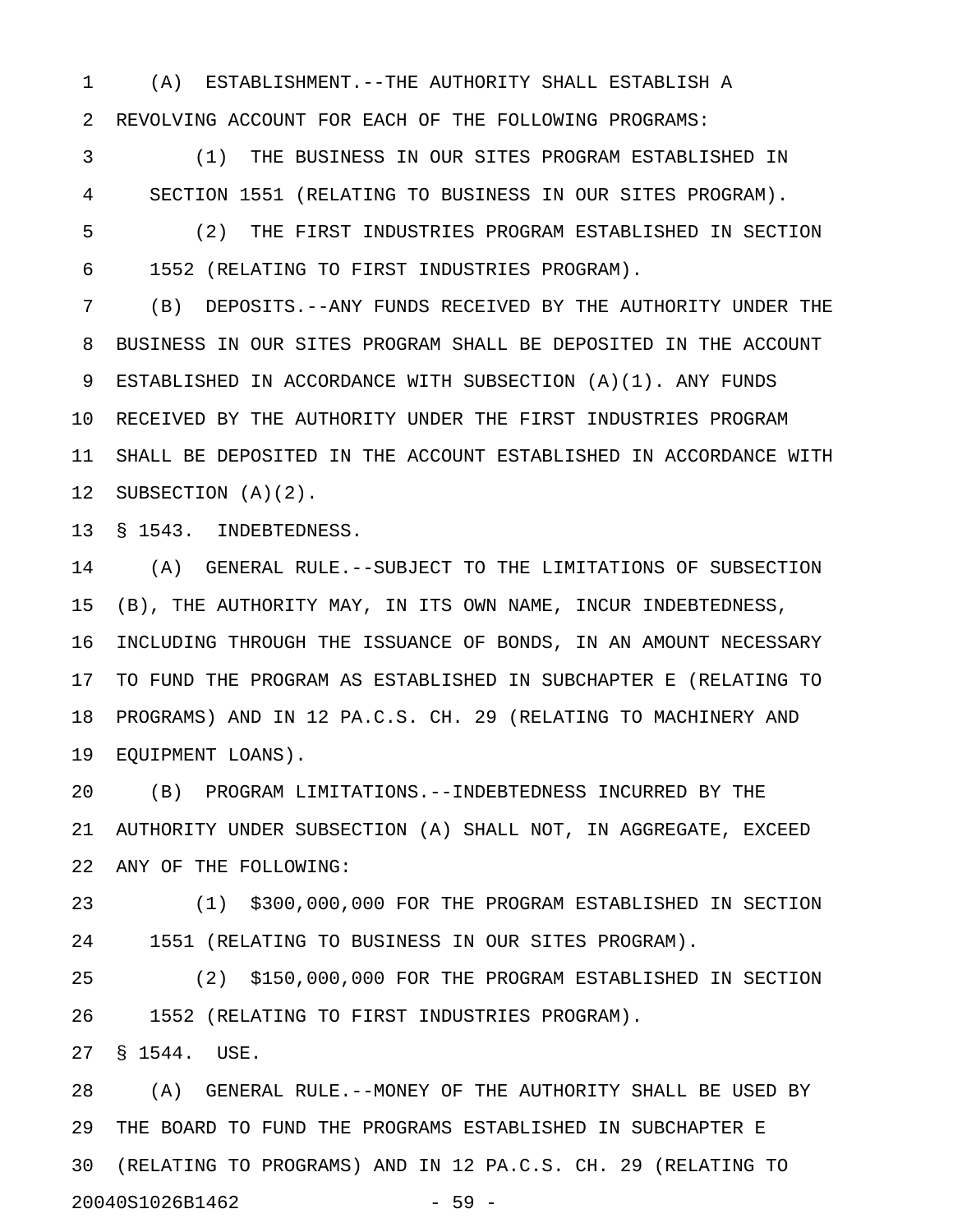1 MACHINERY AND EQUIPMENT LOANS).

2 (B) TRANSFER.--BY JUNE 30, 2006, THE AUTHORITY SHALL 3 TRANSFER IN THE AGGREGATE \$75,000,000 TO THE DEPARTMENT FOR 4 DEPOSIT IN THE ACCOUNT CREATED BY 12 PA.C.S § 2904 (RELATING TO 5 MACHINERY AND EQUIPMENT LOAN FUND).

6 (C) ADMINISTRATIVE EXPENSES.--THE AUTHORITY MAY USE MONEYS, 7 INCLUDING THE PROCEEDS OF BONDS, TO PAY THE ADMINISTRATIVE 8 EXPENSES OF THE AUTHORITY AND OF THE DEPARTMENT INCURRED UNDER 9 THIS CHAPTER.

10 SUBCHAPTER E

12 SEC.

13 1551. BUSINESS IN OUR SITES PROGRAM.

11 PROGRAMS

14 1552. FIRST INDUSTRIES PROGRAM.

15 § 1551. BUSINESS IN OUR SITES PROGRAM.

16 (A) ESTABLISHMENT.--THERE IS ESTABLISHED A PROGRAM TO BE 17 KNOWN AS THE BUSINESS IN OUR SITES PROGRAM. THE PROGRAM SHALL 18 PROVIDE FINANCIAL ASSISTANCE FOR THE PREPARATION OF SITES 19 LOCATED WITHIN THIS COMMONWEALTH FOR FUTURE DEVELOPMENT.

20 (B) APPLICATIONS FOR PLANNING GRANTS.--A MUNICIPALITY, 21 MUNICIPAL AUTHORITY, REDEVELOPMENT AUTHORITY OR INDUSTRIAL 22 DEVELOPMENT AGENCY MAY SUBMIT AN APPLICATION TO THE AUTHORITY 23 REQUESTING A PLANNING GRANT FOR COSTS ASSOCIATED WITH 24 PREDEVELOPMENT ACTIVITIES AND FEASIBILITY STUDIES FOR A PROJECT. 25 THE APPLICATION SHALL BE ON THE FORM REQUIRED BY THE BOARD AND 26 SHALL INCLUDE OR DEMONSTRATE ALL OF THE FOLLOWING:

27 (1) THE APPLICANT'S NAME AND ADDRESS.

28 (2) THE LOCATION OF THE PROJECT.

29 (3) A STATEMENT THAT THE PROJECT IS CONSISTENT WITH ANY 30 EXISTING COMPREHENSIVE COUNTY PLAN WHERE THE PROJECT IS 20040S1026B1462 - 60 -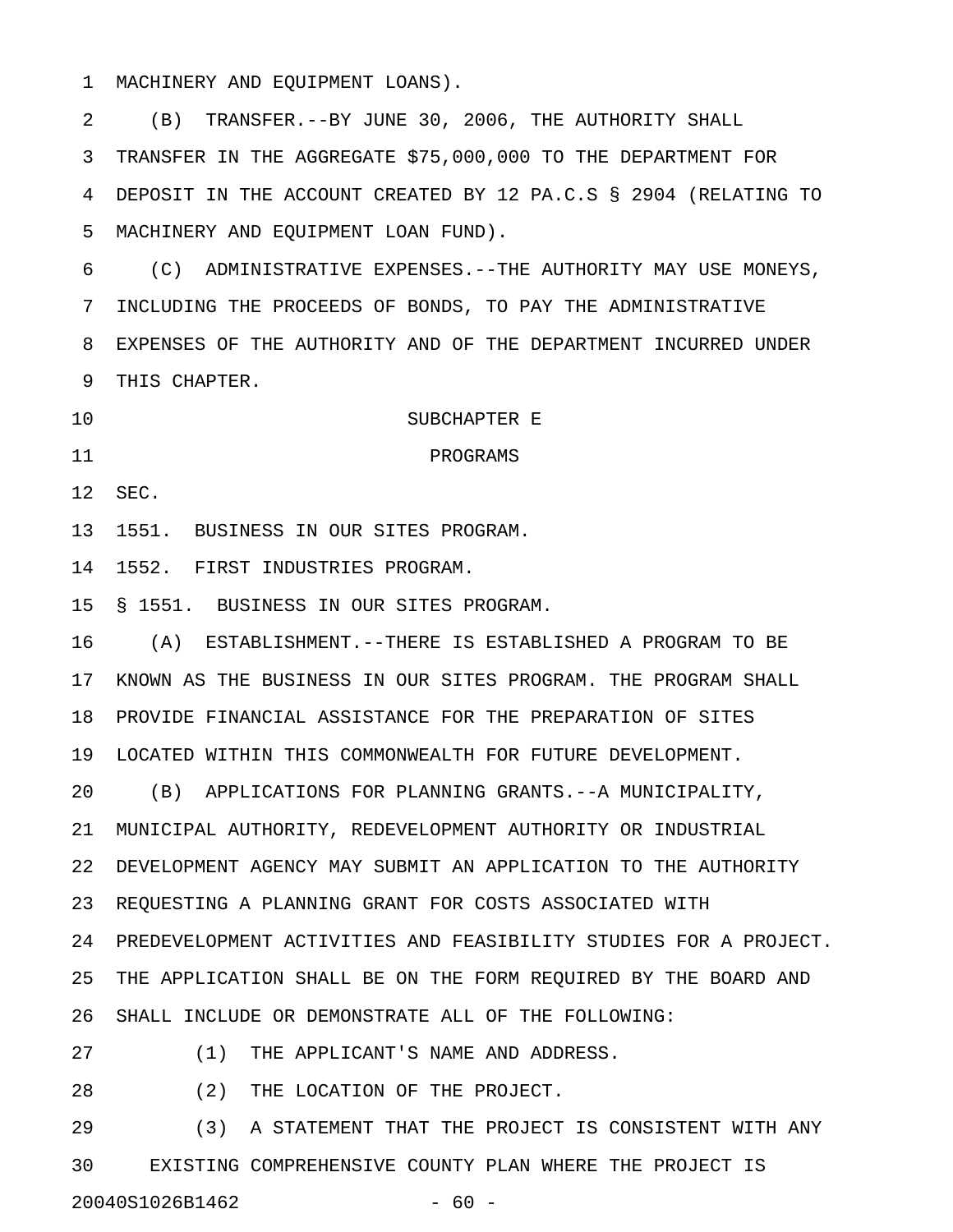1 LOCATED.

2 (4) A DESCRIPTION OF THE PROJECT, WHICH INCLUDES A 3 STATEMENT THAT:

4 (I) THE PROJECT IS FOR THE REDEVELOPMENT, REUSE OR 5 REVITALIZATION OF PREVIOUSLY DEVELOPED LAND, INCLUDING 6 PREVIOUSLY MINED AREAS; OR

7 (II) THE PROJECT IS FOR THE DEVELOPMENT OF 8 UNDEVELOPED LAND WHICH MAY BE THE SUBJECT OF FUTURE 9 DEVELOPMENT PURSUANT TO ANY EXISTING COMPREHENSIVE 10 MUNICIPAL PLAN.

11 (5) AN ESTIMATE OF THE COST OF THE PREDEVELOPMENT 12 ACTIVITIES AND FEASIBILITY STUDIES.

13 (6) A STATEMENT OF THE AMOUNT OF THE PLANNING GRANT 14 SOUGHT.

15 (7) ANY OTHER INFORMATION REQUIRED BY THE BOARD.

16 (C) REVIEW AND APPROVAL OF PLANNING GRANT APPLICATIONS.--

17 (1) THE BOARD SHALL REVIEW THE APPLICATION. UPON BEING 18 SATISFIED THAT ALL REQUIREMENTS HAVE BEEN MET, THE BOARD MAY 19 APPROVE THE APPLICATION AND THE AUTHORITY SHALL AWARD A 20 PLANNING GRANT.

21 (2) COPIES OF ALL REPORTS AND STUDIES PREPARED WITH 22 PLANNING GRANT FUNDS SHALL BE PROVIDED TO THE BOARD AND SHALL 23 BE MADE AVAILABLE TO ANY PERSON UPON REQUEST.

24 (D) APPLICATIONS FOR PROJECT FINANCING.--A MUNICIPALITY, 25 MUNICIPAL AUTHORITY, REDEVELOPMENT AUTHORITY OR INDUSTRIAL 26 DEVELOPMENT AGENCY MAY SUBMIT AN APPLICATION TO THE AUTHORITY 27 REQUESTING A LOAN OR A COMBINATION OF A LOAN AND PROJECT GRANT 28 FOR A PROJECT. A PRIVATE DEVELOPER MAY SUBMIT AN APPLICATION TO 29 THE BOARD REQUESTING A LOAN FOR A PROJECT. THE APPLICATION SHALL 30 BE ON THE FORM REQUIRED BY THE BOARD AND SHALL INCLUDE OR 20040S1026B1462 - 61 -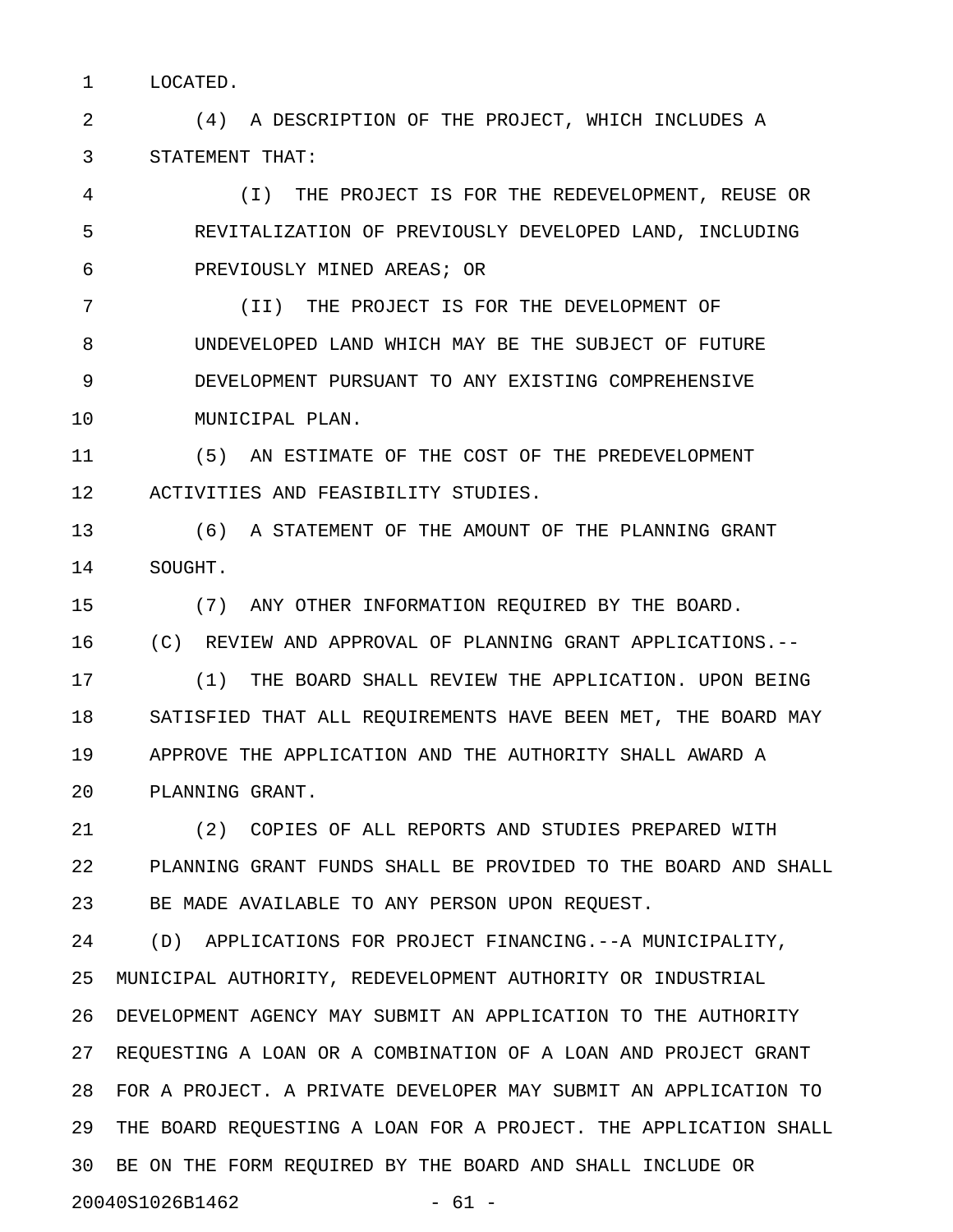#### 1 DEMONSTRATE ALL OF THE FOLLOWING:

2 (1) THE APPLICANT'S NAME AND ADDRESS.

3 (2) THE LOCATION OF THE PROJECT.

4 (3) A STATEMENT THAT THE PROJECT IS CONSISTENT WITH ANY 5 EXISTING COMPREHENSIVE COUNTY PLAN WHERE THE PROJECT IS 6 LOCATED.

7 (4) A DESCRIPTION OF THE PROJECT, WHICH INCLUDES A 8 STATEMENT THAT:

9 (I) THE PROJECT IS FOR THE REDEVELOPMENT, REUSE OR 10 REVITALIZATION OF PREVIOUSLY DEVELOPED LAND, INCLUDING 11 PREVIOUSLY MINED AREAS; OR

12 (II) THE PROJECT IS FOR THE DEVELOPMENT OF 13 UNDEVELOPED LAND WHICH MAY BE THE SUBJECT OF FUTURE 14 DEVELOPMENT PURSUANT TO ANY EXISTING COMPREHENSIVE 15 MUNICIPAL PLAN AND IS ZONED FOR SUCH DEVELOPMENT AT THE 16 TIME OF APPLICATION.

17 (5) AN ESTIMATE OF THE COST OF THE PROJECT, PREPARED BY 18 AN ENGINEER OR OTHER QUALIFIED PROFESSIONAL.

19 (6) A STATEMENT OF THE AMOUNT OF THE LOAN OR COMBINED 20 LOAN AND PROJECT GRANT SOUGHT. IF THE APPLICANT IS REQUESTING 21 A PROJECT GRANT, A STATEMENT AS TO THE FINANCIAL NECESSITY 22 FOR THE PROJECT GRANT MUST BE INCLUDED.

23 (7) PROOF THAT NOTIFICATION OF THE PROJECT HAS BEEN SENT 24 TO THE GOVERNING BODIES OF THE COUNTY OR COUNTIES AND OF THE 25 MUNICIPALITY OR MUNICIPALITIES IN WHICH THE PROJECT IS 26 LOCATED.

27 (8) ANY OTHER INFORMATION REQUIRED BY THE BOARD. 28 (E) REVIEW OF PROJECT FINANCING APPLICATIONS.--THE BOARD 29 SHALL REVIEW THE APPLICATION TO DETERMINE ALL OF THE FOLLOWING: 30 (1) THAT THE PROJECT IS CONSISTENT WITH ANY EXISTING 20040S1026B1462 - 62 -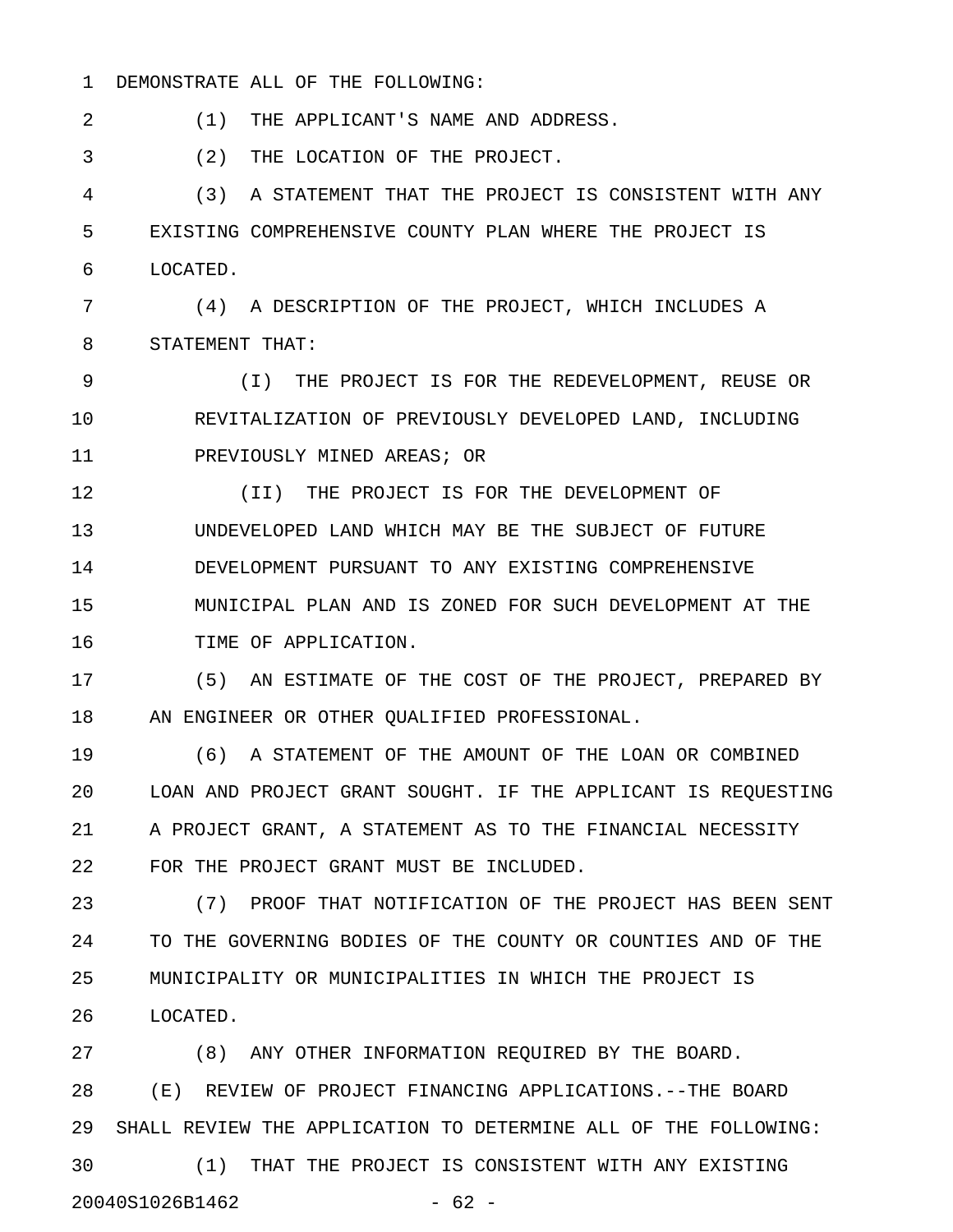1 COMPREHENSIVE COUNTY PLAN WHERE THE PROJECT IS LOCATED.

2 (2) THAT THE PROJECT IS THE REDEVELOPMENT, REUSE OR 3 REVITALIZATION OF PREVIOUSLY DEVELOPED LAND, INCLUDING 4 PREVIOUSLY MINED AREAS, OR THAT THE PROJECT IS THE 5 DEVELOPMENT OF UNDEVELOPED LAND WHICH MAY BE THE SUBJECT OF 6 FUTURE DEVELOPMENT PURSUANT TO ANY EXISTING COMPREHENSIVE 7 MUNICIPAL PLAN AND IS ZONED FOR SUCH DEVELOPMENT AT THE TIME 8 OF APPLICATION.

9 (3) THAT THE VALUE OF THE PROPOSED COLLATERAL AND THE 10 FINANCIAL RESOURCES OFFERED BY THE APPLICANT ARE SUFFICIENT 11 TO REPAY THE LOAN.

12 (4) THAT THERE IS A LIKELIHOOD OF NEW USE OF THE LAND OR 13 BUILDINGS UPON PROJECT COMPLETION.

14 (5) THAT THE PROJECT WILL ENABLE FUTURE EMPLOYMENT 15 OPPORTUNITIES IN, OR HAVE A NET POSITIVE ECONOMIC IMPACT ON, 16 THE SURROUNDING COMMUNITY.

17 (6) THAT THE STATEMENT OF THE ESTIMATED COST OF THE 18 PROJECT IS REASONABLE.

19 (7) THAT THE APPLICANT COMPLIED WITH ALL OTHER CRITERIA 20 ESTABLISHED BY THE BOARD.

21 (F) APPROVAL OF PROJECT FINANCING APPLICATIONS.--UPON BEING 22 SATISFIED THAT ALL REQUIREMENTS HAVE BEEN MET, THE BOARD MAY 23 APPROVE THE APPLICATION AND THE AUTHORITY SHALL AWARD A LOAN OR 24 A COMBINATION OF A LOAN AND PROJECT GRANT FOR THE PROJECT. A 25 COMBINED LOAN AND PROJECT GRANT MAY BE AWARDED ONLY IF THE BOARD 26 FINDS THAT THE VALUE OF THE PROPOSED COLLATERAL AND THE 27 FINANCIAL RESOURCES OFFERED BY THE APPLICANT ARE NOT SUFFICIENT 28 TO REPAY A LOAN IN THE AMOUNT OF THE TOTAL PROJECT COST.

29 (G) LIMITATIONS.--

30 (1) A PLANNING GRANT AWARDED FOR A PROJECT UNDER SECTION 20040S1026B1462 - 63 -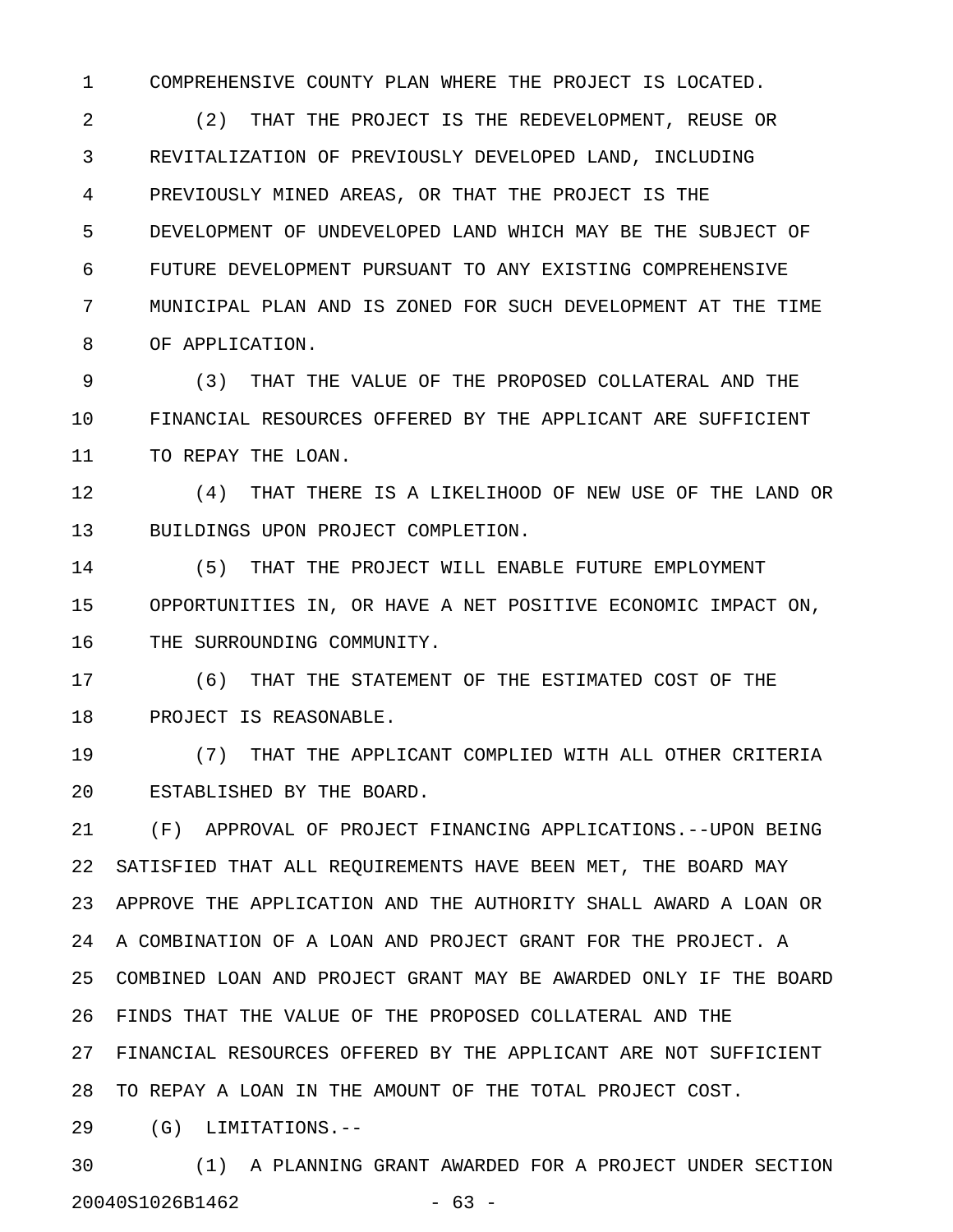1 (C) SHALL NOT EXCEED \$250,000. NO MORE THAN \$10,000,000 OF 2 THE FUNDS MADE AVAILABLE FOR THE PROGRAM AUTHORIZED BY THIS 3 SECTION MAY BE USED FOR PLANNING GRANTS.

4 (2) A PROJECT GRANT AWARDED UNDER SUBSECTION (F) SHALL 5 NOT EXCEED 50% OF THE TOTAL AMOUNT OF FINANCING AWARDED BY 6 THE BOARD FOR THE PROJECT OR \$5,000,000, WHICHEVER IS LESS. 7 NO MORE THAN ONE-THIRD OF THE FUNDS MADE AVAILABLE FOR THE 8 PROGRAM AUTHORIZED BY THIS SECTION MAY BE USED FOR ALL 9 PROJECT GRANTS.

10 (3) NO MORE THAN 15% OF THE FUNDS MADE AVAILABLE FOR THE 11 PROGRAM AUTHORIZED BY THIS SECTION MAY BE AWARDED FOR 12 PROJECTS LOCATED WITHIN ANY ONE CITY, TOWN, BOROUGH OR 13 TOWNSHIP OF THIS COMMONWEALTH.

14 (4) THE ANTICIPATED NEW USE OF THE LAND OR BUILDINGS MAY 15 NOT BE EXCLUSIVELY RESIDENTIAL OR PRIMARILY RECREATIONAL.

16 (5) A PROJECT GRANT MAY BE USED ONLY FOR ONE OR MORE OF 17 THE FOLLOWING PURPOSES:

18 (I) ENVIRONMENTAL ASSESSMENT AND REMEDIATION.

19 (II) SITE PREPARATION, INCLUDING EARTH MOVING 20 ACTIVITIES.

21 (III) DEMOLITION OF STRUCTURES.

22 (IV) INSTALLATION OR REHABILITATION OF

23 INFRASTRUCTURE.

24 (V) REIMBURSEMENT OF ENGINEERING AND ADMINISTRATIVE 25 EXPENSES ASSOCIATED WITH ANY OF THE ACTIVITIES LISTED IN 26 SUBPARAGRAPHS (I) THROUGH (IV).

27 § 1552. FIRST INDUSTRIES PROGRAM.

28 (A) ESTABLISHMENT.--THERE IS ESTABLISHED A PROGRAM TO BE 29 KNOWN AS THE FIRST INDUSTRIES PROGRAM. THE PROGRAM SHALL PROVIDE 30 FINANCIAL ASSISTANCE FOR PROJECTS RELATED TO TOURISM AND 20040S1026B1462 - 64 -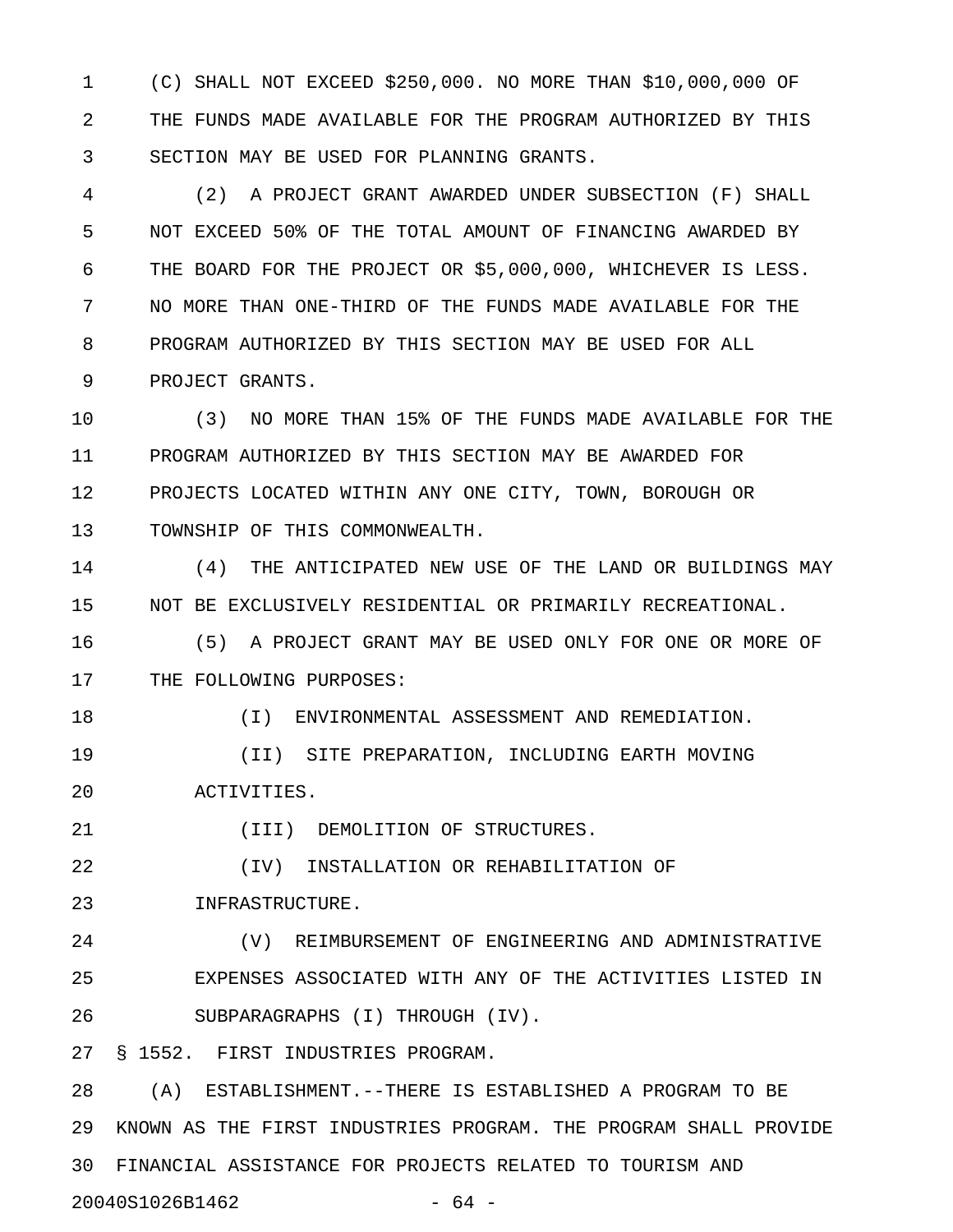1 AGRICULTURE LOCATED WITHIN THIS COMMONWEALTH. THE BOARD SHALL 2 ALLOCATE FUNDS MADE AVAILABLE TO THE PROGRAM AMONG THE DIFFERENT 3 METHODS OF FINANCING AUTHORIZED IN THIS SECTION.

4 (B) APPLICATIONS FOR PLANNING GRANTS.--AN APPLICANT MAY 5 SUBMIT AN APPLICATION TO THE AUTHORITY REQUESTING A PLANNING 6 GRANT IN AN AMOUNT NOT TO EXCEED \$250,000 FOR THE COSTS OF 7 PREDEVELOPMENT ACTIVITIES AND FEASIBILITY STUDIES FOR A PROJECT 8 RELATED TO TOURISM OR AGRICULTURE. THE APPLICATION SHALL BE ON 9 THE FORM REQUIRED BY THE BOARD AND SHALL INCLUDE OR DEMONSTRATE 10 ALL OF THE FOLLOWING:

11 (1) THE APPLICANT'S NAME AND ADDRESS.

12 (2) THE LOCATION OF THE PROJECT.

13 (3) A DESCRIPTION OF THE PROJECT.

14 (4) AN ESTIMATE OF THE COST OF THE PREDEVELOPMENT 15 ACTIVITIES AND FEASIBILITY STUDIES AND THE GOAL TO BE 16 ACHIEVED BY CARRYING OUT THE PROPOSED ACTIVITIES OR STUDIES.

17 (5) A STATEMENT OF THE AMOUNT OF THE PLANNING GRANT 18 SOUGHT.

19 (6) ANY OTHER INFORMATION REQUIRED BY THE BOARD. 20 (C) REVIEW AND APPROVAL OF PLANNING GRANT APPLICATIONS.-- 21 (1) THE BOARD SHALL REVIEW THE APPLICATION TO DETERMINE 22 THAT THE PROJECT DEMONSTRATES ONE OR MORE OF THE FOLLOWING:

23 (I) THE PROJECT WILL HAVE A DEMONSTRABLE IMPACT ON 24 THE ECONOMY OR WELL-BEING OF THE NEIGHBORHOOD, COMMUNITY 25 OR REGION WHERE THE PROJECT WILL BE LOCATED.

26 (II) THE PROJECT WILL PROMOTE RESEARCH AND 27 DEVELOPMENT EFFORTS LEADING TO INCREASED

28 COMMERCIALIZATION OR UTILIZATION OF FARM COMMODITIES.

29 (III) THE PROJECT WILL RESULT IN ENVIRONMENTALLY 30 FRIENDLY OR ENERGY EFFICIENT OPERATIONS RELATED TO

20040S1026B1462 - 65 -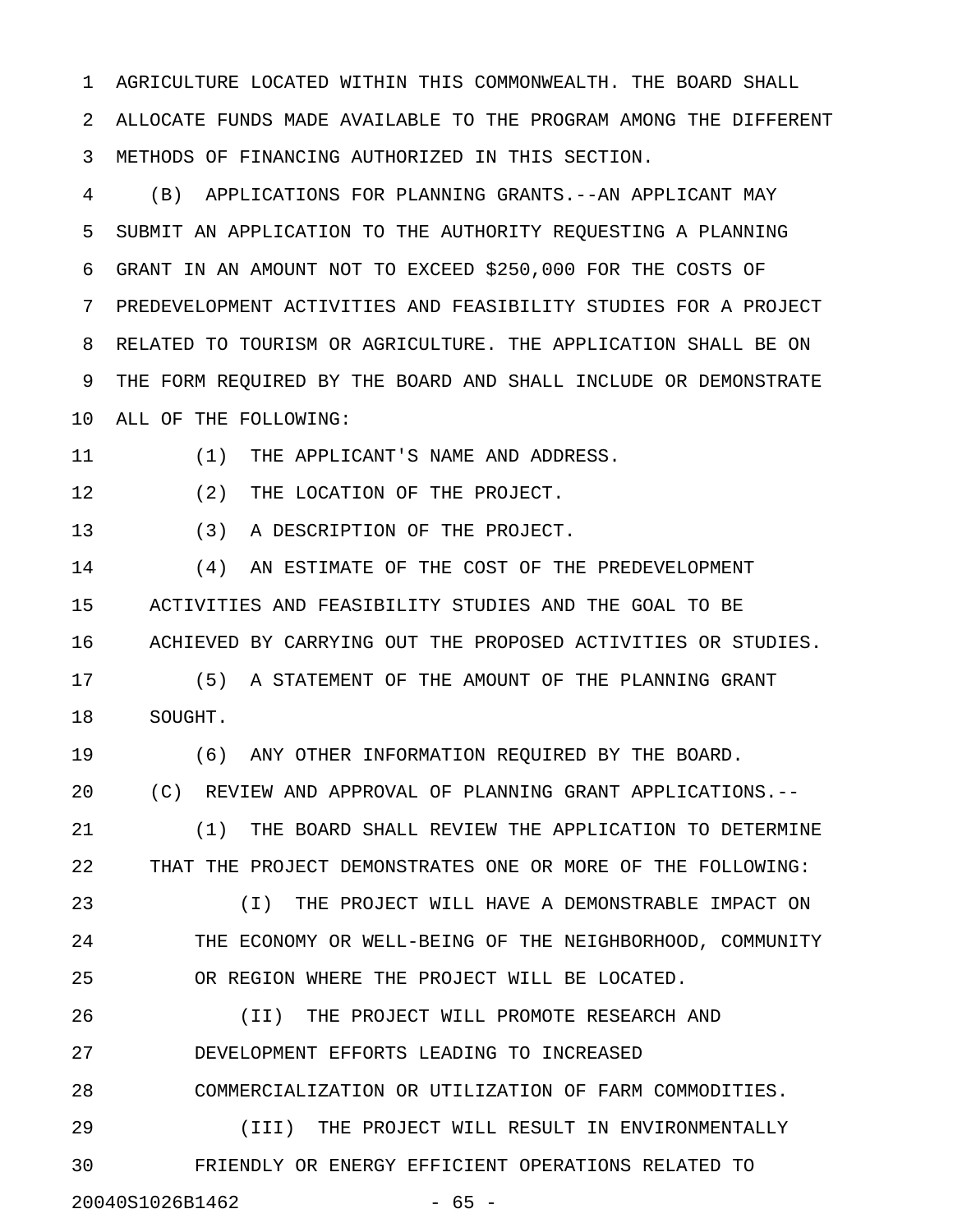1 AGRICULTURE, INCLUDING PROJECTS AUTHORIZED BY THE ACT OF 2 DECEMBER 12, 1994 (P.L.888, NO.128), KNOWN AS THE 3 AGRICULTURAL BY-PRODUCT MANAGEMENT TECHNOLOGY ACT.

4 (IV) THE PROJECT WILL RESULT IN MORE COST-EFFECTIVE 5 AND EFFICIENT MARKETING OF REGIONAL ASSETS RELATED TO 6 TOURISM OR AGRICULTURE.

7 (V) THE PROJECT WILL RESULT IN A SUBSTANTIAL 8 INCREASE IN REVENUES FOR THE COMMONWEALTH OR THE HOST 9 MUNICIPALITY.

10 (VI) THE PROJECT PROPOSES TO UTILIZE COMMONWEALTH-11 OWNED NATURAL RESOURCES FOR PUBLIC/PRIVATE DEVELOPMENT OF 12 TOURISM.

13 (2) UPON BEING SATISFIED THAT THE REQUIREMENTS OF 14 PARAGRAPH (1) HAVE BEEN MET, THE BOARD MAY APPROVE THE 15 APPLICATION AND THE AUTHORITY SHALL AWARD A PLANNING GRANT.

16 (3) COPIES OF ALL REPORTS AND STUDIES PREPARED WITH 17 PLANNING GRANT FUNDS SHALL BE PROVIDED TO THE BOARD AND SHALL 18 BE MADE AVAILABLE TO ANY PERSON UPON REQUEST.

19 (D) LOANS TO APPLICANTS.--IF THE DEPARTMENT APPROVES AN 20 APPLICATION FOR A LOAN UNDER THE PROGRAMS ESTABLISHED IN 12 21 PA.C.S. CH. 23 (RELATING TO SMALL BUSINESS FIRST) OR 29 22 (RELATING TO MACHINERY AND EQUIPMENT LOANS), THE DEPARTMENT MAY 23 REQUEST THAT THE AUTHORITY FINANCE THE LOAN. UPON BEING 24 SATISFIED THAT THE PROJECT IS RELATED TO AGRICULTURE OR TOURISM, 25 THE BOARD MAY APPROVE THE REQUEST AND THE AUTHORITY SHALL AWARD 26 A LOAN. PRIOR TO PROVIDING LOAN FUNDS TO THE APPLICANT, THE 27 AUTHORITY SHALL ENTER INTO A LOAN AGREEMENT CONSISTENT WITH THE 28 REQUIREMENTS FOR LOANS MADE UNDER THE PROGRAM ESTABLISHED IN 12 29 PA.C.S. CH. 23 OR 29, WHICHEVER IS APPROPRIATE. LOANS MADE UNDER 30 THIS SUBSECTION SHALL BE ADMINISTERED BY THE DEPARTMENT.

20040S1026B1462 - 66 -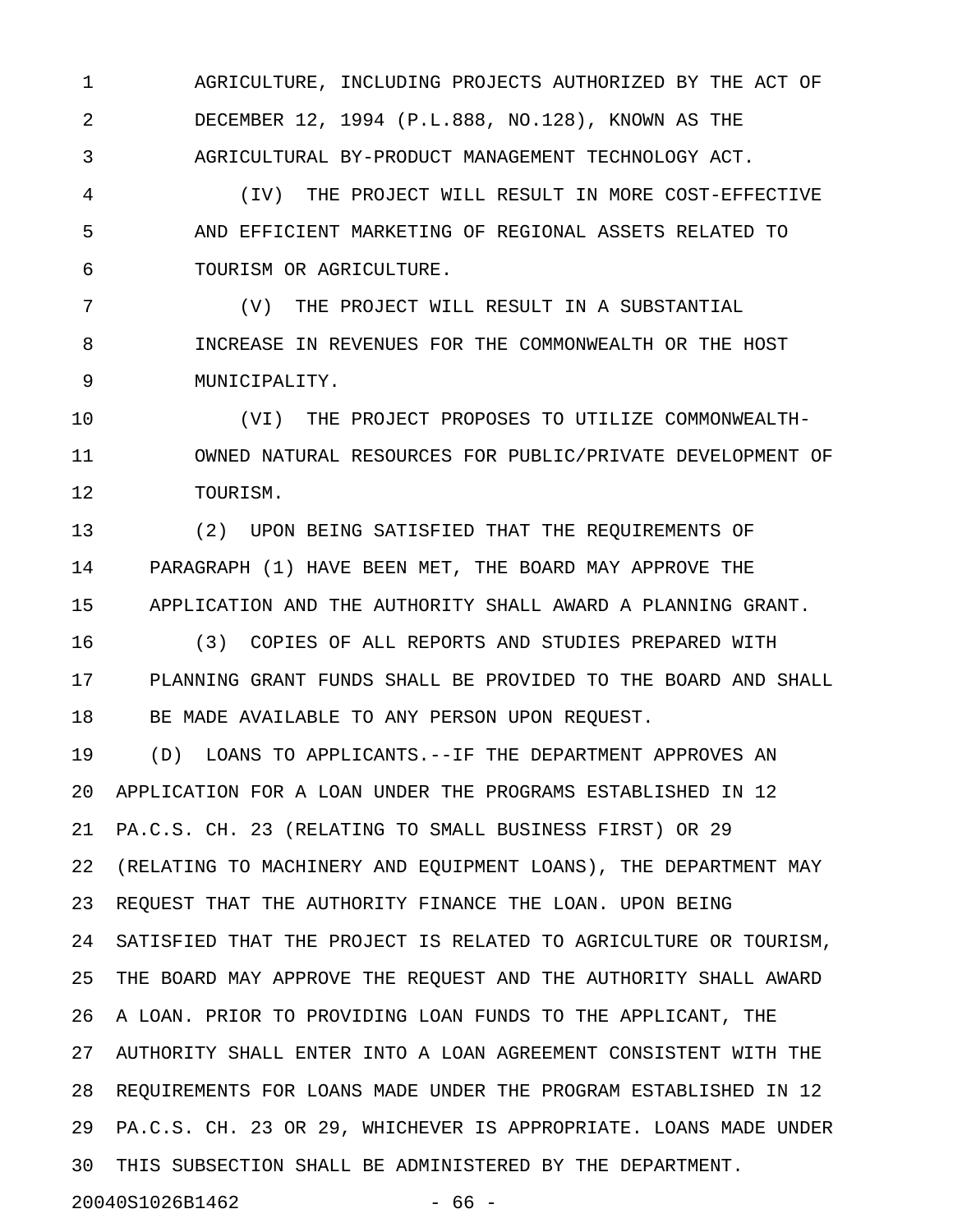1 PAYMENTS RECEIVED SHALL BE FORWARDED TO THE AUTHORITY AND 2 CREDITED TO THE ACCOUNT ESTABLISHED IN ACCORDANCE WITH SECTION  $3 1542(A)(2)$  (RELATING TO ACCOUNTS).

4 (E) LOAN GUARANTEES.--

5 (1) AN APPLICANT MAY REQUEST A GUARANTEE FOR A LOAN TO 6 BE MADE BY A COMMERCIAL LENDING INSTITUTION TO ASSIST WITH 7 THE FINANCING OF A PROJECT RELATED TO TOURISM OR AGRICULTURE. 8 THE APPLICANT MAY BE THE COMMERCIAL LENDING INSTITUTION 9 APPLYING ON BEHALF OF A BORROWER. THE APPLICATION MUST BE ON 10 THE FORM REQUIRED BY THE BOARD AND MUST INCLUDE OR 11 DEMONSTRATE ALL OF THE FOLLOWING:

12 (I) THE APPLICANT'S NAME AND ADDRESS. IF THE 13 APPLICANT IS A COMMERCIAL LENDING INSTITUTION, THE 14 BORROWER'S NAME AND ADDRESS.

15 (II) A DESCRIPTION OF THE PROJECT.

16 (III) A STATEMENT DESCRIBING THE ANTICIPATED 17 ECONOMIC IMPACT TO THE COMMONWEALTH AND THE HOST 18 MUNICIPALITY AS A RESULT OF THE PROJECT.

19 (IV) A DESCRIPTION OF THE PROPOSED PROJECT 20 FINANCING, INCLUDING TERMS, CONDITIONS AND THE COLLATERAL 21 OR SECURITY REQUIRED FOR THE LOAN FOR WHICH THE GUARANTEE 22 IS BEING REQUESTED.

23 (V) A COPY OF THE APPLICANT'S LAST TWO YEARS OF 24 FINANCIAL STATEMENTS PREPARED BY AN INDEPENDENT CERTIFIED 25 PUBLIC ACCOUNTANT. IF THE APPLICANT IS A COMMERCIAL 26 LENDING INSTITUTION, A COPY OF THE BORROWER'S LAST TWO 27 YEARS OF FINANCIAL STATEMENTS PREPARED BY AN INDEPENDENT 28 CERTIFIED PUBLIC ACCOUNTANT.

29 (VI) THE AMOUNT OF THE LOAN GUARANTEE THAT IS BEING 30 REQUESTED.

20040S1026B1462 - 67 -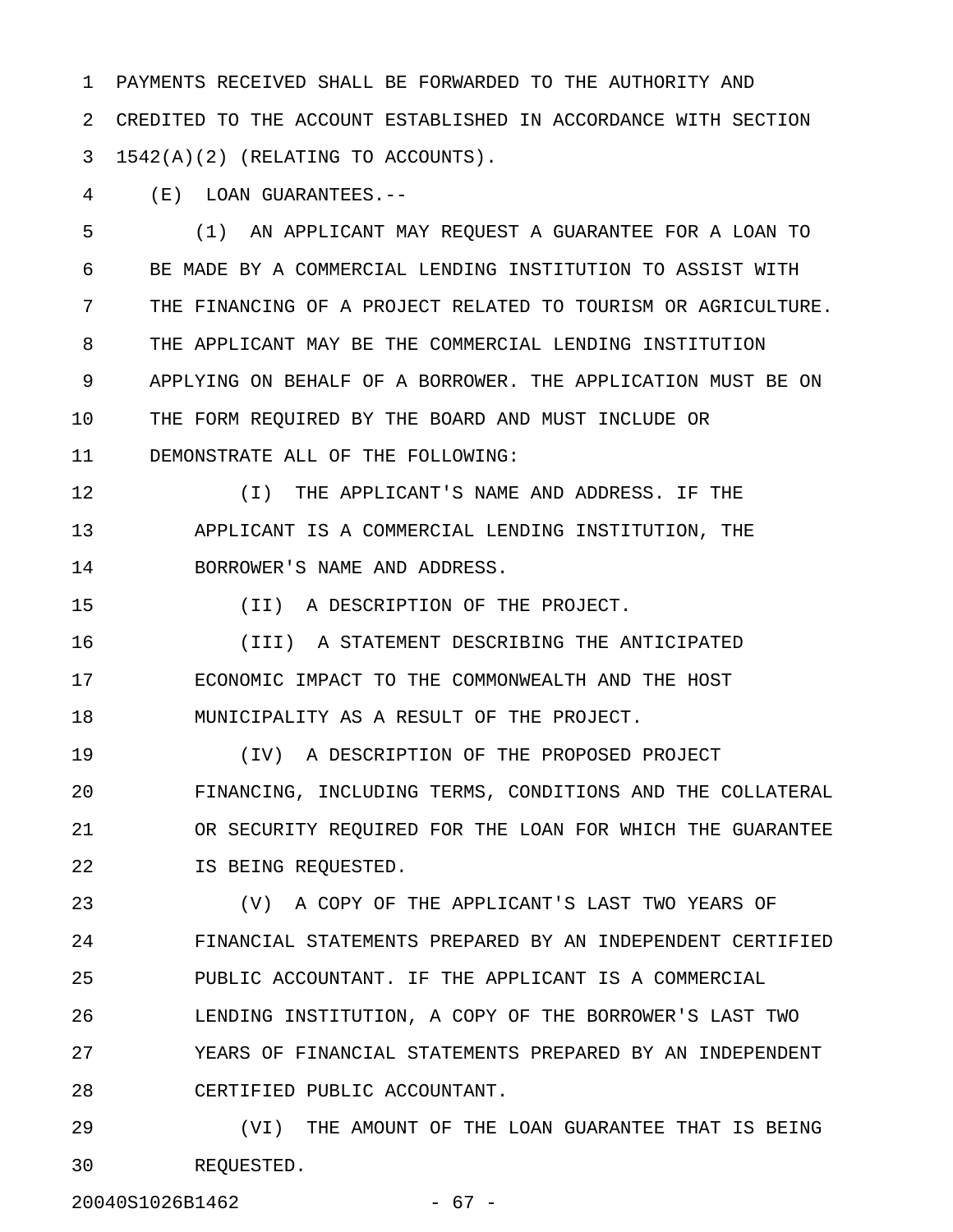1 (VII) THE TOTAL PROJECT COST AND THE IDENTIFICATION 2 OF ALL SOURCES OF CAPITAL FOR THE PROJECT.

3 (VIII) ANY OTHER INFORMATION REQUIRED BY THE BOARD. 4 (2) THE BOARD SHALL REVIEW THE APPLICATION TO DETERMINE 5 ALL OF THE FOLLOWING:

6 (I) THAT THE PROJECT HAS BEEN AWARDED A PLANNING 7 GRANT UNDER THIS SECTION OR THAT AT LEAST \$1,000,000 OF 8 PRIVATE FUNDS ARE BEING INVESTED IN THE PROJECT.

9 (II) THAT THE VALUE OF THE PROPOSED COLLATERAL IS 10 SUFFICIENT TO COVER THE FULL AMOUNT OF THE LOAN.

11 (III) THAT THE APPLICANT COMPLIED WITH ALL OTHER 12 CRITERIA ESTABLISHED BY THE BOARD.

13 (3) UPON BEING SATISFIED THAT ALL REQUIREMENTS HAVE BEEN 14 MET, THE BOARD MAY APPROVE THE GUARANTEE AND THE AUTHORITY 15 SHALL EXECUTE A GUARANTEE AGREEMENT IN FAVOR OF THE 16 COMMERCIAL LENDING INSTITUTION STATING THE TERMS AND AMOUNTS 17 OF THE GUARANTEE. THE GUARANTEE MAY NOT EXCEED 50% OF THE 18 OUTSTANDING PRINCIPAL AMOUNT OF THE LOAN OR \$2,500,000 AT ANY 19 POINT IN TIME, WHICHEVER IS LESS. IN ADDITION TO ANY OTHER 20 TERMS AND CONDITIONS REQUIRED BY THE BOARD, THE GUARANTEE 21 AGREEMENT SHALL PROVIDE FOR ALL OF THE FOLLOWING:

22 (I) THE PROCEDURE FOR THE SUBMISSION BY THE 23 COMMERCIAL LENDING INSTITUTION OF A CLAIM FOR PAYMENT. 24 THIS PROCEDURE SHALL REQUIRE THAT THE COMMERCIAL LENDING 25 INSTITUTION DEMONSTRATE THAT IT HAS EXHAUSTED ALL 26 AVAILABLE REMEDIES AGAINST THE BORROWER, GUARANTORS AND 27 COLLATERAL BEFORE SEEKING PAYMENT UNDER THE AGREEMENT.

28 (II) A REQUIREMENT THAT A PERCENTAGE OF ANY MONEYS 29 RECOVERED SUBSEQUENT TO THE PAYMENT OF A CLAIM BY THE 30 AUTHORITY BE REMITTED TO THE AUTHORITY.

20040S1026B1462 - 68 -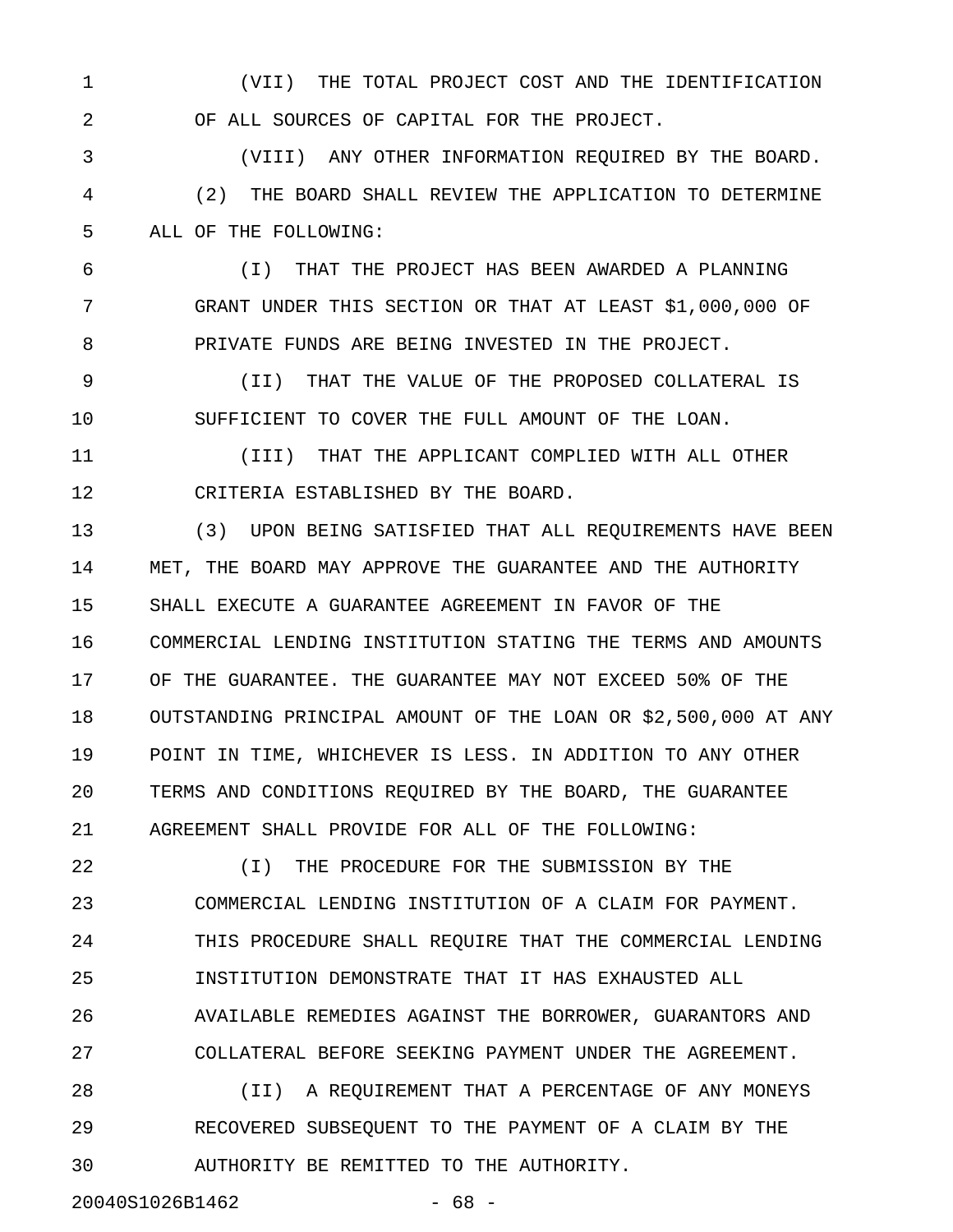1 (III) PERIODIC REPORTING REQUIREMENTS BY THE 2 COMMERCIAL LENDING INSTITUTION REGARDING ITSELF AND 3 REGARDING THE LOANS WHICH HAVE BEEN AWARDED GUARANTEES 4 UNDER THIS SECTION.

5 (4) THE BOARD MAY ESTABLISH A SUBCOMMITTEE COMPOSED OF 6 ONE OR MORE BOARD MEMBERS AND DEPARTMENT STAFF TO SUPERVISE 7 THE PROGRESS OF PROJECTS FOR WHICH LOAN GUARANTEES HAVE BEEN 8 AWARDED UNDER THIS SECTION.

9 (F) LIMITATIONS.--

10 (1) NO MORE THAN \$10,000,000 OF THE FUNDS AVAILABLE FOR 11 THE PROGRAM AUTHORIZED BY THIS SECTION MAY BE USED FOR GRANTS 12 AWARDED UNDER SUBSECTION (C).

13 (2) AT LEAST TWO-THIRDS OF THE FUNDS AVAILABLE FOR THE 14 PROGRAM AUTHORIZED BY THIS SECTION SHALL BE USED FOR 15 FINANCING OF PROJECTS RELATED TO AGRICULTURE.

16 SECTION 1.1. THE HEADING OF PART II OF TITLE 64 IS AMENDED 17 TO READ:

#### 18 PART [II] III

19 PUBLIC AUTHORITIES

20 SECTION 1.2. THE GENERAL ASSEMBLY FINDS AND DECLARES THAT 21 AUTHORIZED INVESTMENTS, LOANS AND GUARANTEES OF THE FUND OR THE 22 ACCOUNTS MADE UNDER THIS ACT, WHEREBY THE FUND OR THE ACCOUNT 23 BECOMES A JOINT OWNER, MEMBER, LIMITED PARTNER OR STOCKHOLDER 24 IN, LENDER TO OR GUARANTOR OF OBLIGATIONS OF A COMPANY, 25 CORPORATION, LIMITED PARTNERSHIP, COMPANY, ASSOCIATION OR OTHER 26 LAWFUL BUSINESS ORGANIZATION, ARE OUTSIDE THE SCOPE OF THE 27 ORIGINAL INTENT OF AND DO NOT VIOLATE THE PROHIBITION SET FORTH 28 IN SECTION 8 OF ARTICLE VIII OF THE CONSTITUTION OF 29 PENNSYLVANIA.

30 Section 2. Money appropriated to the Department of Community 20040S1026B1462 - 69 -